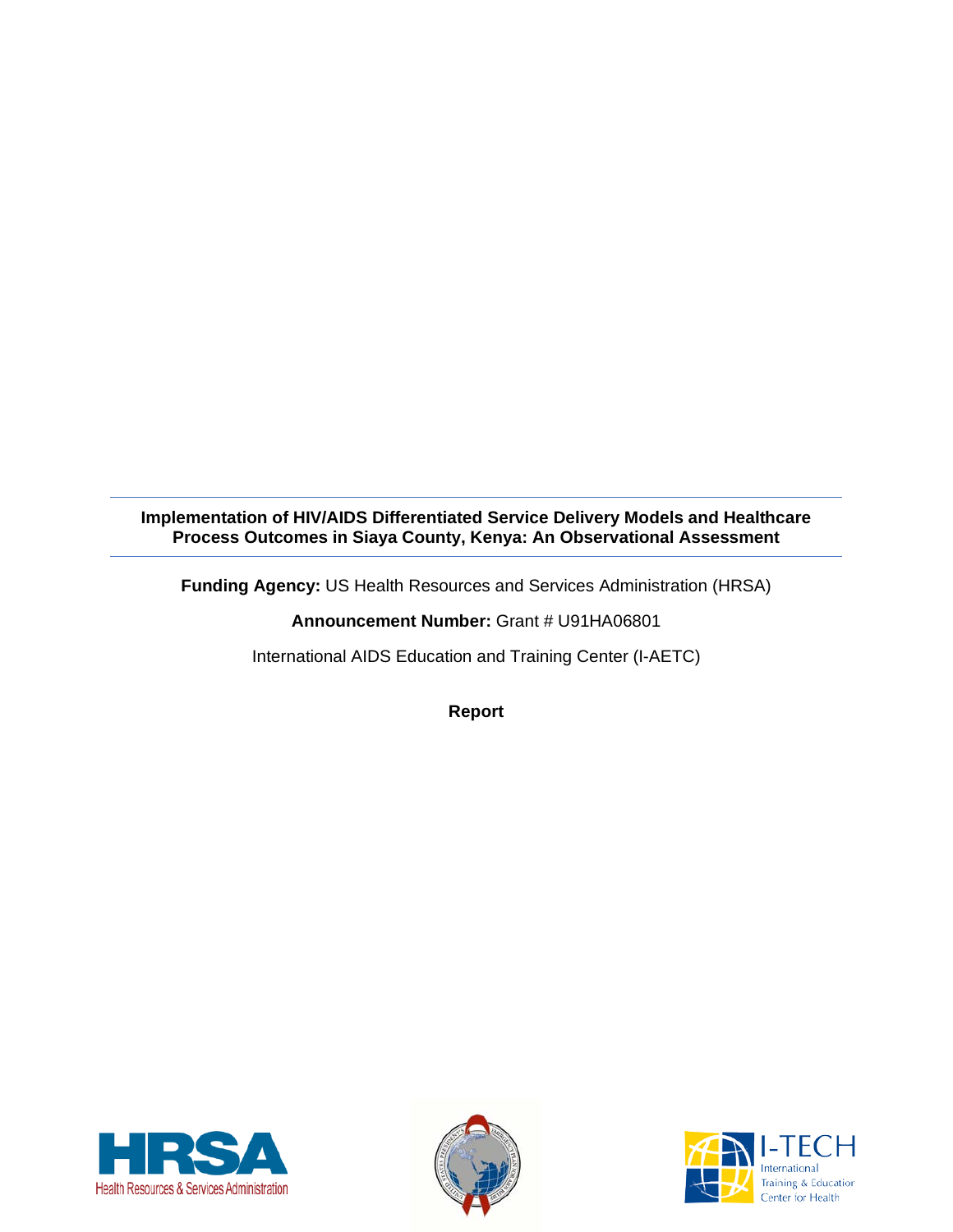#### <span id="page-1-0"></span>**Executive Summary**

With PEPFAR now focused on achieving sustained epidemic control, this calls for a shift in focus from an emergency response to a sustainable health system strengthening approach. With a global shift towards having ART treatment for all HIV-infected individuals and in the context of widespread overcrowding and heavy workloads for healthcare workers in HIV clinics in sub-Saharan Africa (SSA),differentiated care service delivery models (DSD) that customize HIV care to individual client needs are imperative. These differentiated care models look to move stable patients from facility support to community support, ensuring they receive high quality of services while reducing the burden of multiple visits on both the patient and the health system.

The goal of this descriptive evaluation was to provide baseline characterization on DSD implementation in practice at different service delivery levels in Siaya county, Kenya. Specifically, we sought to describe the specific elements in each DSD model, coverage of each model and mix of models as implemented in HIV clinics in Siaya, assess association between i) individual level participation in differentiated care and ii) facility level DSD model coverage with service delivery (quality of care) outcomes and finally, describe efficiencies in service delivery under different DSD approaches from both patient and health worker perspectives. The evaluation was implemented through a mixed methods approach. Findings from a formative qualitative survey with HIV service delivery implementing partners were used to refine the data collection tools and methods. A health facility survey captured data on facility attributes and DSD model implementation approach. Individual level participation in DSD was obtained by abstracting patient medical charts. To assess efficiencies in service delivery, a time log was used to collect data on patient-provider contact time and patient wait times, both in clinics and during group ART meetings. Finally, qualitative perspectives on DSD efficiencies were obtained from healthcare workers, ART group leaders and health managers through key informant interviews and focus group discussions. This was done over six weeks in Sep-Oct 2019. Seventy- six facilities were surveyed on facility attributes and DSD model implementation approach. Majority were dispensaries and 46% had between 100 to 500 ART patients. The DSD models described by facilities were multi-month scripting (MMS), Fast track refill (FTR) visits, ART groups and Extended facility hours. MMS was perceived as norm, available in all facilities and often not considered a model of differentiated care. Three quarters (74%) of the clinics reported having extended clinic hours,95% reported offering fast track refill visits while 88% had an ART group (either facility-based [held meetings on facility grounds to avoid stigma in the community] or community based).However, this was discordant from what was observed from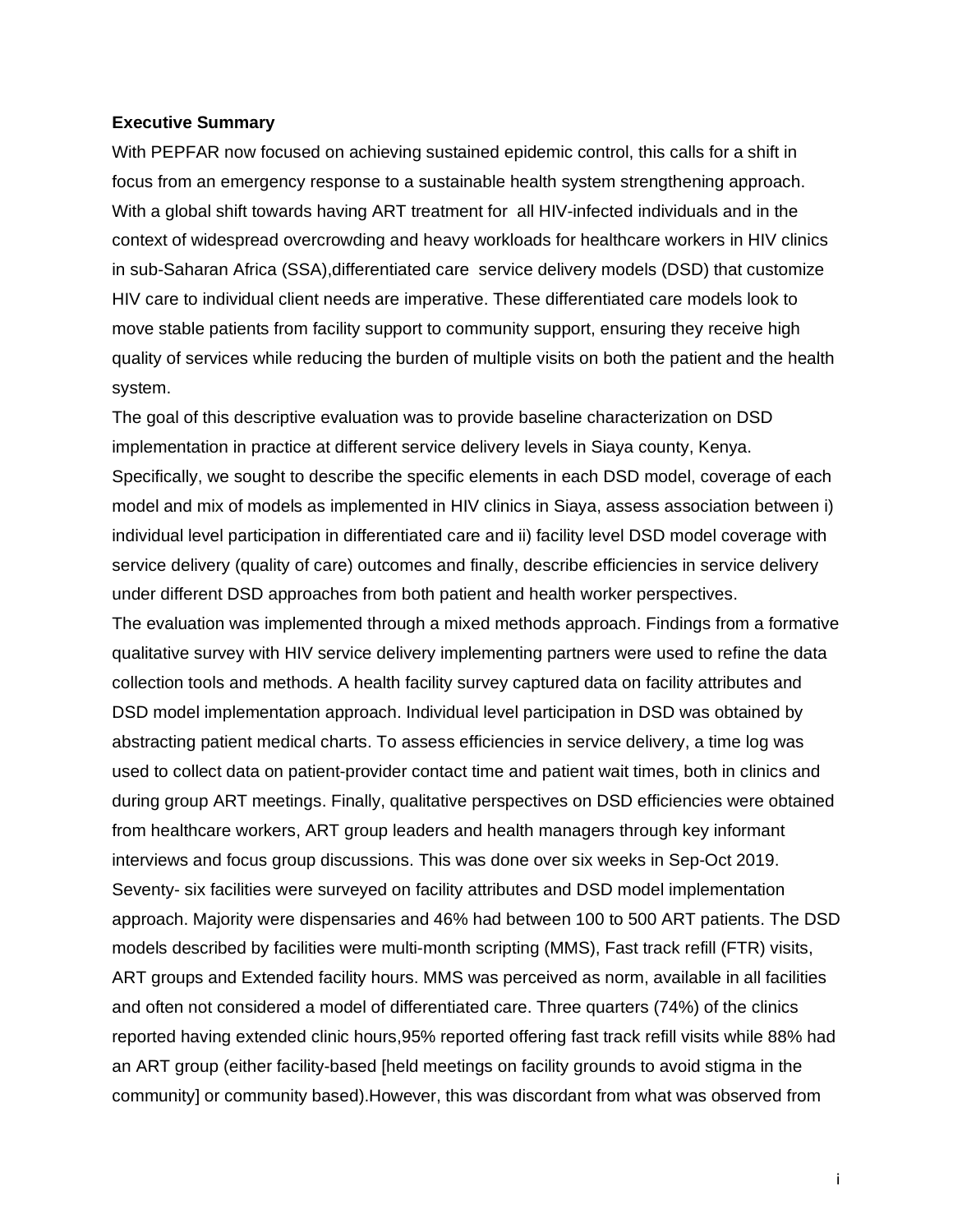2,053 individual patient records, where DSD participation in ART groups was only 2.4% and only 25% had a fast track refill noted on their chart. In terms of model mix,84% of facilities reported having MMS+FTR+ART groups, yet only 24.2% of the patients participated in at least 2 of the 3 DSD models from their medical records. This could be due to improper documentation. Some models e.g. extended clinic hours are not captured on individual patient records hence coverage cannot be ascertained. It could also be due to limited and varied understanding of various definitions of DSD models. e.g. In smaller facilities, the distinction between a clinical visit and a fast track refill visit was unclear, since the services offered during either type of visit were the same

Individual-level participation was associated with quality of care outcomes.Specifically, patients participating in all three DSD models (MMS+FTR+ART groups) had a 5.1-fold greater likelihood of being classified as having good adherence (p<0.05), a 2.2-fold greater likelihood of having a viral load test documented (p<0.01), and a 1.8-fold greater likelihood of having an undetectable VL (p<0.05), compared to patients with MMS only. There was a trend toward higher likelihood of favorable quality of care outcomes when DSD coverage was highest.

Looking at efficiencies, the median duration of a clinic visit was 68 minutes, with 72% of this time spent waiting. There was wide variation across facilities in the total patient visit duration as well as waiting time. When comparing durations across health facilities, median values for clinical consultation ranged from a high of 10 minutes to a low of 1 minute. Being a county hospital and having more patients on ART was significantly associated with a longer waiting time, while having extended hours was significantly associated with reduced total clinic visit time as well as waiting time. Median duration of group meetings was one hour and 12 min, which is 4 min longer than the median clinic visit time. Given that there is no waiting time in groups, this means group participants spent all their time receiving services. However, group participants noted that they missed out on some services during group meetings which they previously received during clinic visits. e.g. family planning services, blood pressure measurement and nutritional review and counselling. A few groups reported having a common clinical consultation visit during their clinic appointment. i.e. they are all reviewed by the clinician in a single sitting. Documentation on the conduct of a group meeting varied highly and was not standardized. Qualitatively, different stakeholders perceived advantages of DSD as relating to reductions in facility workload and reducing the number of visits for clients by increasing prescription times for stable patients. Both patients and HCWs felt that DSD gives healthcare workers more time to focus on patients who really need their support. Notably, HCWs mentioned that DSD can help improve patient retention, since reduced visits were a motivation for people to adhere to their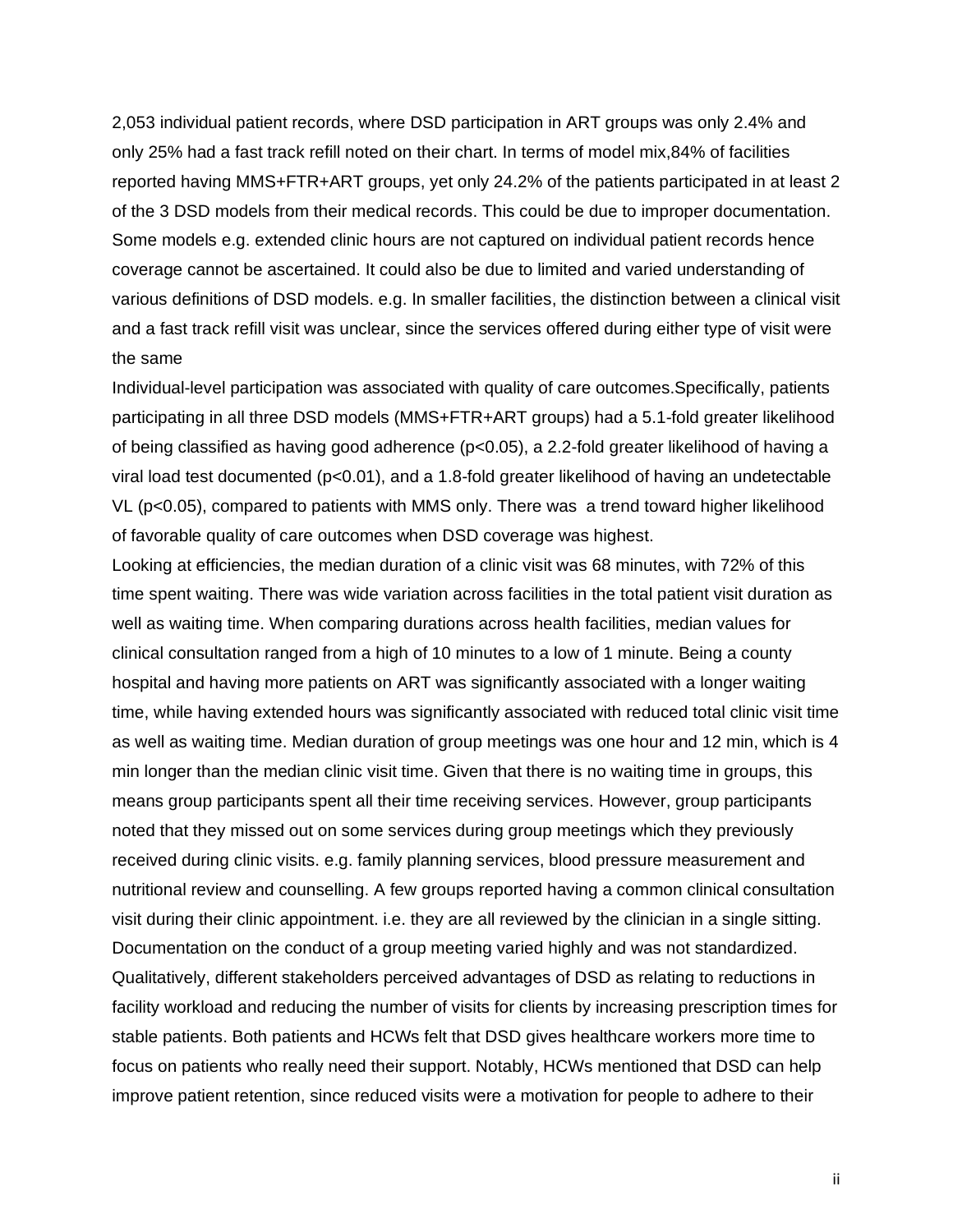clinic or group appointments, as was the prospect of being dropped from DSD (hence more clinic visits) should they be non-adherent or have unsuppressed viral load. A major concern was the fear of redundancy for HCWs due to reduction in workload.

In conclusion, DSD was positively perceived by patients, healthcare workers and health managers, with wide support. There was a discordance between availability of DSD models and coverage of these methods from individual patient records, a mismatch that can be corrected through better documentation as well as standard definitions of DSD model components, to allow for better comparison across facilities and evaluation of associations between DSD models and service delivery efficiencies as well as quality of care outcomes.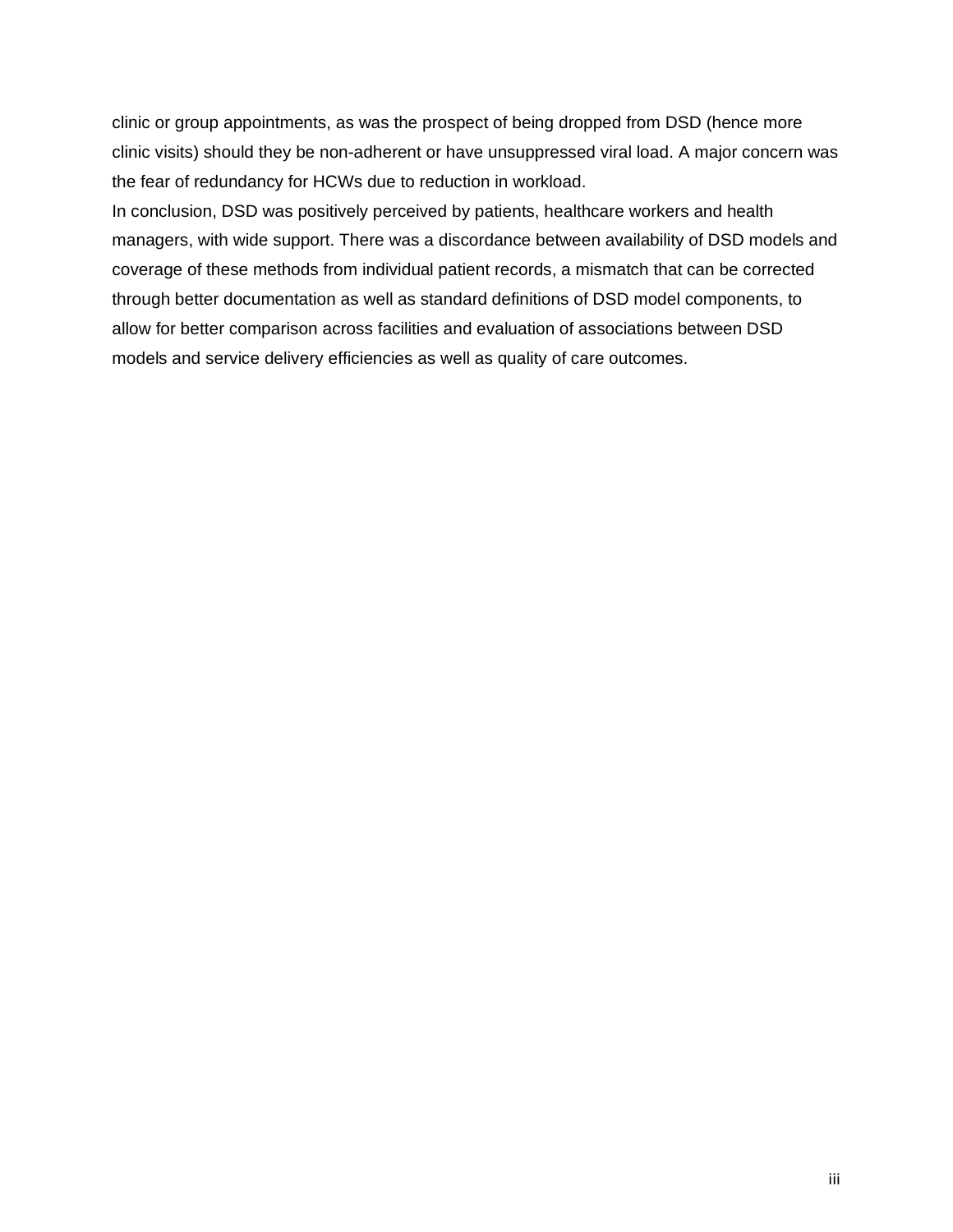### <span id="page-4-0"></span>**Acknowledgements**

This evaluation was made possible by the participation of implementation partners, namely Center for Health Solutions (CHS-Timiza), Siaya County Department of Health HIV Service Delivery Project (NGIMA for Sure) and Kenya Conference of Catholic Bishops, whose officers provided invaluable formative information, participated in training of data collectors, organized logistics at the facility level to ensure data collectors were able to interview the appropriate staff and collect the required data.

We acknowledge the leadership and support by the Siaya county health management team and sub-county officials, who provided feedback in the proposal development phase, enriching the evaluation approach; and who allowed us to access their facilities for this exercise.

We thank the patients, the peer educators and the healthcare workers who participated in this evaluation.

We acknowledge the CDC investigators from both the Western Kenya and the Nairobi branch who provided guidance and collaborative leadership and support during proposal development, data collection, review and feedback of the report.

This report was prepared by the University of Washington's International Training & Education Center for Health (I-TECH).

This publication was made possible by grant number U91HA06801, from the U.S.

Department of Health and Human Services, Health Resources and Services Administration (HRSA), HIV/AIDS Bureau's Global Health Systems Branch. Its contents are solely the responsibility of the authors and do not necessarily represent the official views of the government.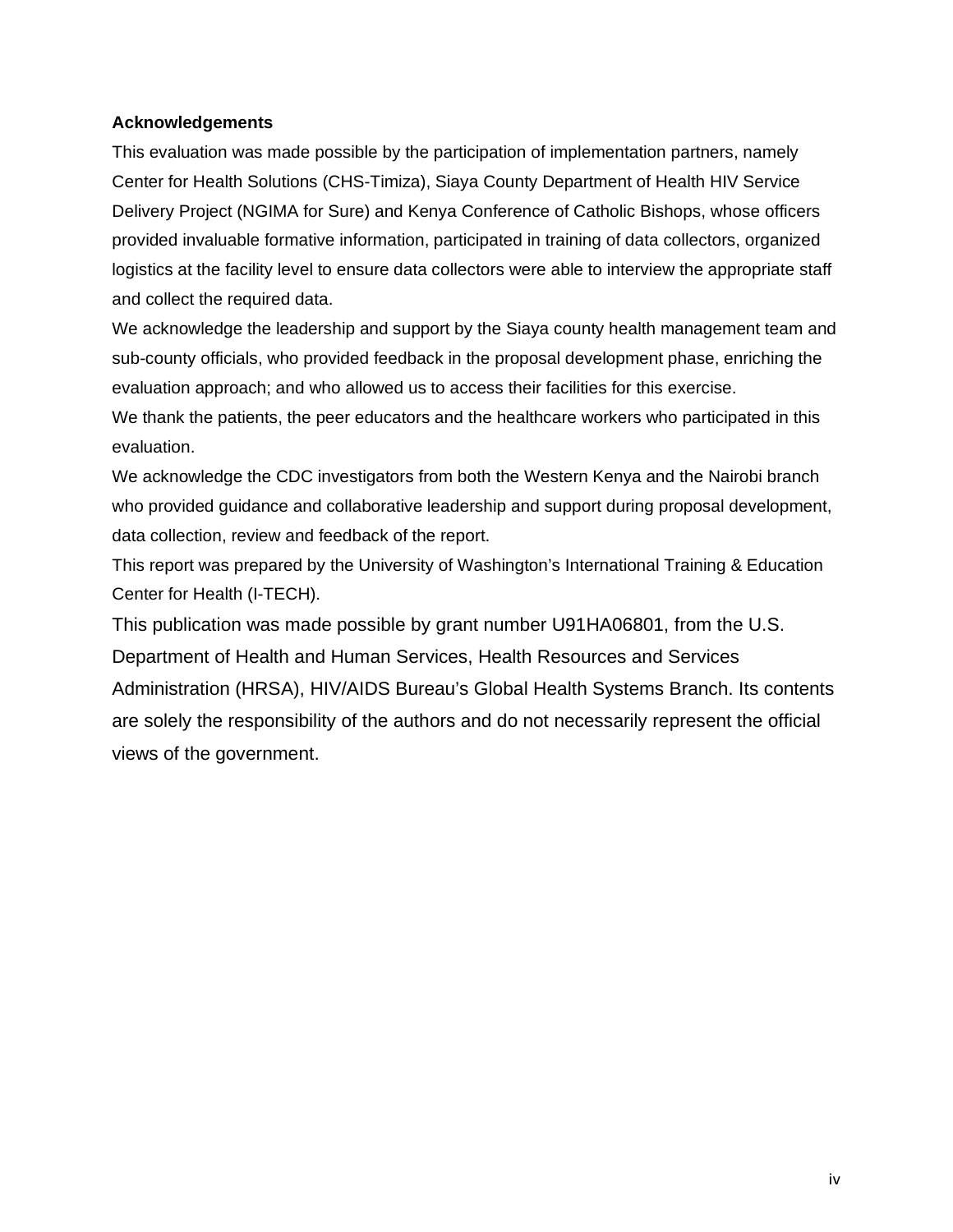<span id="page-5-0"></span>

| <b>Acronyms</b> |                                                      |
|-----------------|------------------------------------------------------|
| ART             | <b>Antiretroviral Therapy</b>                        |
| ARV             | Antiretroviral drugs                                 |
| <b>BMI</b>      | <b>Body Mass Index</b>                               |
| <b>BP</b>       | <b>Blood Pressure</b>                                |
| CAG             | <b>Community ART Group</b>                           |
| CCC             | <b>Comprehensive Care Clinic</b>                     |
| <b>CHS</b>      | <b>Center for Health Solutions</b>                   |
| <b>CI</b>       | Confidence Interval                                  |
| <b>DC</b>       | <b>Differentiated Care</b>                           |
| <b>DSD</b>      | <b>Differentiated Service Delivery</b>               |
| <b>ESC</b>      | <b>European Society of Cardiology</b>                |
| <b>ESH</b>      | European Society of Hypertension                     |
| fART            | <b>Facility ART Group</b>                            |
| <b>FGD</b>      | <b>Focus Group Discussion</b>                        |
| FP.             | <b>Family Planning</b>                               |
| <b>FTR</b>      | <b>Fast Track Refill</b>                             |
| <b>GEE</b>      | <b>Generalized Estimating Equations</b>              |
| <b>HCW</b>      | <b>Health Care Worker</b>                            |
| HRH             | Human Resources for Health                           |
| <b>HRSA</b>     | US Health Resources and Services Administration      |
| <b>I-AETC</b>   | International AIDS Education and Training Center     |
| <b>IQR</b>      | Interquartile Range                                  |
| <b>IRDO</b>     | Impact Research and Development Organization         |
| <b>I-TECH</b>   | International Training & Education Center for Health |
| <b>KCCB</b>     | Kenya Conference of Catholic Bishops                 |
| <b>KeHIS</b>    | Kenya Health Information System (DHIS)               |
| KII             | Key Informant Interviews                             |
| <b>MMS</b>      | Multi month Scripting                                |
| <b>MOH</b>      | Ministry of Health                                   |
| <b>NASCOP</b>   | National AIDS and STI Control Program                |
| <b>OGAC</b>     | US Office of The Global AIDS coordinator             |
| ΟI              | Opportunistic Infection                              |
| <b>OR</b>       | <b>Odds Ratio</b>                                    |
| <b>OTZ</b>      | <b>Operation Triple Zero</b>                         |
| <b>PEPFAR</b>   | The President's Emergency Plan For AIDS Relief       |
| <b>PMTCT</b>    | Prevention of Maternal To Child transmission         |
| <b>SSA</b>      | Sub-Saharan Africa                                   |
| STI             | <b>Sexually Transmitted Infection</b>                |
| TВ              | Tuberculosis                                         |
| <b>TCA</b>      | To-Come-Again                                        |
| T-I-M           | Time in Motion                                       |
| <b>TWG</b>      | <b>Technical Working Group</b>                       |
| VL              | <b>Viral Load</b>                                    |
| <b>WHO</b>      | World Health Organization                            |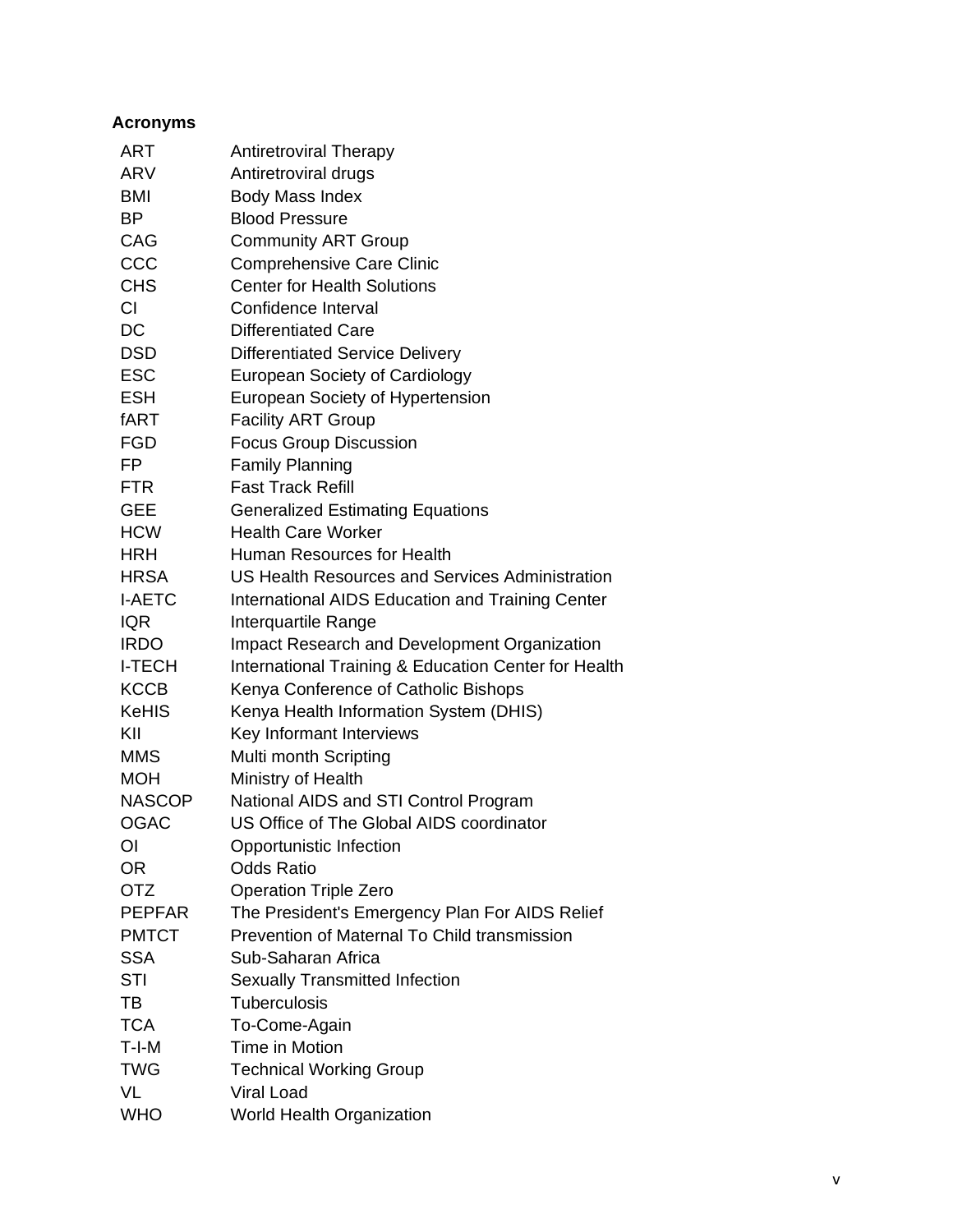# <span id="page-6-0"></span>**Table of Contents**

| Associations between quality of care outcomes and individual level participation in |  |
|-------------------------------------------------------------------------------------|--|
| Associations between quality of care outcomes and facility level DSD coverage 22    |  |
|                                                                                     |  |
|                                                                                     |  |
|                                                                                     |  |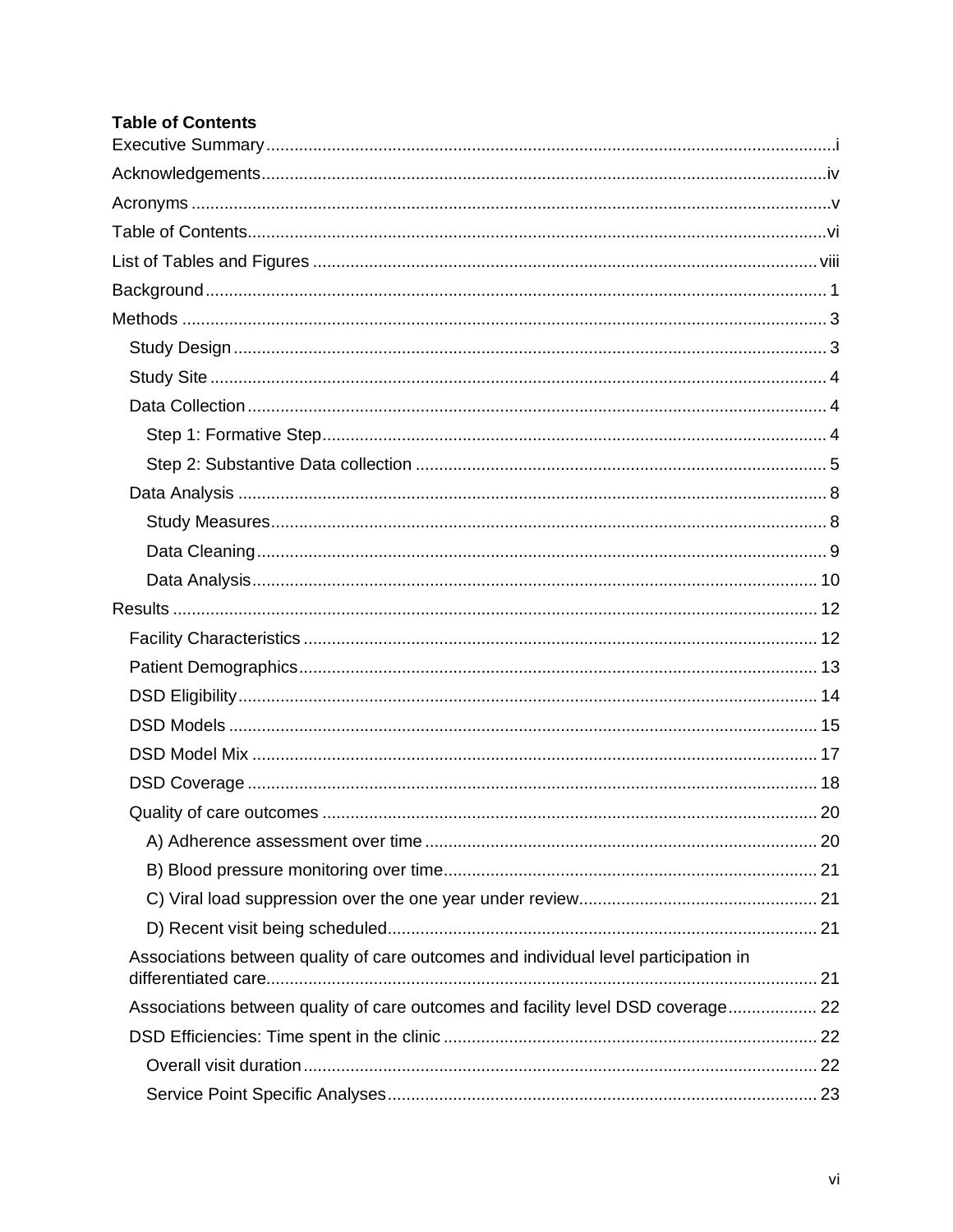| Association between Health Facility Characteristics and Duration of Patient Visits 24 |  |
|---------------------------------------------------------------------------------------|--|
|                                                                                       |  |
|                                                                                       |  |
|                                                                                       |  |
|                                                                                       |  |
|                                                                                       |  |
|                                                                                       |  |
|                                                                                       |  |
|                                                                                       |  |
|                                                                                       |  |
|                                                                                       |  |
|                                                                                       |  |
|                                                                                       |  |
|                                                                                       |  |
|                                                                                       |  |
|                                                                                       |  |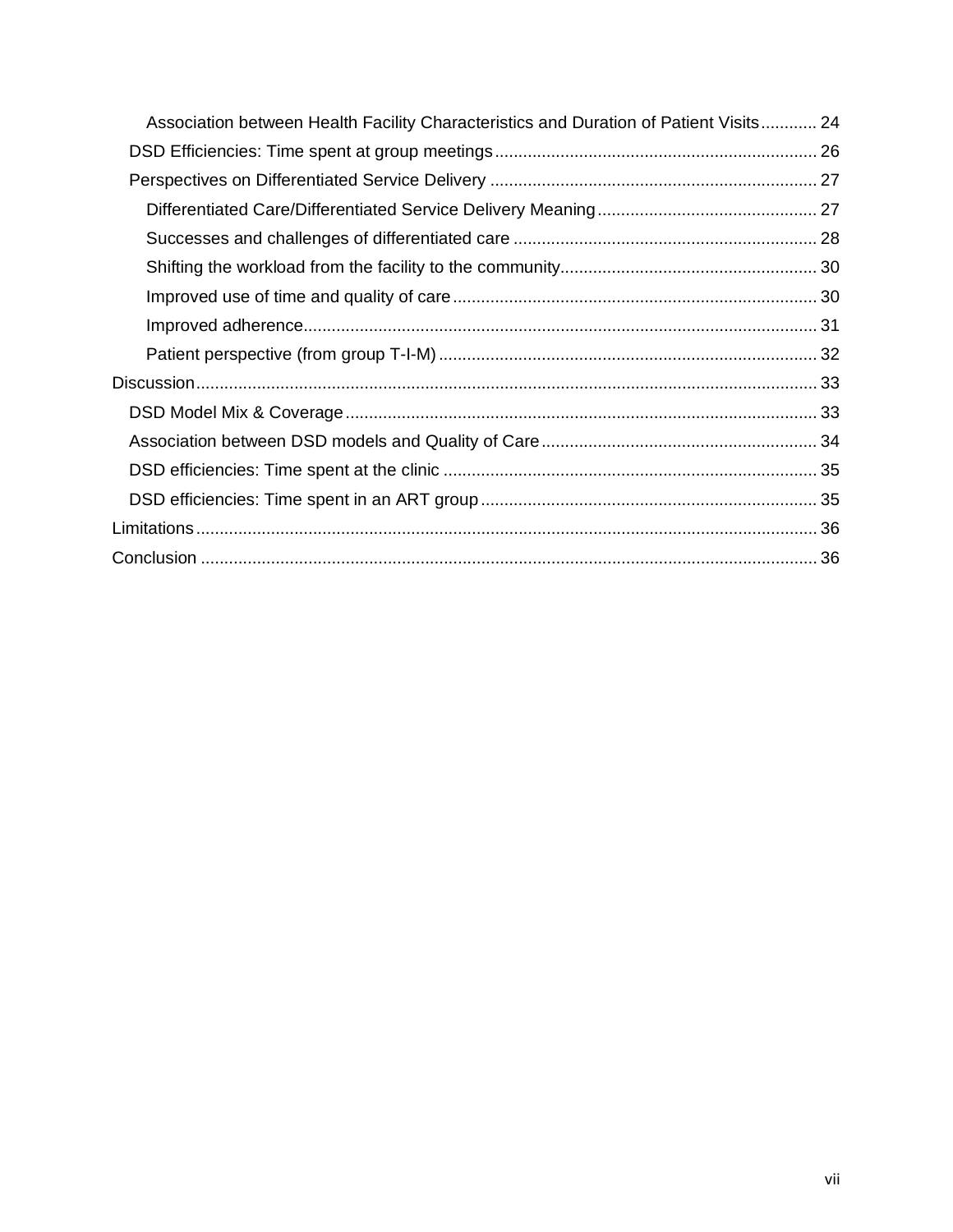# <span id="page-8-0"></span>**List of Tables and Figures**

| Table 1: Sample frame of CDC-supported facilities offering HIV services in Siaya county  4        |  |
|---------------------------------------------------------------------------------------------------|--|
|                                                                                                   |  |
| Table 3: Demographic characteristics of patients from abstracted medical records 14               |  |
| Table 4: Patients meeting various exclusion criteria and ineligible for differentiated care 14    |  |
|                                                                                                   |  |
|                                                                                                   |  |
|                                                                                                   |  |
|                                                                                                   |  |
|                                                                                                   |  |
| Table 10: Bivariate analysis assessing association of DSD coverage with facility characteristics  |  |
|                                                                                                   |  |
|                                                                                                   |  |
|                                                                                                   |  |
|                                                                                                   |  |
|                                                                                                   |  |
| Table 15: Association between quality of care outcomes and individual level participation in      |  |
|                                                                                                   |  |
| Table 16: Association between quality of care outcomes and facility level DSD coverage 22         |  |
|                                                                                                   |  |
|                                                                                                   |  |
|                                                                                                   |  |
| Table 20: Time Outcomes by Facility Characteristics and DSD Models 25                             |  |
|                                                                                                   |  |
|                                                                                                   |  |
|                                                                                                   |  |
|                                                                                                   |  |
|                                                                                                   |  |
|                                                                                                   |  |
| Figure 5: Distribution of differentiated service delivery models mix across all the 76 facilities |  |
|                                                                                                   |  |
| Figure 6a: Distribution of differentiated care DSD models across the patients from 25 facilities  |  |
|                                                                                                   |  |
| Figure 6b: Distribution of differentiated care DSD models across the patients from 25 facilities  |  |
|                                                                                                   |  |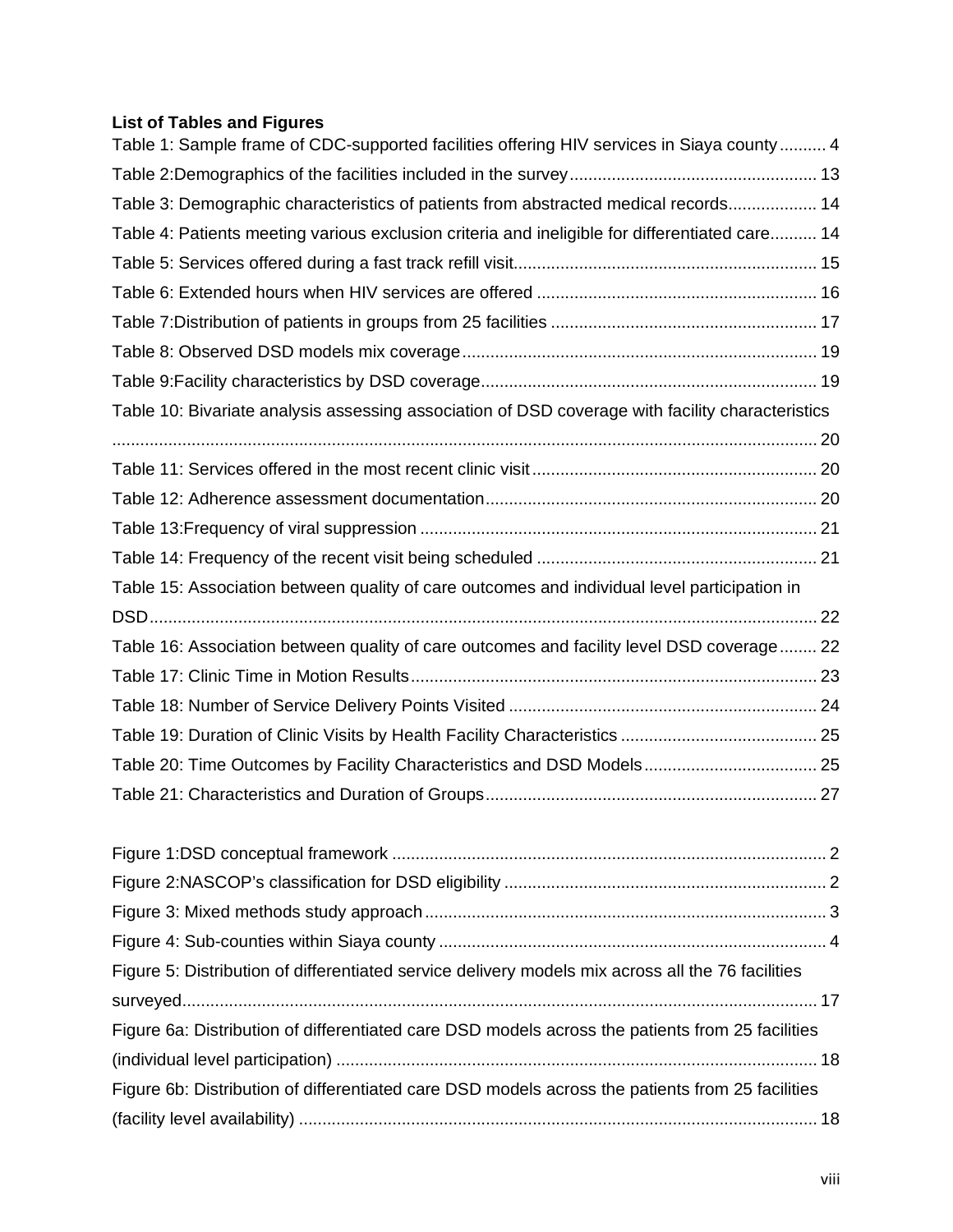### <span id="page-9-0"></span>**Background**

While the gains under global support for HIV/AIDS Care and treatment have been tremendous, PEPFAR is now focused on achieving sustained epidemic control<sup>[1](#page-9-1)</sup>. In 2013, PEPFAR aligned its programming with UNAID's 90-90-90 goals (90% of people know their status, 90% of those knowing their status should be on ART (Antiretroviral Therapy) and 90% of those on treatment achieve viral suppression)<sup>2</sup>. In 2015, WHO recommended that all HIV-infected individuals should start ART irrespective of CD4 cell count or clinical presentation. In order to accomplish these goals in the context of widespread overcrowding and heavy workloads for healthcare workers in HIV clinics in sub-Saharan Africa (SSA), innovative and efficient HIV service delivery models became imperative.

Differentiated service delivery (DSD), defined as 'a client-centered approach that simplifies and adapts HIV services across the cascade, in ways that both serve the needs of people living with HIV better and reduce unnecessary burdens on the health system<sup>3</sup> was endorsed by WHO and other leading global HIV donors in 2016 as an evidence-informed HIV service delivery approach that that relieves pressure on over-burdened health systems in SSA<sup>4</sup>,<sup>[5](#page-9-5)</sup>. Customizing HIV care to individual client needs has been shown to improve the quality of HIV care and patient outcomes<sup>6</sup>,<sup>7</sup>. Since 2017, several countries in SSA including Kenya, Malawi, Uganda and Zambia have been implementing DSD<sup>[8](#page-9-8)</sup>.

One of the main frameworks that informs HIV DSD by Duncombe et al describes DSD as "delivery of the right care at the right frequency to the right individuals by the right care providers in the right location at the right time."[9](#page-9-9) Elements of DSD models therefore address service intensity, frequency, location and cadre of HCW offering the service, as shown in Fig 1 below.

<span id="page-9-1"></span><sup>1</sup> PEPFAR, Sustainable HIV Epidemic Control, Pepfar.gov

<span id="page-9-2"></span><sup>2</sup> UNAIDS, 90-90-90 An ambitious treatment targets to help end the AIDS epidemic, Geneva: UNAIDS 2017

<span id="page-9-3"></span><sup>&</sup>lt;sup>3</sup> Grimsrud A, Bygrave H, Doherty M, Ehrenkranz P, Ellman T, Ferris R, Ford N, Killingo B, Mabote L, Mansell T, Reinisch A. Reimagining HIV service delivery: the role of differentiated care from prevention to suppression. J Int AIDS Soc. 2016;19(1):21484.

<span id="page-9-4"></span><sup>4</sup> WHO (2016). Consolidated guidelines on the use of antiretroviral drugs for treating and preventing HIV infection: recommendations for a public health approach. Second edition. Geneva, Switzerland

<span id="page-9-5"></span><sup>&</sup>lt;sup>5</sup> Duber, H. C., Coates, T. J., Szekeras, G., Kaji, A. H., & Lewis, R. J. (2010). Is there an association between PEPFAR funding and improvement in national health indicators in Africa? A retrospective study. Journal of the International AIDS Society, 13, 21. http://doi.org/10.1186/1758-2652-13-21

<span id="page-9-6"></span><sup>6</sup> Grimsrud A, Bygrave H, Doherty M, Ehrenkranz P, Ellman T, Ferris R, Ford N, Killingo B, Mabote L, Mansell T, Reinisch A. Reimagining HIV service delivery: the role of differentiated care from prevention to suppression. J Int AIDS Soc. 2016;19(1):21484

<span id="page-9-7"></span><sup>7</sup> Prust ML, Banda CK, Nyirenda R, Chimbwandira F, Kalua T, Jahn A, Eliya M, Callahan K, Ehrenkranz P, Prescott MR, McCarthy EA. Multi-month prescriptions, fast-track refills, and community ART groups: results from a process evaluation in Malawi on using differentiated models of care to achieve national HIV treatment goals. J Int AIDS Soc. 2017;20:21650 <sup>8</sup> Roy M, Moore CB, Sikazwe I, Holmes CB. A review of differentiated service delivery for HIV treatment: effectiveness, mechanisms, targeting, and scale. Current HIV/AIDS Reports. 2019;22:1.

<span id="page-9-9"></span><span id="page-9-8"></span><sup>9</sup> Duncombe C, Rosenblum S, Hellmann N, Holmes C, Wilkinson L, Biot M, Bygrave H, Hoos D, Garnett G. Reframing HIV care: putting people at the centre of antiretroviral delivery. Tropical Med Int Health. 2015;20(4):430–47.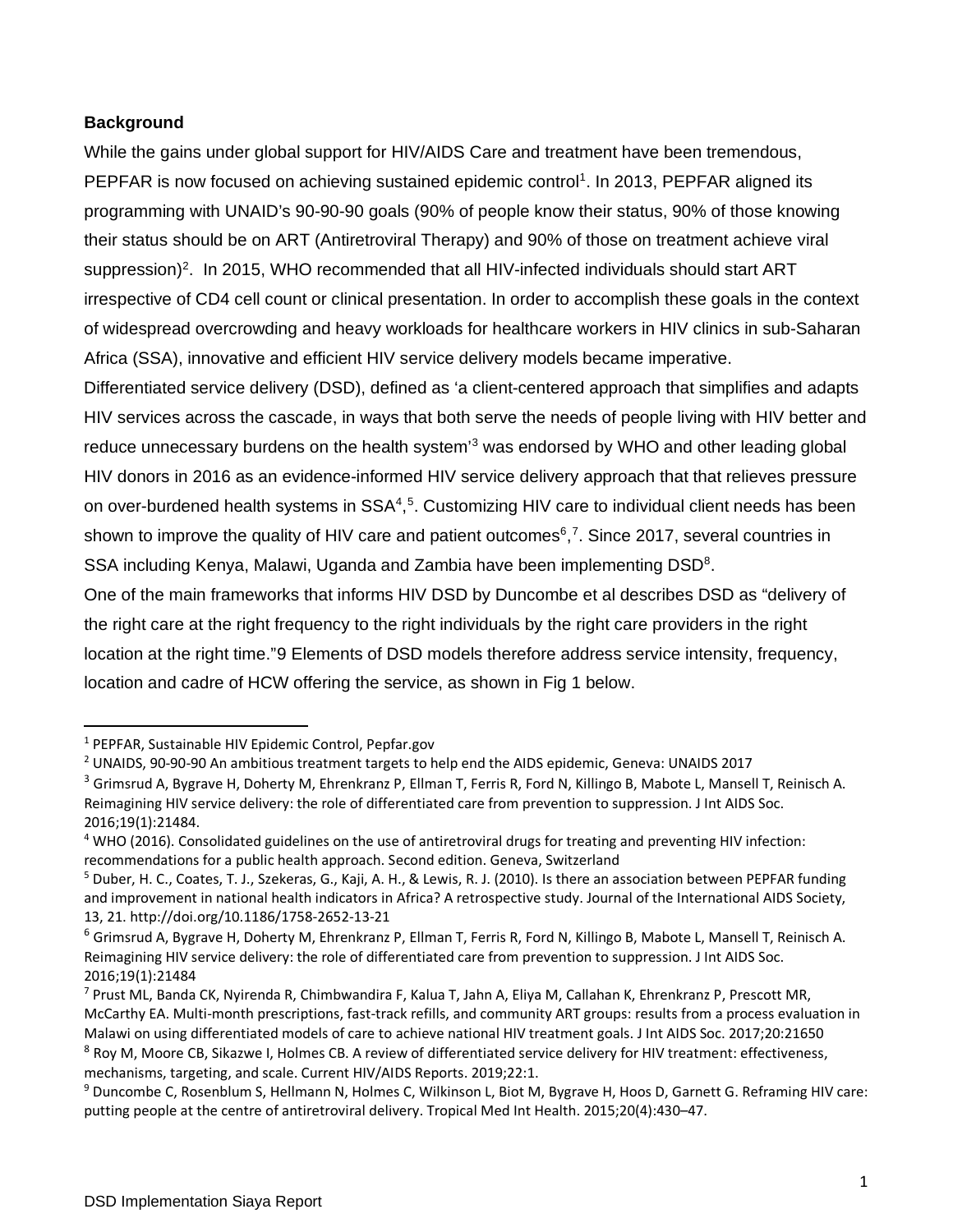

<span id="page-10-0"></span>*Figure 1:DSD conceptual framework*

There are various characterizations of DSD models. The Kenya National DSD Operational guide<sup>[10](#page-10-2)</sup> outlines differential management of patients based on their initial presentation (clinical/immunological status around the time of enrollment) and then once they have been in care for at least 12 months, as shown in Figure 2 below.



<span id="page-10-1"></span>*Figure 2:NASCOP's classification for DSD eligibility*

This descriptive evaluation focused on characterization of differentiated care among well and stable patients. The DSD models described include:

- Multi-month scripting
- Fast-track refill
- **Extended facility hours**
- ART group

<span id="page-10-2"></span><sup>10</sup> Ministry of Health, National AIDS and STI Control Program. Differentiated Care: Operational Guide. Nairobi, Kenya: January 2017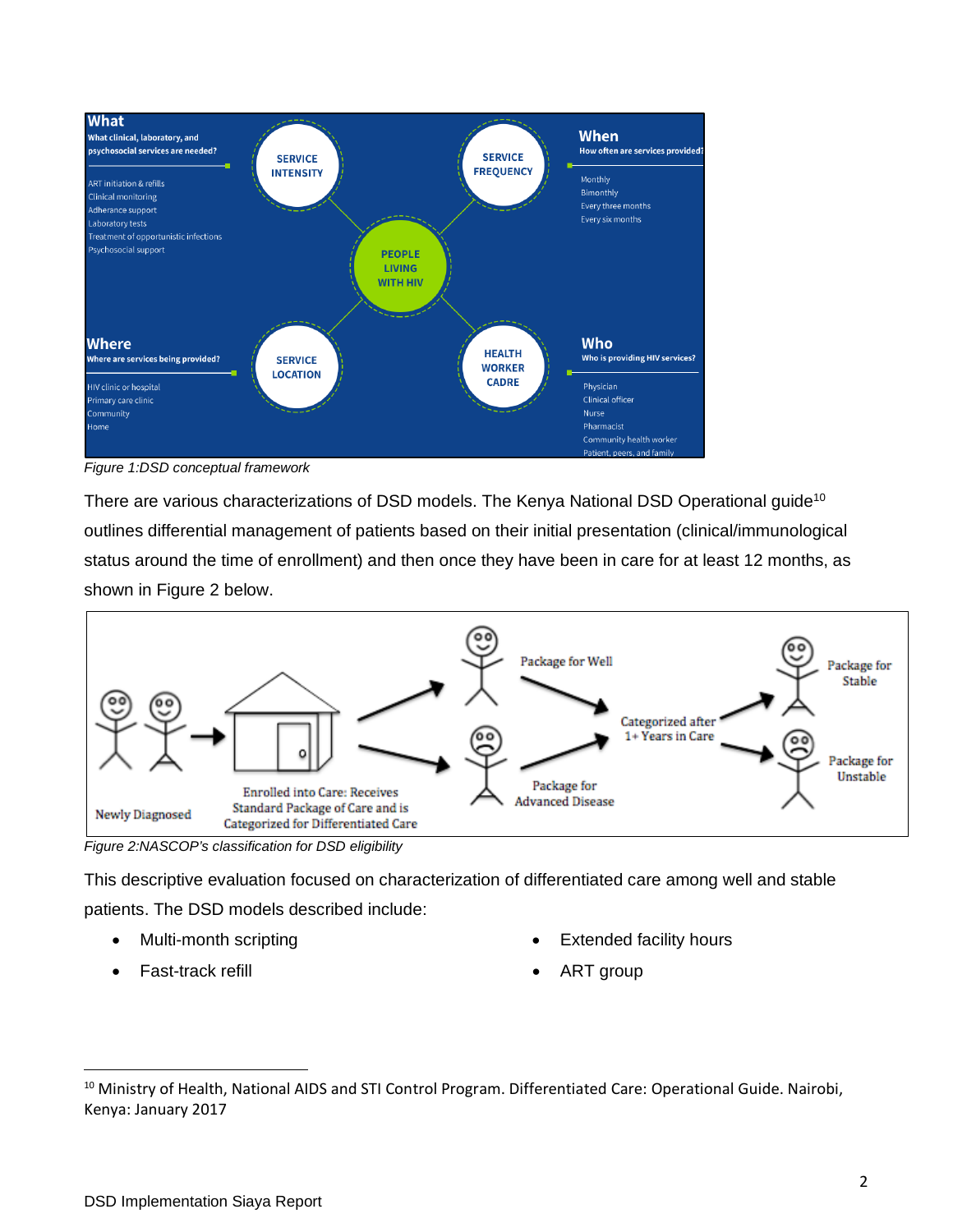Regardless of the service delivery tasks within a DSD model, each model looks to move stable patients from facility support to community support, ensuring they receive high quality of services while reducing the burden of multiple visits on both the patient and the health system.

The goal of this descriptive evaluation was to provide baseline characterization on DSD implementation in practice at different service delivery levels in Siaya county, Kenya.

The specific objectives of the study were:

**Objective 1a**: To describe the specific elements in each DSD model, coverage of each model and mix of models as implemented in HIV clinics in Siaya county.

**Objective 1b:** To assess association between i) individual level participation in differentiated care and ii) facility level DSD model coverage with service delivery (quality of care) outcomes.

**Objective 2**: To describe efficiencies in service delivery under different DSD approaches from both patient and health worker perspectives.

Siaya was selected as the focal county for this evaluation because of interest in describing real-world implementation of DSD within a region of Kenya with a very high HIV burden. The baseline information generated from this evaluation provides a basis for making informed decisions in strengthening implementation of DSD. In addition, this evaluation provides initial evidence of patient experiences of different DSD service delivery points in Kenyan health care facilities at different levels.

# <span id="page-11-0"></span>**Methods**

# <span id="page-11-1"></span>Study Design

This evaluation was observational, utilizing both qualitative and quantitative data (mixed methods), with the qualitative methods used in an exploratory then explanatory sequential approach<sup>11</sup>. (Figure 3)



<span id="page-11-2"></span>*Figure 3: Mixed methods study approach*

<span id="page-11-3"></span> $11$  Kane, H., M. A. Lewis, et al. (2014). "Using qualitative comparative analysis to understand and quantify translation and implementation." Translational Behavioral Medicine 4(2): 201-208.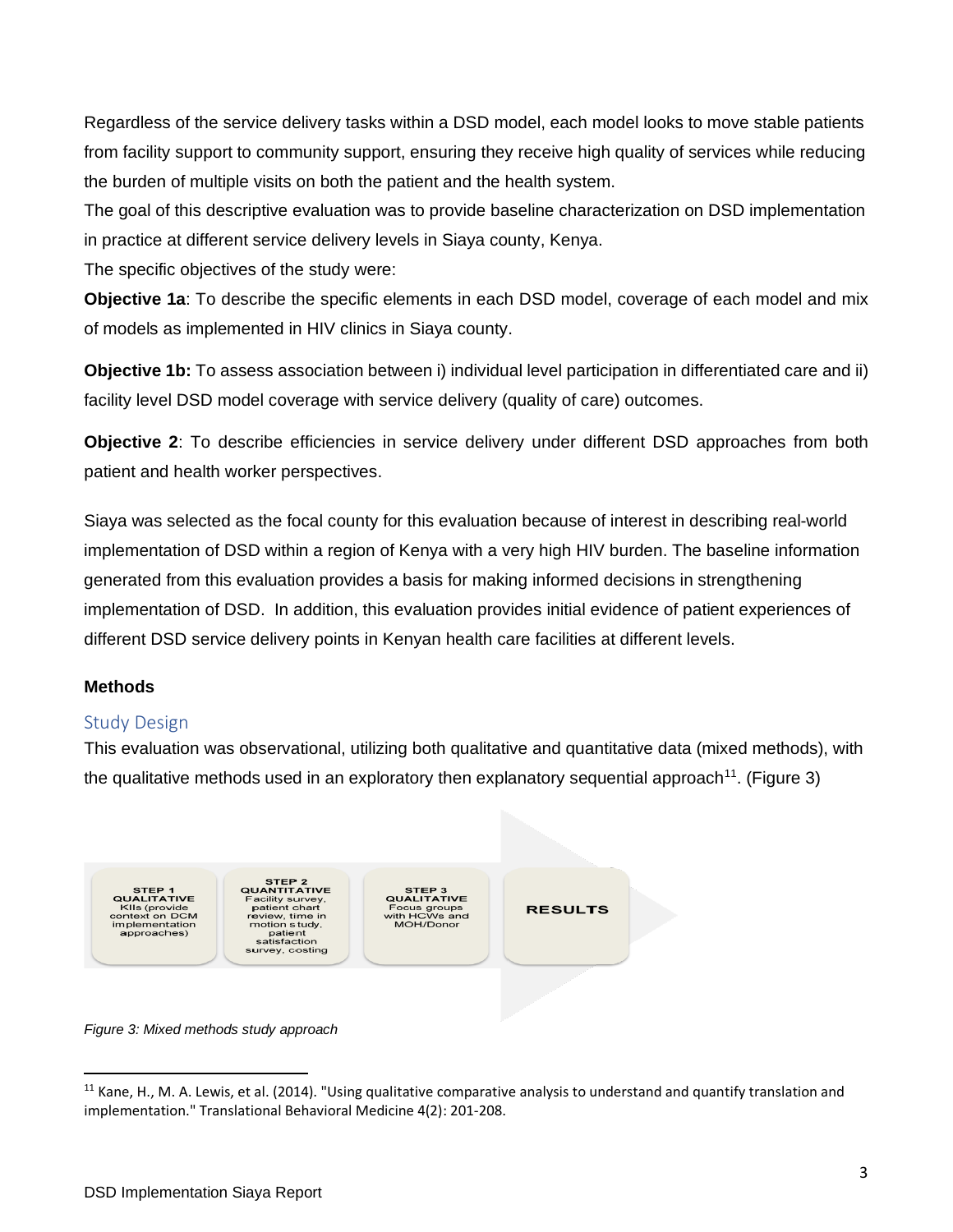# <span id="page-12-0"></span>Study Site

The evaluation was conducted in Siaya County in the Western region of Kenya. Siaya, with a HIV prevalence of 15.3%, is ranked third highest among the 47 counties in Kenya<sup>[12](#page-12-4)</sup> and is one of the priority sub-national units (SNUs) where PEPFAR and the MOH aim to provide scale up of HIV services to saturation in order to achieve HIV epidemic control.

The county has over 150 facilities, of which 137 are supported by PEPFAR to provide HIV services through several implementing partners (IPs). These include Centre for Health Solutions (CHS), Department of Health Siaya County (NGIMA For Sure), Impact Research & Development Organization (IRDO) and Kenya Conference of Catholic Bishops (KCCB).

The health facilities are distributed as shown below:

The distribution of healthcare facilities offering HIV treatment services in Siaya county as at Dec 2018, which formed our sampling frame, are as shown below:

| <b>Service Level</b> | $N^{o}$ | %   |
|----------------------|---------|-----|
| Dispensary           | 79      | 58  |
| <b>Health Centre</b> | 45      | 33  |
| Sub-county hospital  | 11      | 8   |
| County hospital      | റ       |     |
| <b>TOTAL</b>         | 137     | 100 |

<span id="page-12-3"></span>*Table 1: Sample frame of CDC-supported facilities offering HIV services in Siaya county*

# <span id="page-12-1"></span>Data Collection

# <span id="page-12-2"></span>**Step 1: Formative Step**

# **Qualitative Stakeholder Engagement Interviews**

A meeting with county and sub-county MOH officers and implementing partners in Siaya county was held. The proposed approach, data collection tools and evaluation design were shared with these officers, who then gave their input.

A semi-structured interview guide was used to collect more detailed information on DSD approaches. The respondents were program officers from the implementing partners (IPs). This was used in refining the data collection tools, particularly those targeting community ART groups given contextual knowledge gathered during these interviews



*Figure 4: Sub-counties within Siaya county*

<span id="page-12-4"></span><sup>&</sup>lt;sup>12</sup> KENPHIA 2018: Preliminary Results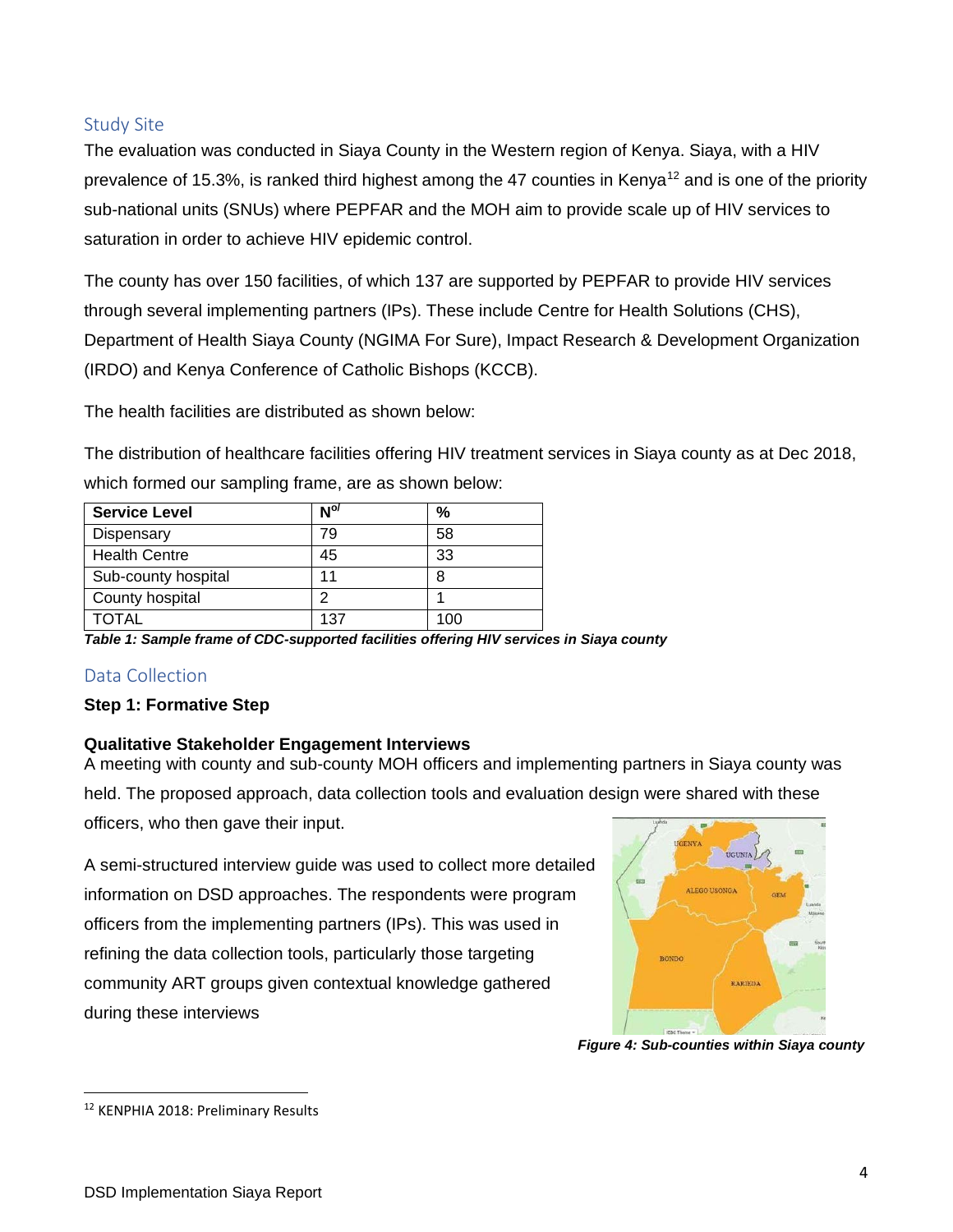#### <span id="page-13-0"></span>**Step 2: Substantive Data collection**

Data was collected over 6 weeks between September 3,2019 and Oct 11, 2019.The data collection approach was aligned to the objectives as follows:

**Objective 1A:** *To describe the specific elements in each DSD model, coverage of each model and mix of models as implemented in HIV clinics in Siaya county.*

**Health Facility Survey:** This questionnaire captured data on facility attributes, DSD approaches, and HRH cadre and task mix. The questionnaire was cross sectional (status as at the time of data collection) at the target health facilities. The instrument was based on a customized version of Site Level Health Workforce assessment tool developed by the Office of the United States Global AIDS Coordinator and Health Diplomacy (*OGAC*) HRH TWG. Using this tool, managerial staff at the health facilities and PEPFAR implementing partners were asked questions related to number of each cadre of health workers, HIV specific task allocation, performance management and training of cadres of health workers based at health facilities and communities. The questionnaire was administered by trained data collectors at the sampled health facilities. Respondents were made aware in advance of the dates the data collection team would be visiting the sites, so they could compile the information. The interviews were administered in two parts: the respondent for the first part was typically the facility in charge, as this was geared towards the facility in general. The  $2<sup>nd</sup>$  respondent was typically someone who worked in comprehensive care center (CCC), mostly the in-charge or their designated respondent. Written informed consent was obtained prior to the interview.

For the questions that required review of records e.g. average patient load per day, the data collectors retrieved the numbers from the registers. Some of these e.g. number of patients currently on ART were confirmed by the data team at I-TECH from the KeHIS.

**Objective 1B:** *To assess association between i) individual level participation in differentiated care and ii) facility level DSD model coverage with service delivery (quality of care) outcomes*

**Patient Chart Review:** To assess individual level of participation in DSD, patient level information from their medical records was abstracted. Paper-based records and EMRs were used to derive the list of ART patients who had been active at any point during a defined 12-month period (Oct 2017 through Sep 2018). Being active during the time period meant having received clinical care in the health facility or having received community-based HIV care services at any point during the period. From the list of active patients, a simple random sample was drawn via conventional methods (defining a sampling interval, n, by dividing the total number on the list by the desired sample size of 90 records per site, then identifying a random number between 1 and n as the "starter patient", then picking the nth patient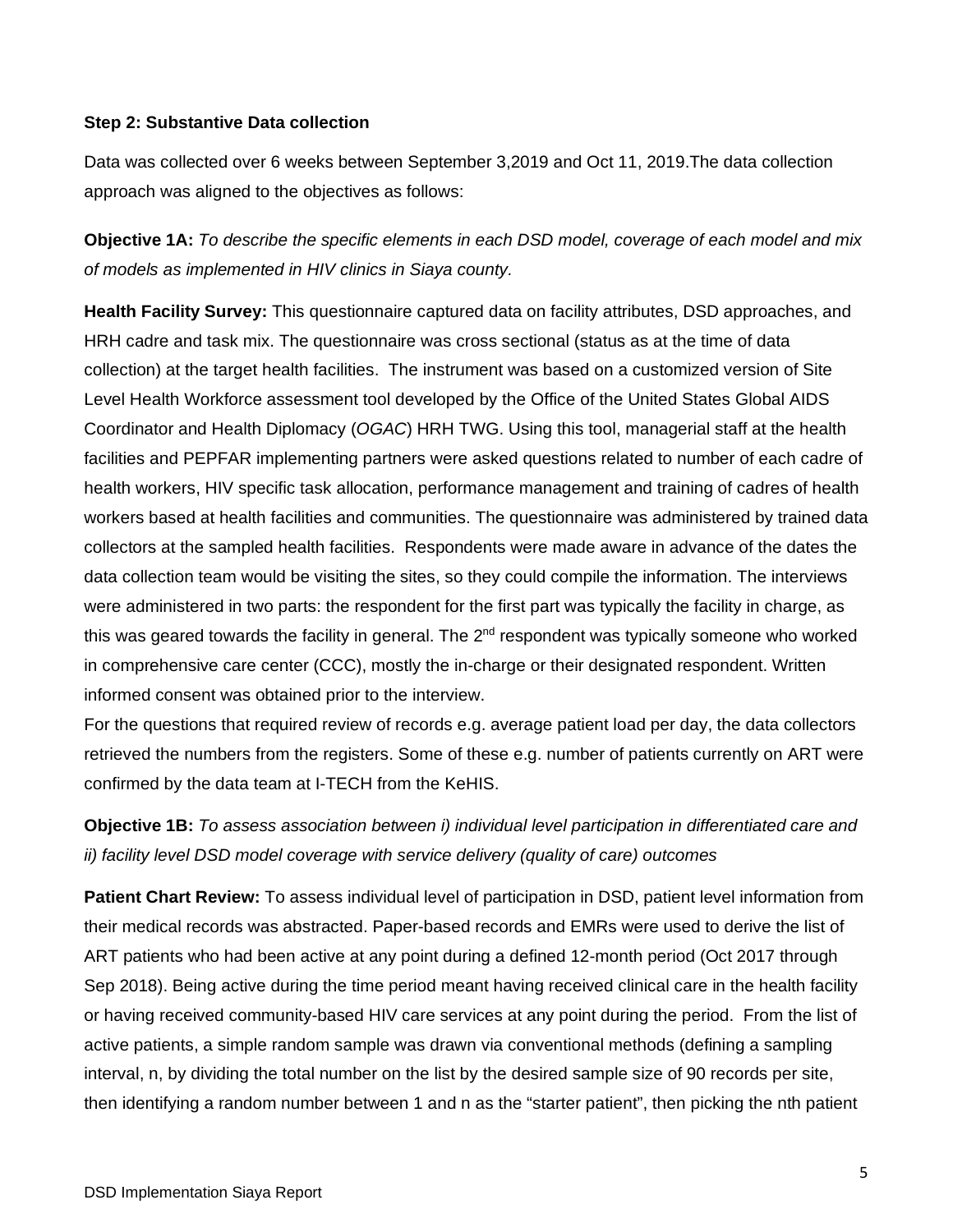from the list and repeating the last step until the sample size is reached). The patient charts, including both paper-based and electronic charts, were used to extract information to the patient chart abstraction tool.

The tool assessed patient demographics; HIV-specific characteristics e.g. duration in care, duration on ART, disclosure status; participation in various DSD models e.g. multi-month scripting, ART group refills and some quality of care (implementation) outcomes e.g. adherence assessment, blood pressure monitoring

**Objective 1C:** *To describe efficiencies in service delivery under different DSD approaches from both patient and health worker perspectives.*

**Clinic Time-in-Motion Assessment:** A time log was used to collect data on patient-provider contact time and on patient wait times at sampled health facilities. All patients included in the sample (a target average of 6 per day per site) were informed about the study, and written informed consent was obtained. They were issued with a time slip and simple clock which they carried with them to different service delivery points. At each service delivery point, the service offered, time in and time out were filled, either by the patient or the healthcare provider. The patient returned their completed log to the data collector when they were ready to leave.

Since some patients came in very early before regular operating hours, the data collectors worked collaboratively with the peer mentors in the facility who were on duty in the very early morning hours, and the peer mentors assisted with the process.

The clinic time-in-motion was assessed among all patients and not necessarily those under any DSD model.

**Group Time-in-Motion Assessment:** Data collectors sat in the ART group meetings in the community (CAGs) and in the facility (fART groups). Liaising with the group leader prior to the meeting, the group leader obtained permission from the group members for the data collector to attend the meeting the following day. During the meeting, data collectors explained the objective of the evaluation and obtained consent from the group members. They then collected demographic information on the group (date formed, number and sex of members). During the meeting, the data collector noted each activity and its duration.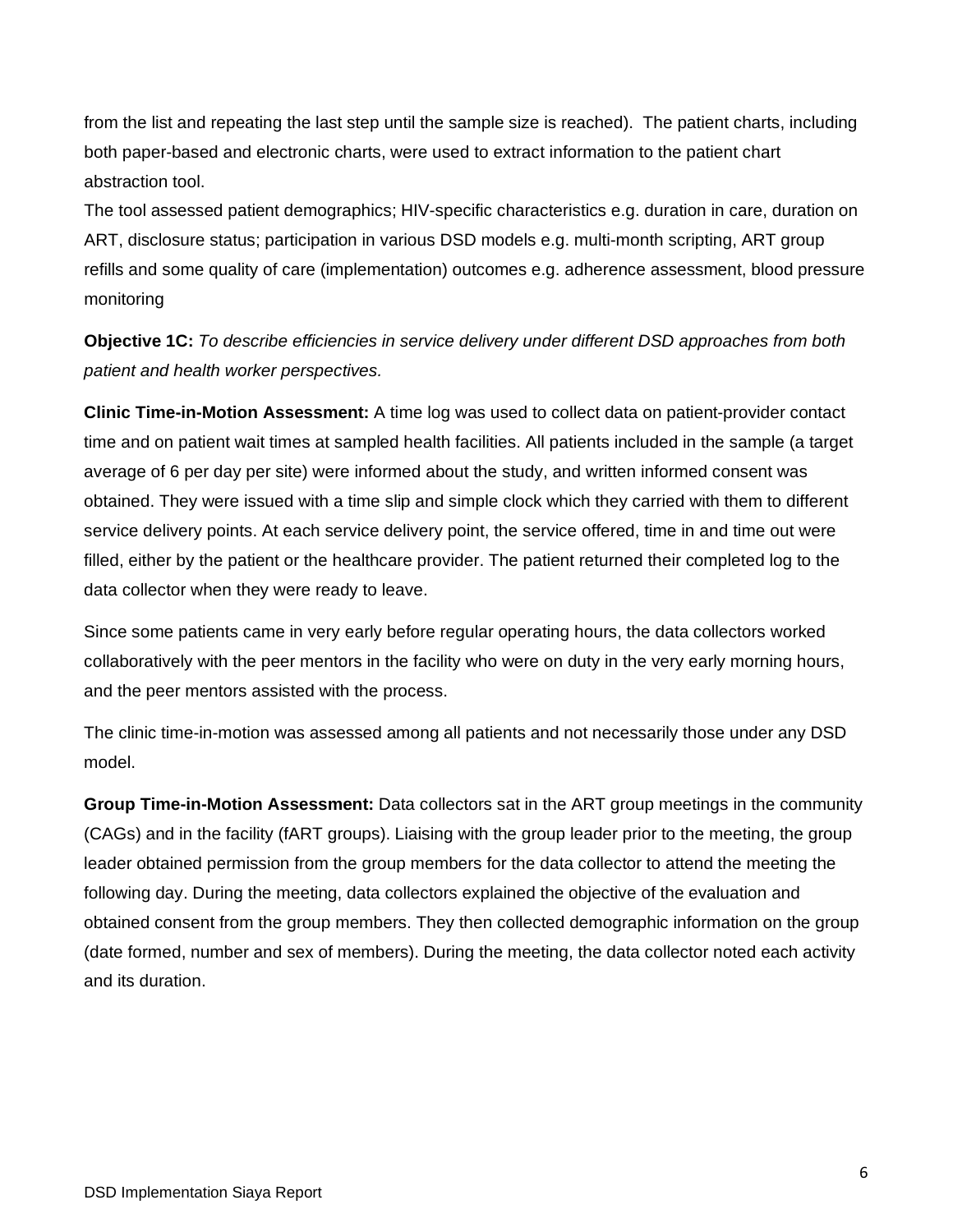**Key Informant Interviews:** A semi-structured interview guide was used to collect detailed information on DSD approaches. Respondents included Siaya County health officials and program officers from the implementing partner mechanisms. Participants were purposefully selected with the help of coinvestigators to ensure representation of a broad range of perspectives regarding DSD models. implementation in the county. After the interview, interviewers wrote a short interview summary highlighting main themes seen in the interview.

**Focus Group Discussions:** A semi-structured interview guide was used for focus group discussions with health care workers. Respondents included health care workers of various cadres with involvement in different types of DSD approaches at different levels of health facilities. They also included peer mentors who were largely the ART group leaders. Participants were purposefully selected and grouped with other similar personnel to maximize comfort in sharing ideas (e.g. clinicians, community health workers and volunteers, and health managers). After the discussion, interviewers wrote a short FGD summary highlighting main themes seen in the discussion.

FGD participants received reimbursement of Ksh.500 each for transport.

Quantitative data from both clinic and group time-in-motion assessments was used to assess associations between service delivery efficiencies (time spent receiving service vs waiting) and facility level DSD model mix and coverage.

#### *Data Collectors*

Ten data collectors were divided into pairs, forming five dyads. For the first 25 facilities, each dyad visited a site for 5 days, during which they completed the patient satisfaction surveys, time-in-motion log, patient chart review and the facility survey. For the remaining sites, each data collector visited two sites per day for the facility survey.

For the qualitative data collection, there were two data collectors who are well trained in interviewing technique and conducting FGDs, having done similar work in the past within other University of Washington research studies.

### *Data Collection and Storage*

All quantitative data was collected on REDSDap®, using tablets provided by I-TECH. Written consents and any other data collected on paper e.g. total number of patients visiting the CCC on a particular day were stored in a secured cabinet at the Ngima office. These were couriered weekly to the I-TECH offices. For qualitative interviews, with participants' written consent, interviews were audio recorded and transcribed. Audio files and transcripts were stored in secured OneDrive folders. Interview notes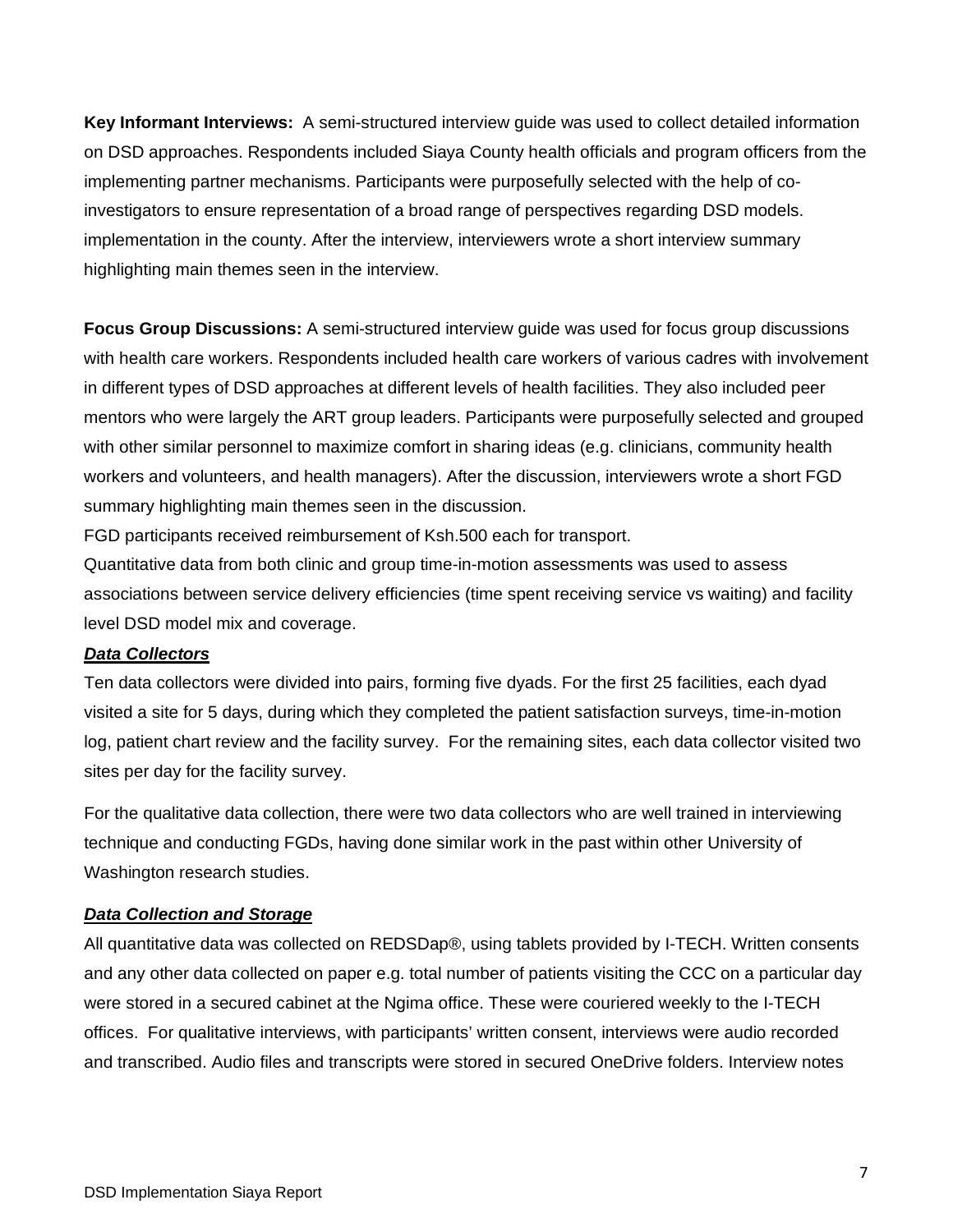and signed written consent forms were stored in a secured cabinet at the Ngima office. These were couriered weekly to the I-TECH offices.

## *Data Quality Assurance*

To maintain high standards of data quality, multiple checks were built into the electronic versions of the tools e.g. date of diagnosis could not be after date of ART initiation.

For the patient chart abstraction, clinic time-in-motion and patient satisfaction survey, a research assistant in Seattle ran a set number of logic checks specific to each tool. Entries which did not meet the logic checks, missing values and outliers for numerical fields were flagged. These were sent back to the data collectors before they left that facility, for checking and correction. This was done concurrently with data collection.

### <span id="page-16-0"></span>Data Analysis

#### <span id="page-16-1"></span>**Study Measures**

|                                | <b>Multi-month scripting [MMS]</b> Patient receives a prescription for several months during their clinic<br>visit                                                                                                                                                                                                                                         |
|--------------------------------|------------------------------------------------------------------------------------------------------------------------------------------------------------------------------------------------------------------------------------------------------------------------------------------------------------------------------------------------------------|
| <b>Fast-track refill [FTR]</b> | Patient gets their ART drug refill without necessarily being reviewed by<br>a clinician, following receipt of a multi month prescription. Alternating<br>this with clinic visits allows for adjusted appointment spacing.                                                                                                                                  |
| <b>Extended clinic hours</b>   | HIV clinic operated beyond the standard operating hours. This could<br>be early in the morning (before 8:00 am), later in the evening (after<br>5:00 pm) or both. It also includes offering services on weekends when<br>the health facility would otherwise be closed.                                                                                    |
| <b>ART Groups</b>              | ARVs dispensed in a group setting. This could be characterized by the<br>venue of the group meeting (facility vs community ART groups) or by<br>the group leadership (HCW vs peer-mentor led). Facility ART groups<br>meet within the facility compound but do not otherwise interact with the<br>health system in any other way during the group meeting. |
| <b>DSD models</b>              | The four DSD models described are: -<br>i) multi-month scripting<br>ii) fast-track refill<br>iii) extended clinic hours<br>iv) ART groups                                                                                                                                                                                                                  |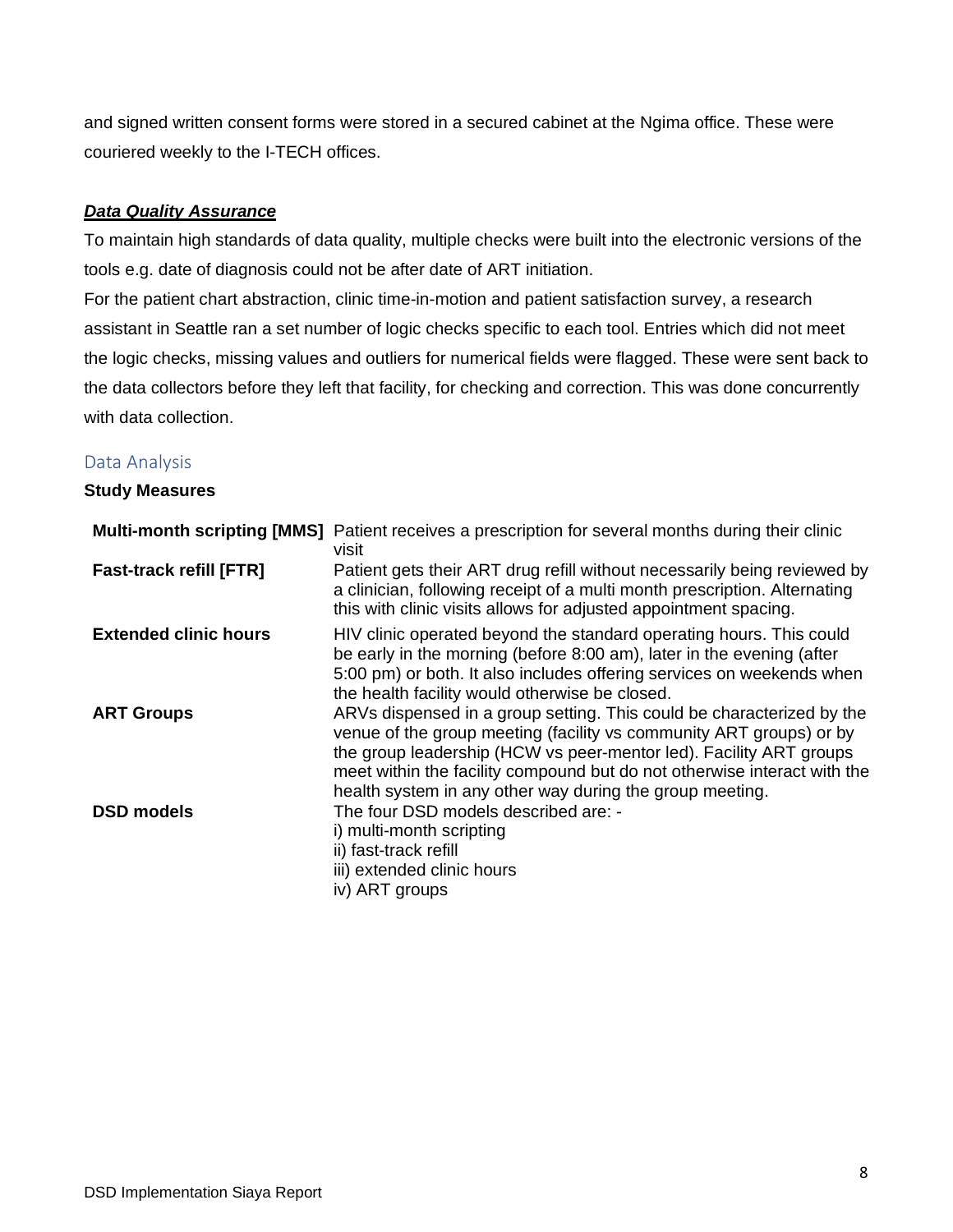| <b>DSD Coverage</b><br><b>DSD Coverage (binary)</b> | Having MMS only was considered the basic form of DSD model since<br>all facilities reported having MMS. DSD coverage was therefore<br>defined as low, medium or high depending on the proportion of<br>records abstracted that had MMS only as the DSD modality observed<br>in the patient records.<br>•Low coverage sites were defined as those where the proportion of<br>records with MMS only was greater than the 75th percentile.<br>•Medium coverage as those where the proportion of records with<br>MMS only was between the 25th and the 75th percentile.<br>. High coverage as those where the proportion of records with MMS<br>only was below the 25th percentile.<br>This was defined using the median proportion of individual records<br>with MMS only, hence low coverage facilities had above median<br>proportion of individual records with MMS only and high coverage<br>facilities had below or median proportion of individual records with<br>MMS only. |
|-----------------------------------------------------|---------------------------------------------------------------------------------------------------------------------------------------------------------------------------------------------------------------------------------------------------------------------------------------------------------------------------------------------------------------------------------------------------------------------------------------------------------------------------------------------------------------------------------------------------------------------------------------------------------------------------------------------------------------------------------------------------------------------------------------------------------------------------------------------------------------------------------------------------------------------------------------------------------------------------------------------------------------------------------|
| <b>DSD mix</b>                                      | The various combinations of DSD models as described by the facility<br>or as observed from the individual patient charts.                                                                                                                                                                                                                                                                                                                                                                                                                                                                                                                                                                                                                                                                                                                                                                                                                                                       |
| <b>Quality of Care outcomes</b>                     | These were related to timeliness of service, completed documentation<br>and patient level outcomes. They included:-<br>I. Level of completeness of documentation at most recent clinic visit for<br>the following parameters:<br>• Weight<br>$\bullet$ BMI<br>• Blood Pressure<br>• Adherence Assessment<br>• STI screening<br>• TB screening<br>• OI screening<br>II. BP monitoring over the last 4 clinic visits<br>III. Adherence assessment over the last 4 clinic visits<br>IV. Viral load suppression over the one year under study review<br>V. Viral load documentation over the one year under study review<br>VI. Recent visit being scheduled or unscheduled                                                                                                                                                                                                                                                                                                         |

### <span id="page-17-0"></span>**Data Cleaning**

For the facility survey, missing or non-logical values were confirmed by calling back the site for

clarification. If the site was unreachable, values were treated as missing.

For the patient charts, a lot of missing, duplicate or out-of-order dates were noted for those with multiple clinic and refill visits. These were cleaned out based on chronology i.e. if there were dates for 6 clinic visits but only 4 were valid, the invalid dates were dropped.

For the clinic time-in-motion assessment, data were entered to a spreadsheet. Cases with missing time values for start or end of visit, or for times recorded out of order (i.e. an end time which preceded a start time) were treated as missing data. One clinic was excluded from analyses of overall duration of visits and patient waiting time, because data collectors recorded elapsed time at each service delivery point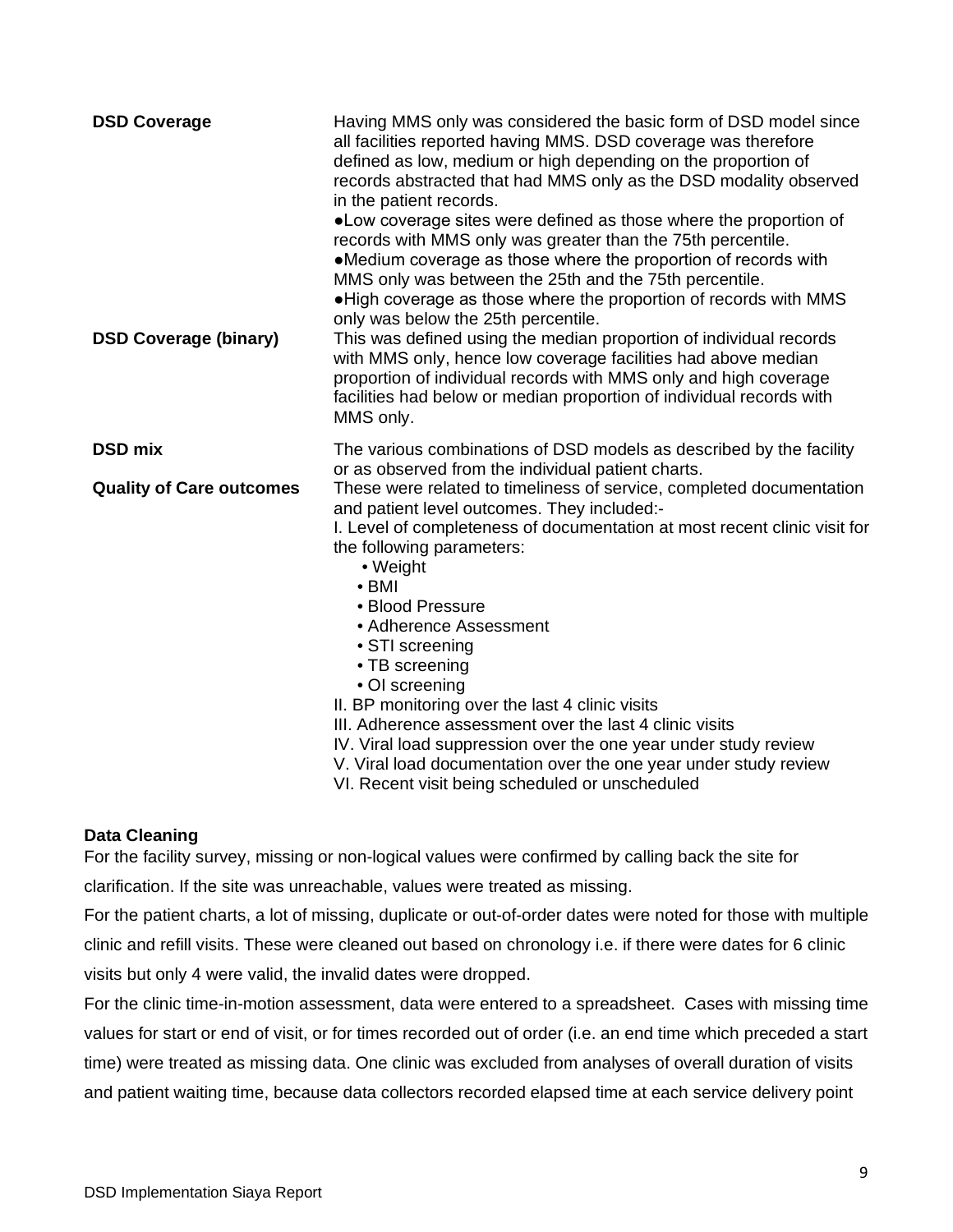but not clock time from the start to the end of the visit. While analyzing the typical duration of service at each service point, we excluded observations where either the starting or ending time was missing or where the duration was estimated as a negative value or as a value exceeding 480 minutes.

#### <span id="page-18-0"></span>**Data Analysis**

*Objective 1a: To describe the specific elements in each DSD model, coverage of each model and mix of models as implemented in HIV clinics in Siaya county.*

Facility characteristics were summarized using frequency tables.

DSD models were summarized as present or absent and their frequency described. For each model, descriptive details on how it was offered were summarized. Quantitative data from the group time-inmotion assessments was used to characterize the ART groups. This included date when group was formed, number and sex of members.

Overall patient demographics from the chart abstraction were summarized using medians, interquartile ranges (IQR), and proportions.

Using criteria outlined in the NASCOP Differentiated Care Operational Guide, patients who met certain exclusion criteria but were still in differentiated care were summarized.

Overall and clinic-specific frequency and proportions of various DSD models and final DSD mix observed in all the patient charts from that clinic were summarized.

DSD coverage was described using two-way frequency tables, by facility service level, count of active ART patients and proportion of outpatient visits that were for HIV services.

*Objective 1b: To assess association between i) individual level participation in differentiated care and ii) facility level DSD model coverage with service delivery (quality of care) outcomes*

Quality of care outcomes were summarized using frequency tables.

i) Association between individual level participation in any DSD model and each quality of care outcome (ii-vi) was assessed using generalized estimating equation (GEE) regression models, which considered the implementation outcomes to be correlated observations which were nested within the health facility. ii) Facility-level predictors of coverage were assessed using logistic regression. These included: facility service level, count of active ART patients and proportion of outpatient visits that were for HIV services. Finally, association between facility level coverage and each quality of care outcome was assessed using GEE models.

The GEE models assumed the outcomes to be binary with binomial distribution and used an identity link.

*Objective 2: To describe efficiencies in service delivery under different DSD approaches from both patient and health worker perspectives.*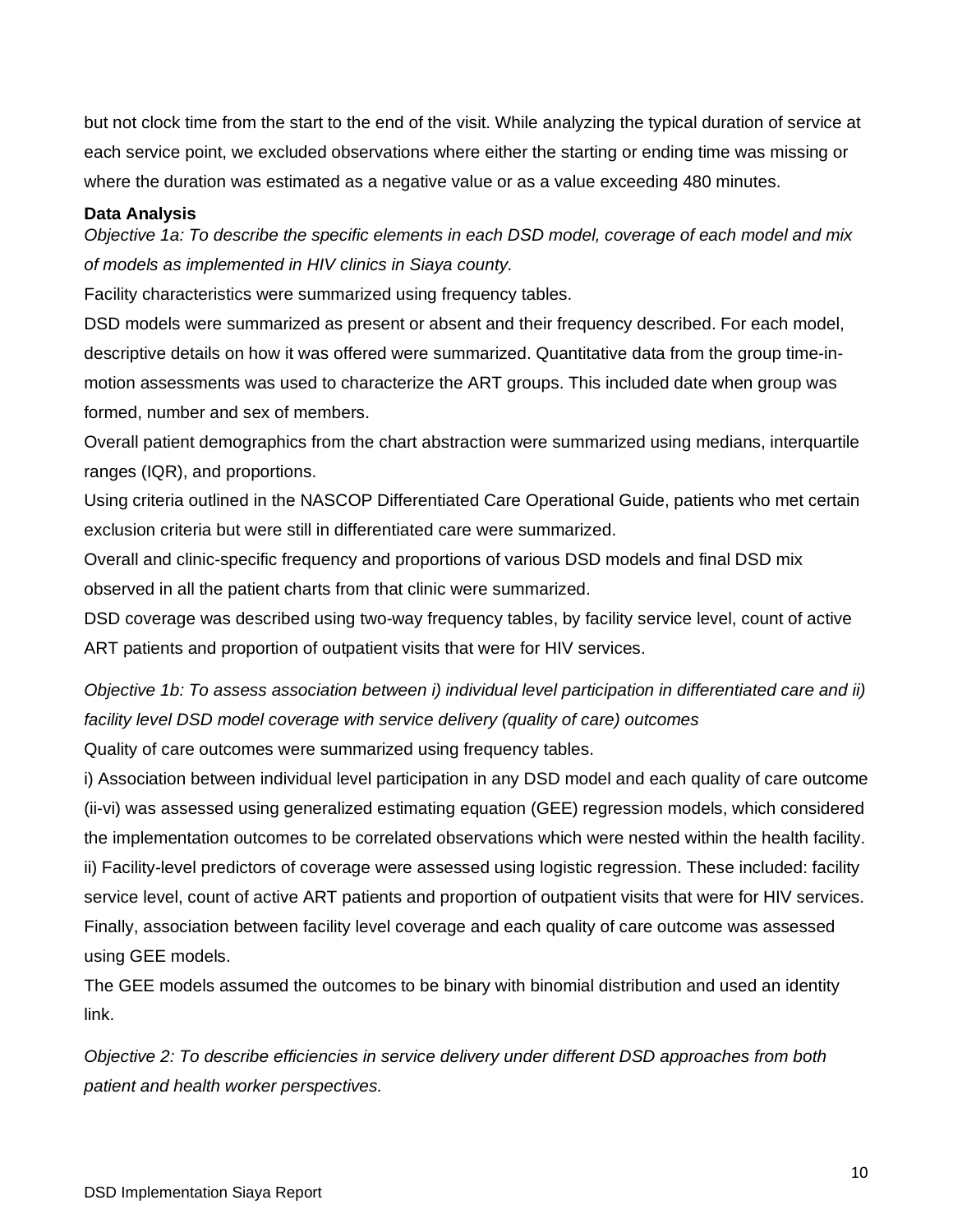From the clinic T-I-M, we summarized the following observations using medians, interquartile ranges (IQR), and frequency tables, both overall and for each clinic.

- total duration of the visit
- the duration spent in clinical activities
- the duration and proportion (%) of total time spent waiting
- total number of service points, or stations, visited within the clinic for each observed patient visit.

For service point-specific analysis, we analyzed data on starting and ending times for each type of service point, or station, within the clinic workflow. We calculated the proportion of all visits which included patient care for each type of service point, then produced descriptive summaries of the typical duration of service at each service point.

Finally, we examined facility-level predictors (facility service level, count of active ART patients and proportion of outpatient visits that were for HIV services) of three efficiency outcomes:

- I. total duration of observed patient visit
- II. proportion of time spent waiting during observed visit
- III. duration of clinical consultation

We generated descriptive summaries of the outcomes by each facility-level predictor.

We also examined associations between facility-level DSD coverage (see description above) and the three efficiency outcomes using GEE regression models. These models considered the observed visits to be correlated observations which were nested within the health facilities. The models assumed the outcomes to be continuous with normal distribution and used an identity link.

From the group T-I-M, each activity's duration was noted and summarized using the median and IQR. For the health managers, health care workers and patient leaders (peer mentors), audio files from key informant interviews (KII) and focus group discussions (FGD) with healthcare providers and ART group leaders (peer mentors) were transcribed verbatim and translated into English. Transcript files were uploaded into Dedoose qualitative software for coding and analysis.

An initial codebook was developed based on the KII and FGD interview guides. Primary and secondary codes were derived from themes in the guide questions and prompts. The codebook was reviewed by two independent coders prior to transcript review for completeness and relevance to overall study objectives. A deductive coding approach was applied to the initial 4 transcripts (2 KIIs and 2 FGDs) and the codebook was updated iteratively with the coding of these initial transcripts in an inductive manner. Two researchers coded the study transcripts; one researcher was the primary coder for the KIIs and the other was the primary coder for the FGDs. The primary coders coded all transcripts within their category. The secondary coders reviewed a subset of the primary coders' transcripts (2 transcripts of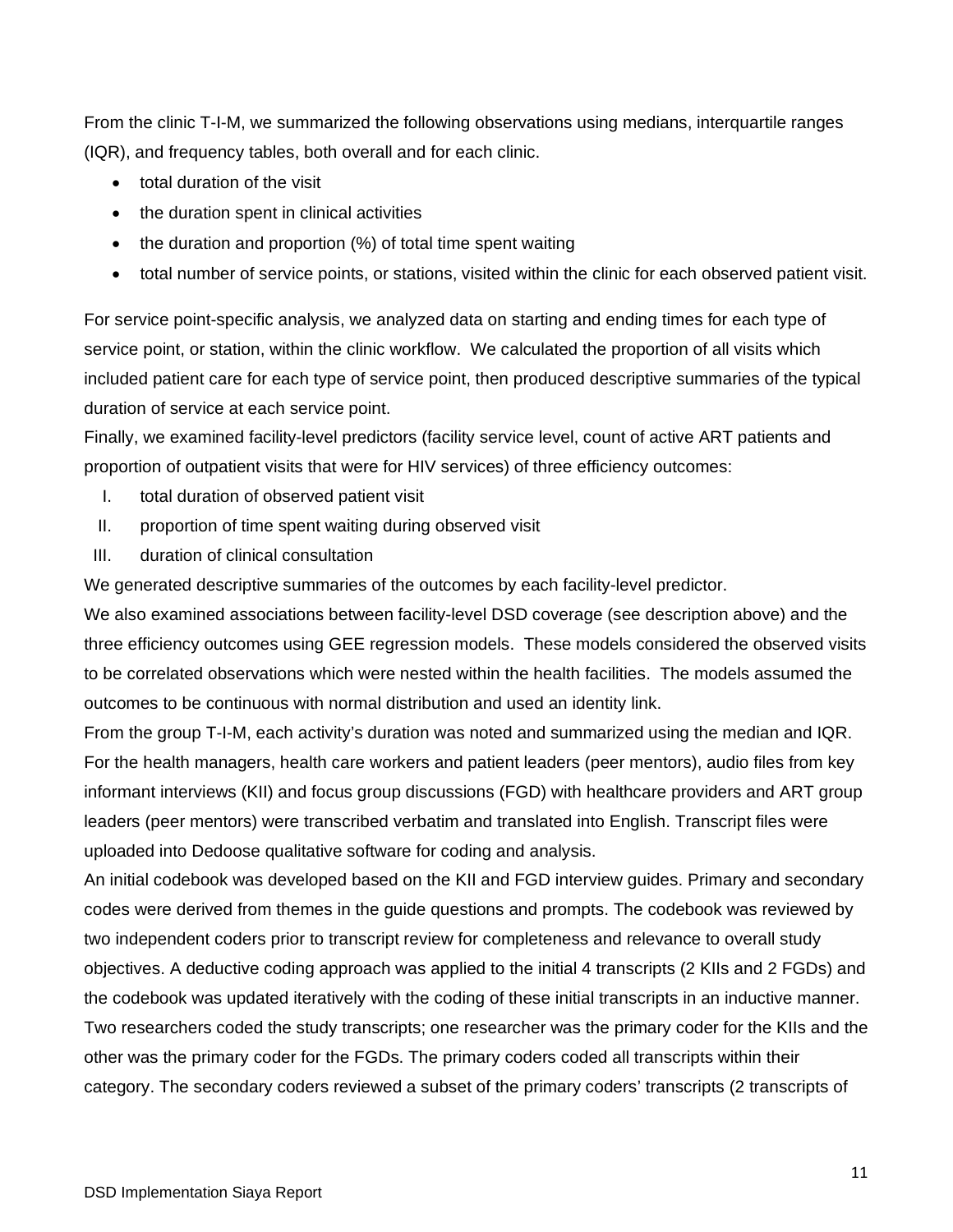each type) for code application and coding comprehensiveness. Any disagreement in code application or any coding additions were discussion during a resolution session with the two coders.

A summary table of results was constructed based on the primary themes used to create the codebook. Results are presented by key stakeholder group and data collection method. Representation of key themes specific to each stakeholder group are listed as bullet points in the table with illustrative quotes from the study participants. Bullet points in bold italics represent themes that were mentioned frequently by respondents or stressed as being of particular importance.

#### <span id="page-20-0"></span>**Results**

*Objective 1a: To describe the specific elements in each DSD model, coverage of each model and mix of models as implemented in HIV clinics in Siaya county.*

# <span id="page-20-1"></span>Facility Characteristics

Seventy-six facilities were visited over the six weeks. Their characteristics are as shown in Table 2. A majority of the facilities were dispensaries (61%), while the two county hospitals in Siaya county were also included. They were also proportionally distributed across the six sub-counties, with 49% of the facilities derived from the large sub-counties (Alego Usonga, Bondo) and 7% of the facilities from the smallest sub-county (Ugenya).

From a workload perspective, ambulatory HIV clinic visits made up 11-20% of all outpatient clinic visits for about half of the facilities surveyed (51%). HIV clinic visits represented >40% of all outpatient visits in only four of the facilities surveyed.

| <b>Characteristic</b> | $N=76$         | %              |
|-----------------------|----------------|----------------|
| Service Level         |                |                |
| Dispensary            | 46             | 61             |
| Health centre         | 24             | 32             |
| Sub-county hospital   | 4              | 5              |
| County hospital       | $\overline{2}$ | 3              |
| Sub-county            |                |                |
| Alego-Usonga          | 19             | 25             |
| <b>Bondo</b>          | 18             | 24             |
| Gem                   | 13             | 17             |
| Raieda                | 11             | 14             |
| Ugenya                | 5              | $\overline{7}$ |
| Ugunja                | 10             | 13             |
| <b>Characteristic</b> | $N=76$         | $\%$           |
| <b>Current on ART</b> |                |                |
| ≤100                  | 2              | 3              |
| 101-500               | 35             | 46             |
| 501-1000              | 24             | 31             |
| >1000                 | 15             | 20             |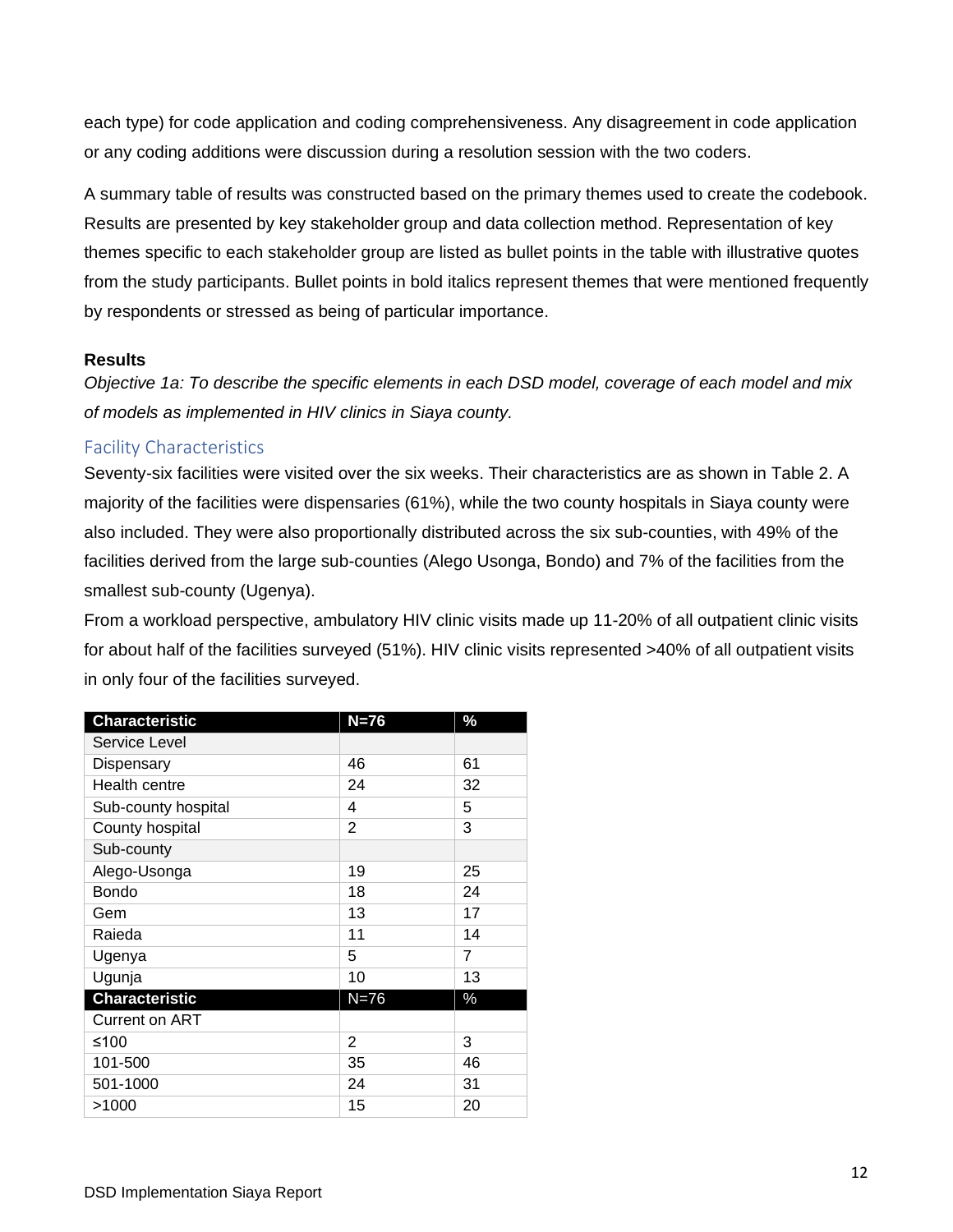| HIV as % of daily workload |    |                |
|----------------------------|----|----------------|
| ≤10%                       | 13 | 17             |
| 11%-20%                    | 39 | 51             |
| 21-40%                     | 20 | 27             |
| >40%                       | 4  | 5              |
| <b>DSD models</b>          |    |                |
| <b>Extended hours</b>      |    |                |
| Yes                        | 56 | 74             |
| No                         | 20 | 26             |
| <b>Fast Track Refill</b>   |    |                |
| Yes                        | 72 | 95             |
| No                         | 4  | 5              |
| <b>ART Groups</b>          |    |                |
| Facility                   | 5  | $\overline{7}$ |
| Community                  | 14 | 18             |
| <b>Both</b>                | 48 | 63             |
| None                       | 9  | 12             |

<span id="page-21-1"></span>*Table 2:Demographics of the facilities included in the survey*

In terms of DSD models, 56 facilities (74%) offered extended hours for HIV services, 72 facilities (95%) offered fast track refill services, 67 facilities (88%) had ART groups and all (100%) of the facilities reported multi month scripting for ARV prescriptions.

# <span id="page-21-0"></span>Patient Demographics

From twenty-five (25) facilities, 2,053 patient records of patients on ART were abstracted. On average, eighty-two (82) patient files were reviewed in each facility.

Characteristics of the sampled patients are shown in Table 3. The median age was 41.7 years (Interquartile range [IQR]: 32 – 51 years), with 1,288 (62.7%) being female. Among the females, 77 (6%) were pregnant and 66 (5.1%) were breastfeeding at one point during the period of review, 88 (4.3%) had received cervical cancer screening in the preceding 24 months and only 473 (36.7%) had a family planning method indicated.

The median duration in care since enrollment was 7.2 years (IQR: 4.2 – 9.6 years). At enrollment, 40.9% were in WHO stage I and 34.6% in stage II. Median duration on ART was 6.7 years (IQR: 3.7 – 8.5 years) and median time to ART initiation was 0 weeks (same day) (IQR: 0 – 2 weeks) for those enrolled in or after 2016, when the test and treat guidelines were implemented.

|                           | n or<br>median | $%$ or    |
|---------------------------|----------------|-----------|
| <b>Characteristic</b>     | $(N=2,053)$    | IQR       |
| Median (IQR) age in years | 41.7           | $32 - 51$ |
| 25                        | 244            | 11.9%     |
| 25-44                     | 1015           | 49.4%     |
| 45-64                     | 675            | 32.9%     |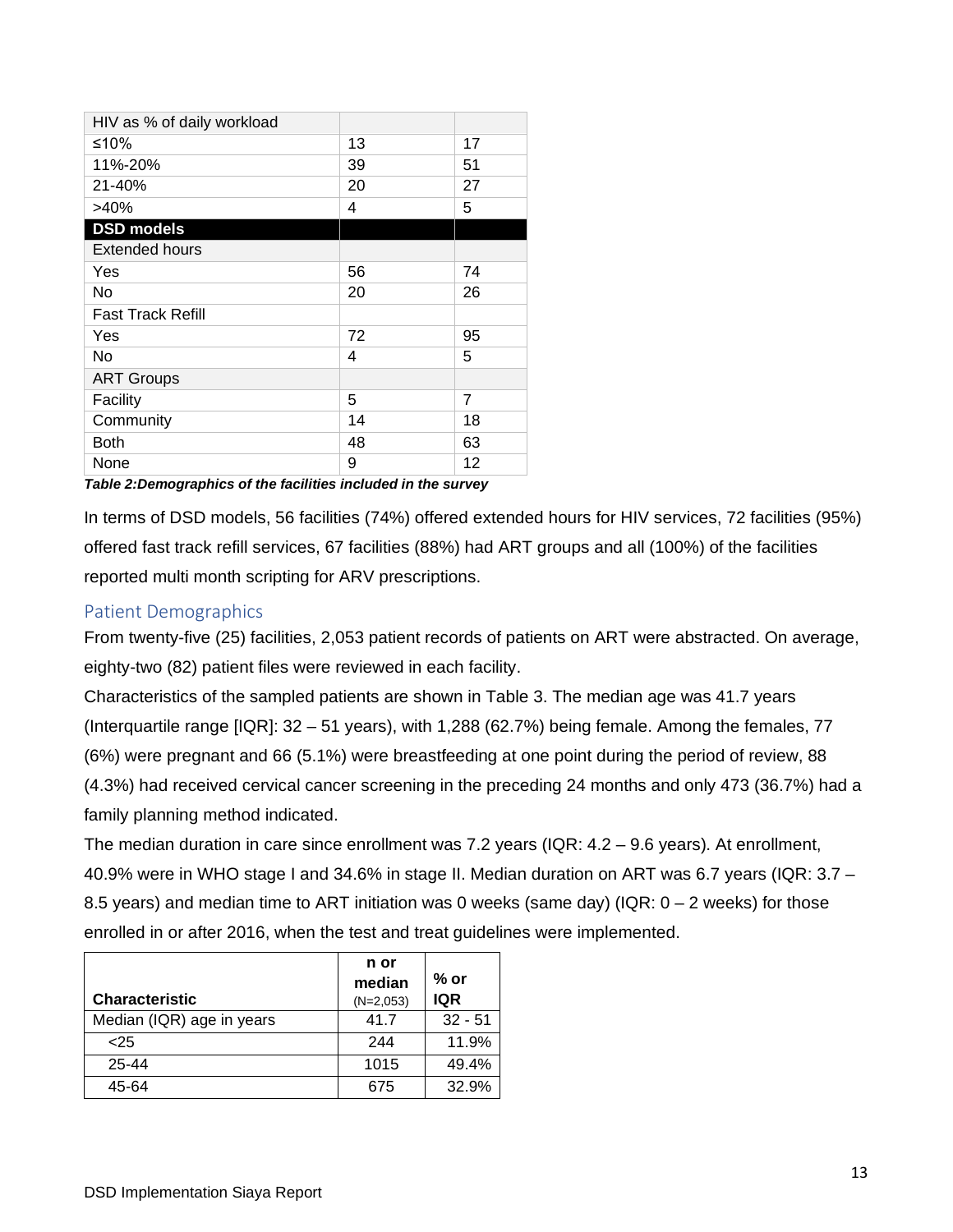| >65                            | 112      | 5.5%        |
|--------------------------------|----------|-------------|
| Missing                        | 7        | 0.3%        |
| Sex                            |          |             |
| <b>Males</b>                   | 765      | 37.3%       |
| Females                        | 1,288    | 62.7%       |
| WHO stage at HIV care          |          |             |
| enrollment                     |          |             |
| I                              | 838      | 40.8%       |
| $\mathbf{I}$                   | 709      | 34.5%       |
| Ш                              | 437      | 21.3%       |
| IV                             | 30       | 1.5%        |
| Missing                        | 39       | 1.9%        |
| Duration in Care               | 7.2      | $4.2 - 9.6$ |
| Duration on ART                | 6.7      | $3.7 - 8.5$ |
| Time to ART initiation (weeks) |          |             |
| before 2016 (n=1610)           | 12       | $2 - 74$    |
| after 2016 (n=443)             | $\Omega$ | $0 - 2$     |
| <b>Facility level</b>          |          |             |
| Dispensary (n=12)              | 1,017    | 49.5%       |
| Health centre (n=8)            | 595      | 29.0%       |
| Sub-county hospital $(n=3)$    | 261      | 12.7%       |
| County hospital (n=2)          | 180      | 8.8%        |
| Subcounty                      |          |             |
| Alego-Usonga                   | 503      | 24.5%       |
| <b>Bondo</b>                   | 645      | 31.4%       |
| Gem                            | 239      | 11.6%       |
| Rarieda                        | 179      | 8.7%        |
| Ugenya                         | 181      | 8.8%        |
| Ugunja                         | 306      | 14.9%       |

<span id="page-22-1"></span>*Table 3: Demographic characteristics of patients from abstracted medical records*

# <span id="page-22-0"></span>DSD Eligibility

Of the 2,053 patients, 289 (14.5%) met one or more of the five exclusion criteria under the current NASCOP guidelines and were therefore ineligible for differentiated care.

Those who met specific exclusion criteria were as shown in Table 4 below.

| <b>Exclusion Criteria</b>                                             | #   | %     |
|-----------------------------------------------------------------------|-----|-------|
| Had an ART change within the year                                     | 138 | 6.7%  |
| Not disclosed their HIV status and/or disclosure status not indicated | 135 | 6.6%  |
| 2 viral loads with both being unsuppressed                            | 46  | 2.2%  |
| On ART for less than 1 year                                           | 14  | 0.7%  |
| Noted concerns on giving longer follow-up duration                    | 217 | 10.6% |

#### <span id="page-22-2"></span>*Table 4: Patients meeting various exclusion criteria and ineligible for differentiated care*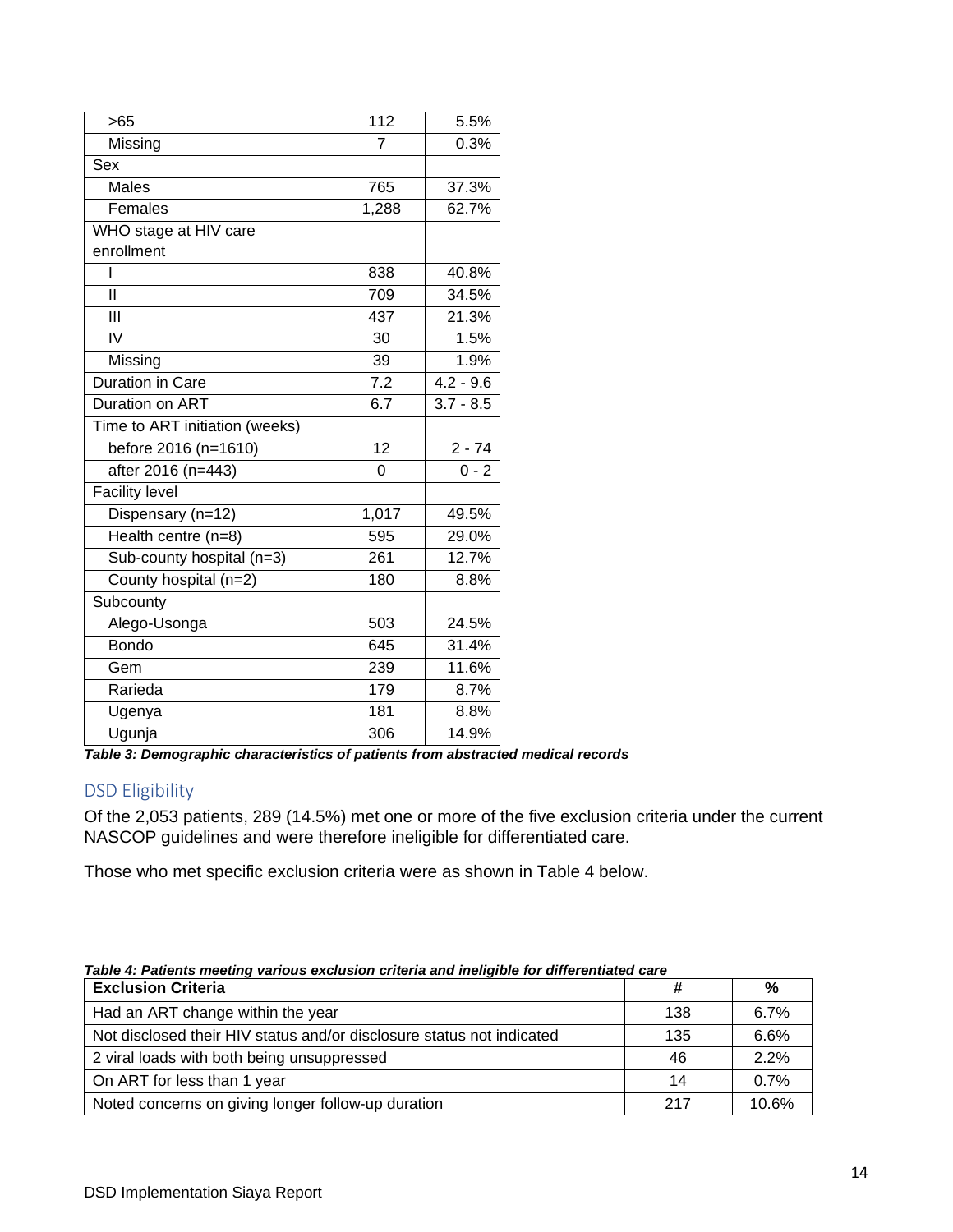| Total patients meeting one or more exclusion criteria                                                      | 289 | 14.5% |  |
|------------------------------------------------------------------------------------------------------------|-----|-------|--|
| University there a priente weather to ready a see form or the ather of differentiated ease and are include |     |       |  |

However, these patients went on to receive one form or the other of differentiated care and are included in subsequent analysis.

## <span id="page-23-0"></span>DSD Models

### *Multi-Month Scripting*

All facilities reported having multi-month scripting (MMS). This was seen as a norm, and often not considered a model of differentiated care.

Of the seventy-six facilities, all offered MMS to general adult and pediatric patients, while fourty-two (55%) reported having MMS for key population patients.

Based on responses to the facility survey, the median prescription length was 2 months (IQR:1-3) for general adult population and one month (IQR:1-2 months) for paediatrics and key populations. Of note, prescriptions for pregnant women were reported to be one-month prescriptions in all health facilities.

#### *Fast Track Refill*

Seventy-two (95%) of the facilities reported having fast track refill (FTR) services. These were offered to general adult, pediatric and key populations. FTR services started being offered in 2016 in one (1.4%) of the facilities, 2017 in 27 (37.5%) facilities, 2018 in 37 facilities (51.4%) and 2019 in seven (9.7%) facilities. Services reported to be offered during a FTR visit are as shown in Table 5 below.

| <b>Service</b>                                                           | # $(\% )$<br>facilities |
|--------------------------------------------------------------------------|-------------------------|
| Drug refill                                                              | 72 (95)                 |
| Clinical consultation                                                    | 27 (36)                 |
| Individual counselling by lay counsellor or psychologist or nutritionist | 31(41)                  |
| Getting a prescription                                                   | 36 (47)                 |
| Laboratory blood draw                                                    | 13(17)                  |
| Weighing, BP measurement                                                 | 34(45)                  |
| Getting a TCA date                                                       | 43 (57)                 |
| Others (TB, STI screening, provision of FP services)                     | 8 (11)                  |

#### <span id="page-23-1"></span>*Table 5: Services offered during a fast track refill visit*

BP = blood pressure; TCA = Next clinic appointment; TB = Tuberculosis; STI = sexually transmitted infections; FP = family planning.

Of note, the distinction between a clinical visit and a fast track visit in small facilities may be limited. The frequency distribution of services provided during an FTR visit did not vary by level of health facility, except for clinical consultation. Dispensaries were more likely to report clinical consultation during an FTR visit compared to health centres and sub-county hospitals. (OR: 3.85, 95% CI: 1.13 -12.1), pvalue:0.031)

The cadres of healthcare providers involved in offering services during a fast track refill visit include peer educators (including mentor mothers), nurses, clinical officers, pharmacists and pharmacy technicians, health records officers, adherence and lay counsellors.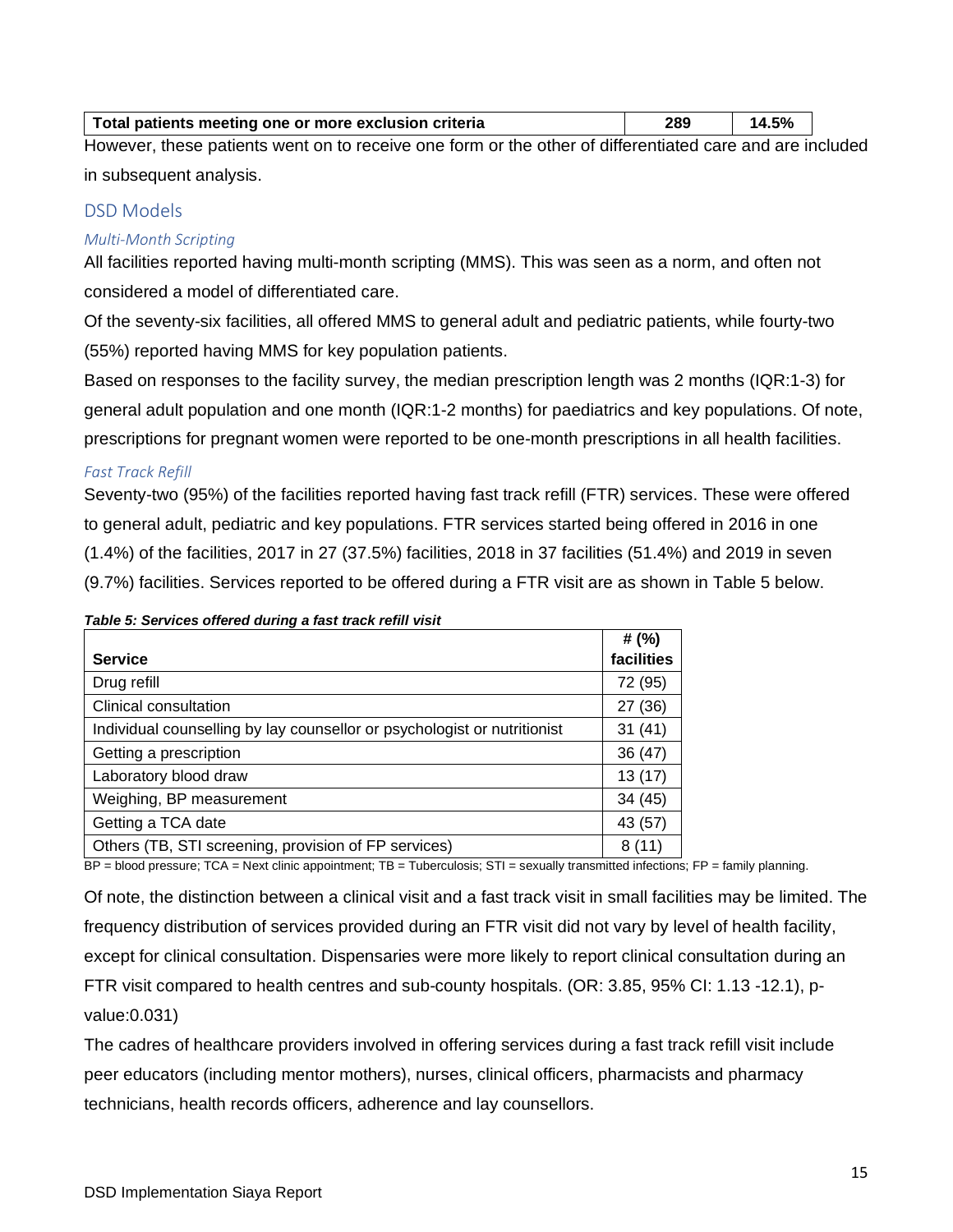From the patient records, there were 513 (25%) with a valid refill visit. The median duration between a refill visit and a clinic visit among these was 85 days [IQR: 77-91].

There are specific NASCOP ART-refill forms for both individual and group refill visits. From qualitative feedback, few of the abstracted patient files had the ART-refill forms completed.

### *Extended Clinic Hours*

Official working hours for out-patient services are 8:00 a.m. through 5:00 p.m. during weekdays. Fifty-six (74%) of the facilities reported having extended hours (outside of the above) during which they offered HIV-related services for HIV positive patients. This is exclusive of HIV testing, which is offered at any time so long as the facility is open.

The distribution of extended hours by day of the week and whether morning or evening is as shown below in Table 6.

| <b>Extended Hours</b>                   | n  | %   |
|-----------------------------------------|----|-----|
| Weekday morning only                    | 10 | 18% |
| Weekday evening only                    | 3  | 5%  |
| Weekday morning & evening only          | 19 | 34% |
| Weekends only (no extended hrs weekday) | 12 | 21% |
| Both weekdays and weekends              | 12 | 21% |

<span id="page-24-0"></span>*Table 6: Extended hours when HIV services are offered*

Extended morning hours were largely 7:00 a.m. to 8:00 a.m., although a few facilities (n=8) reported opening at 6:00 am in the morning.

Extended evening hours were largely 5:00 p.m. to 6:00 p.m. although some facilities (n=7) extended till 7:00 p.m.

For the 12 facilities that had extended hours over the weekend only, this was one weekend a month, operating between 8:00 a.m. and 3p.m. and offering *OTZ* (Operation Triple Zero), a package of services for adolescents including individual and group counselling sessions and other fun activities geared towards triple zero: zero new infections, zero missed doses of ART and undetectable viral load. All the services available for a clinical visit during normal hours were also available during extended hours, including laboratory blood draws for viral load.

For eleven out of twelve of these facilities, they were officially closed during weekends. They only operated one weekend a month to offer *OTZ* services.

Conversely, there were 28 facilities (37%) which opened on weekends but did not offer HIV out-patient services during the weekend.

Presence of extended hours did not vary by facility level, implementing partner or workload.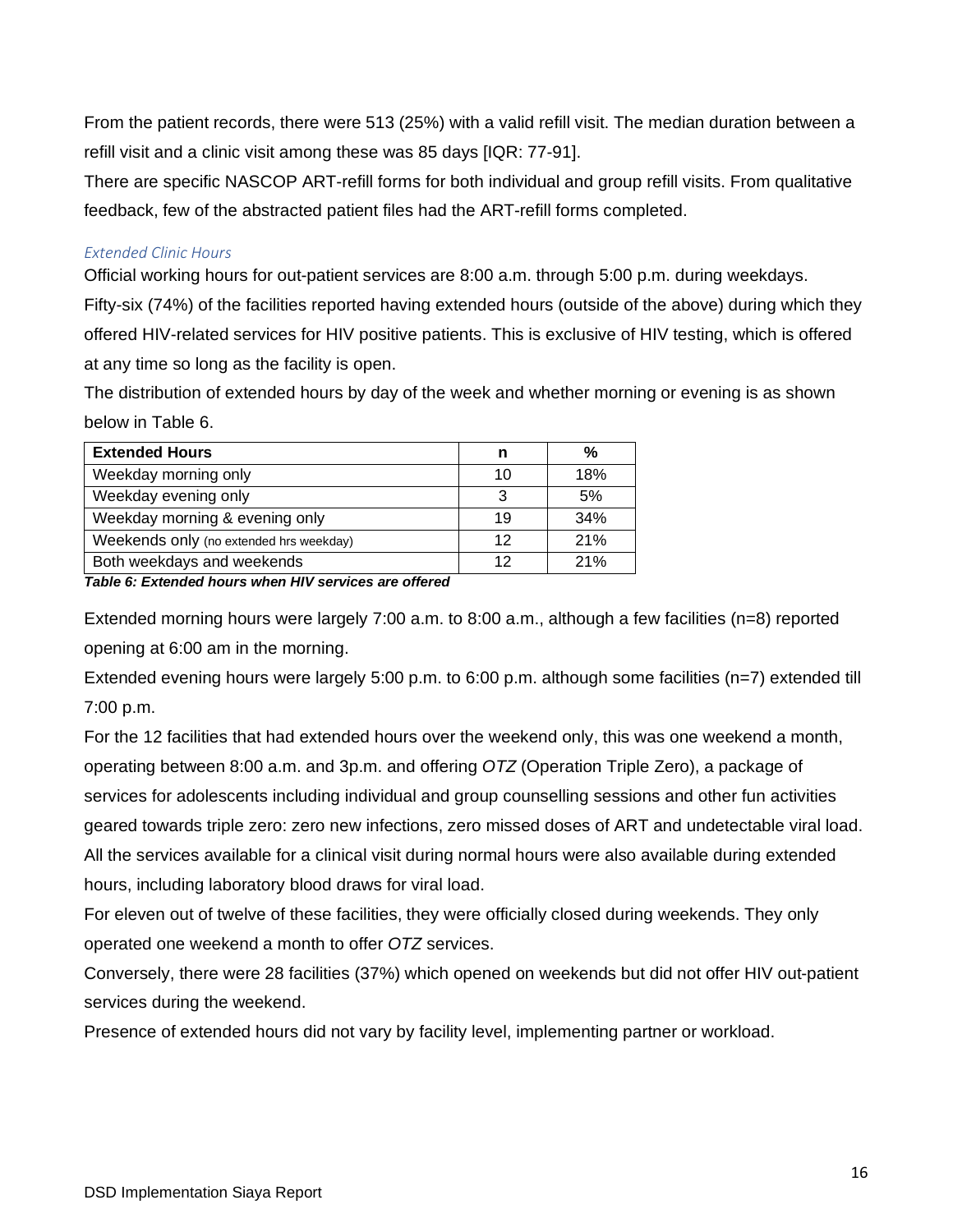#### *Community and Facility ART groups*

Eighty-eight percent of the facilities reported having one form of ART group or another, as shown in Table 2 above.

The median number of community ART groups (CAGs) attached to a facility were eleven while that of facility ART groups (fART) was eight per facility.

Most ART groups were formed beginning 2018.

Both types of ART groups were for general population adult patients only. There were no ART groups for pediatrics, pregnant women or key population.

Only 42 (2.4%) of patients from 11 facilities were noted to be in facility or community ART groups.

These were distributed as shown in Table 7 below:

| Goup type               | No of patients | No of facilities |
|-------------------------|----------------|------------------|
| CAG - (HCW-led)         | 12             |                  |
| CAG group -(Peer-led)   |                |                  |
| fART group - (HCW-led)  | 19             |                  |
| fART group - (Peer-led) |                |                  |
| <b>Grand Total</b>      | 42             |                  |

<span id="page-25-1"></span>*Table 7:Distribution of patients in groups from 25 facilities*

They joined the groups between 2018 and 2019. For the one year under review, they had between one and three group refills. In the 19 group meetings that were observed, they were all led by a peer educator

# <span id="page-25-0"></span>DSD Model Mix

From the facility survey, the distribution of reported DSD model mix across the 76 facilities was as shown in Figure 5 below.



MMS=Multi-month scripting; FTR=Fast Track Refill; ART=Antiretroviral Therapy Drug Refill groups;

<span id="page-25-2"></span>*Figure 5: Distribution of differentiated service delivery models mix across all the 76 facilities surveyed* All facilities reported having multi-month scripting (MMS). Sixty-three facilities (82.9%) had ART groups and Fast Track Refill (FTR) in addition to MMS, while 9 facilities had only FTR in addition to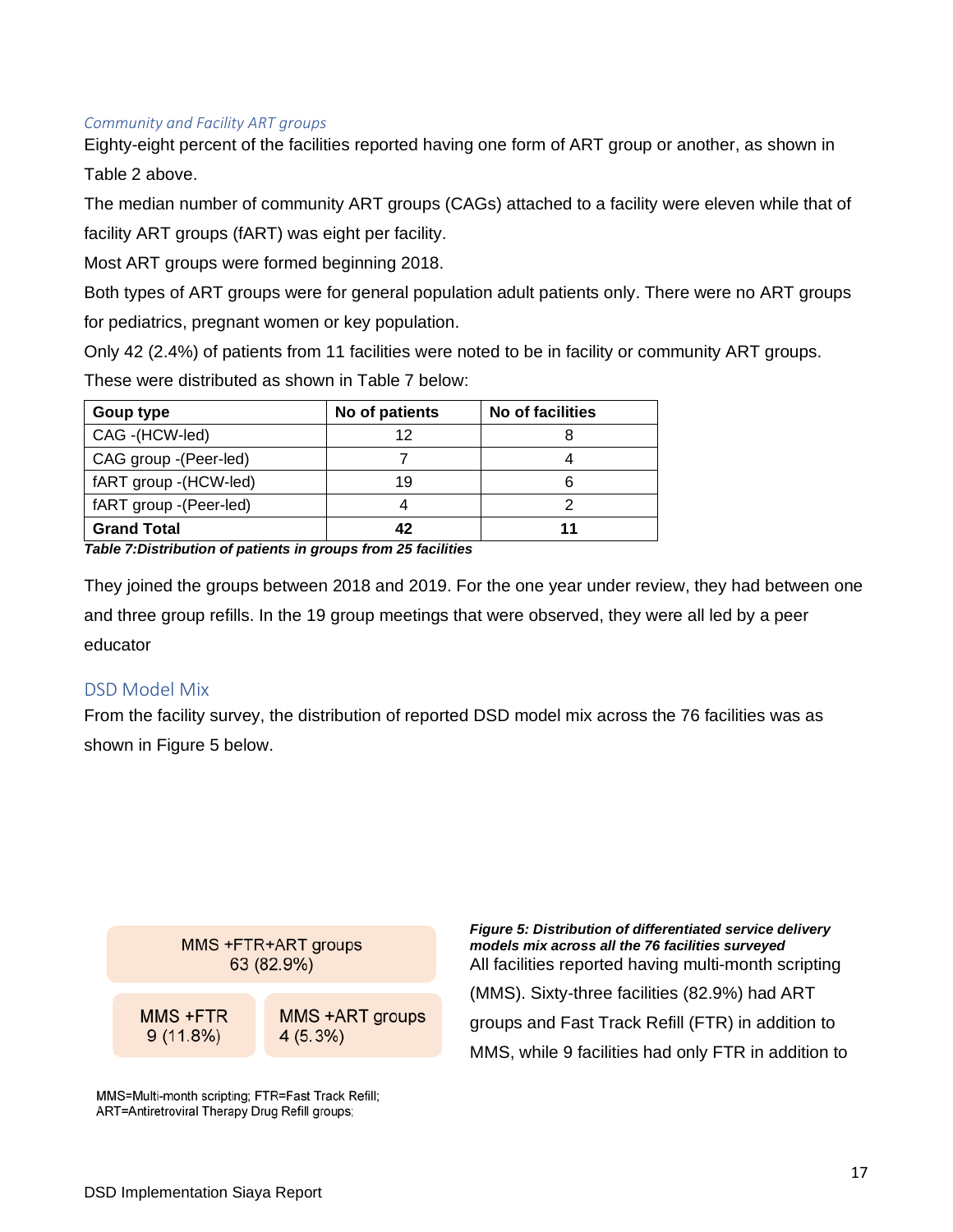MMS and four facilities (5.3%) had only ART groups in addition to MMS.

This can be contrasted to the DSD combinations observed from the 2,053 patient records as shown in Figure 6 below.



MMS +FTR+ART groups 21 (84%)

> MMS +FTR 4 (16%)

*Figure 6b: Distribution of differentiated care DSD models across the patients from 25 facilities (facility level availability)*

MMS=Multi-month scripting; FTR=Fast Track Refill; ART=Antiretroviral Therapy Drug Refill aroups: DC=Differentiated Care

*Figure 7a: Distribution of differentiated care DSD models across the patients from 25 facilities (individual level participation)*

Of the 2,053 records abstracted, 68 (3.3%) had only one clinic visit and did not have a refill visit recorded during the period of review, and so it was not possible to assess the duration of their prescriptions. These were therefore not considered to have MMS and had no DC model noted.

# <span id="page-26-0"></span>DSD Coverage

As described in the study measures, extent of coverage was described by categorizing frequency of MMS only, as this was considered the most basic DSD model, since all facilities reported having MMS. DSD coverage of facility-reported DSD combinations was therefore defined as low (high proportion of individual records with MMS only), medium or high (low proportion of individual records with MMS only).For bivariate DSD coverage, this was defined using the median proportion of individual records with MMS only, hence low coverage facilities had above median proportion of individual records with MMS only and high coverage facilities had below or median proportion of individual records with MMS only.

Looking at saturation of various DSD combinations from the individual patient charts from the 25 facilities, the coverage of the various DSD combinations was as shown in Table 8 below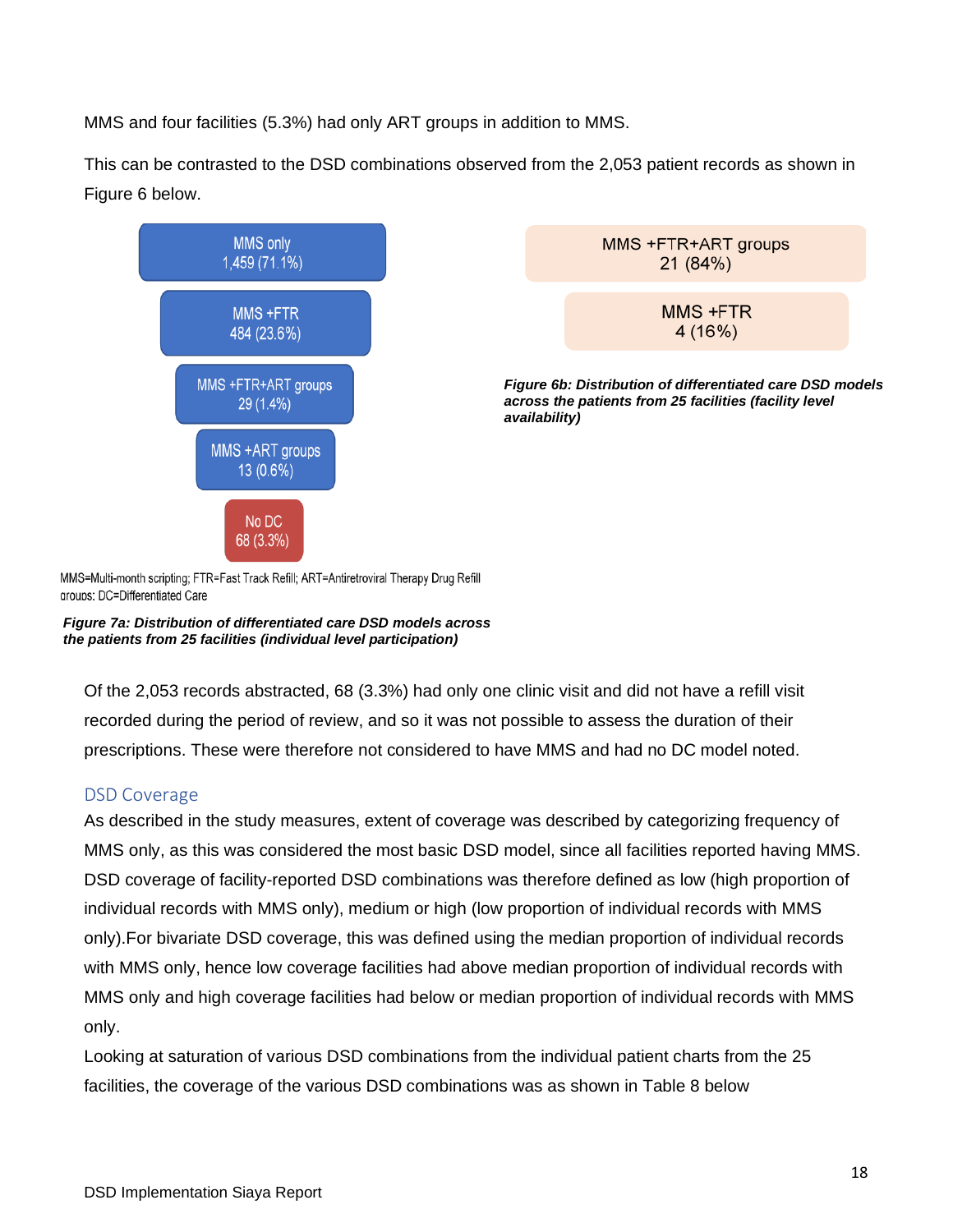|          | MMS+FTR+ART | <b>MMS+FTR</b> |           |
|----------|-------------|----------------|-----------|
| Coverage | groups      |                | Total (%) |
| Low      |             |                | 8 (32%)   |
| Medium   |             |                | 10 (40%)  |
| High     | 6           |                | 7(28%)    |
| Total    | 21          |                | 25 (100%) |

<span id="page-27-0"></span>*Table 8: Observed DSD models mix coverage*

This can further be characterized as shown in Table 9 below

| $N=25$                     | <b>DSD Coverage</b> |            |           |
|----------------------------|---------------------|------------|-----------|
| <b>Characteristic</b>      | Low                 | Medium     | High      |
|                            | $n=8$ (%)           | $n=10$ (%) | $n=7$ (%) |
| Service Level              |                     |            |           |
| Dispensary                 | 3(25)               | 5(42)      | 4 (33)    |
| Health centre              | 3(38)               | 3(38)      | 2(25)     |
| Sub-county hospital        | 1(33)               | 2(67)      | 0(0)      |
| County hospital            | 1(50)               | 0(0)       | 1(50)     |
| Current on ART             |                     |            |           |
| ≤100                       | 0(0)                | 0(0)       | 1(100)    |
| 101-500                    | 2(25)               | 5(63)      | 1(13)     |
| 501-1000                   | 3(38)               | 4(50)      | 1(13)     |
| >1000                      | 3(38)               | 1(13)      | 4(50)     |
| HIV as % of daily workload |                     |            |           |
| ≤10%                       | 3(75)               | 0(0)       | 1(25)     |
| 11%-20%                    | 2(22)               | 4 (44)     | 3(33)     |
| 21-40%                     | 3(30)               | 4 (40)     | 3(30)     |
| >40%                       | 0(0)                | 2(100)     | 0(0)      |

<span id="page-27-1"></span>*Table 9:Facility characteristics by DSD coverage*

# *Association between health facility characteristics and DSD Coverage*

In bivariate analyses, none of the facility characteristics described above were associated with differentiated care coverage within the facility, as shown in Table 10 below.

|                                                                    |                                                              | OR (95%CI)     |  |  |
|--------------------------------------------------------------------|--------------------------------------------------------------|----------------|--|--|
|                                                                    | <b>DSD Coverage by facility characteristics (bivariable)</b> |                |  |  |
| Level (ref = $Dispensary$ )                                        | Health center                                                | 0.6(0.1, 3.7)  |  |  |
|                                                                    | Sub-county                                                   | 0.5(0, 7)      |  |  |
|                                                                    | County                                                       | 1.0(0.3, 3.1)  |  |  |
| HIV pts as % of daily workload<br>$(ref = \langle = 10\% \rangle)$ | $11 - 20%$                                                   | 3.7(0.3, 51.2) |  |  |
|                                                                    | $21 - 40%$                                                   | 3.0(0.2, 39.4) |  |  |
|                                                                    | >40%                                                         |                |  |  |
| DSD Coverage by facility characteristics (bivariable)              |                                                              | OR (95%CI)     |  |  |
| Current on ART                                                     | 500-1000                                                     | 1.2(0.2, 8.7)  |  |  |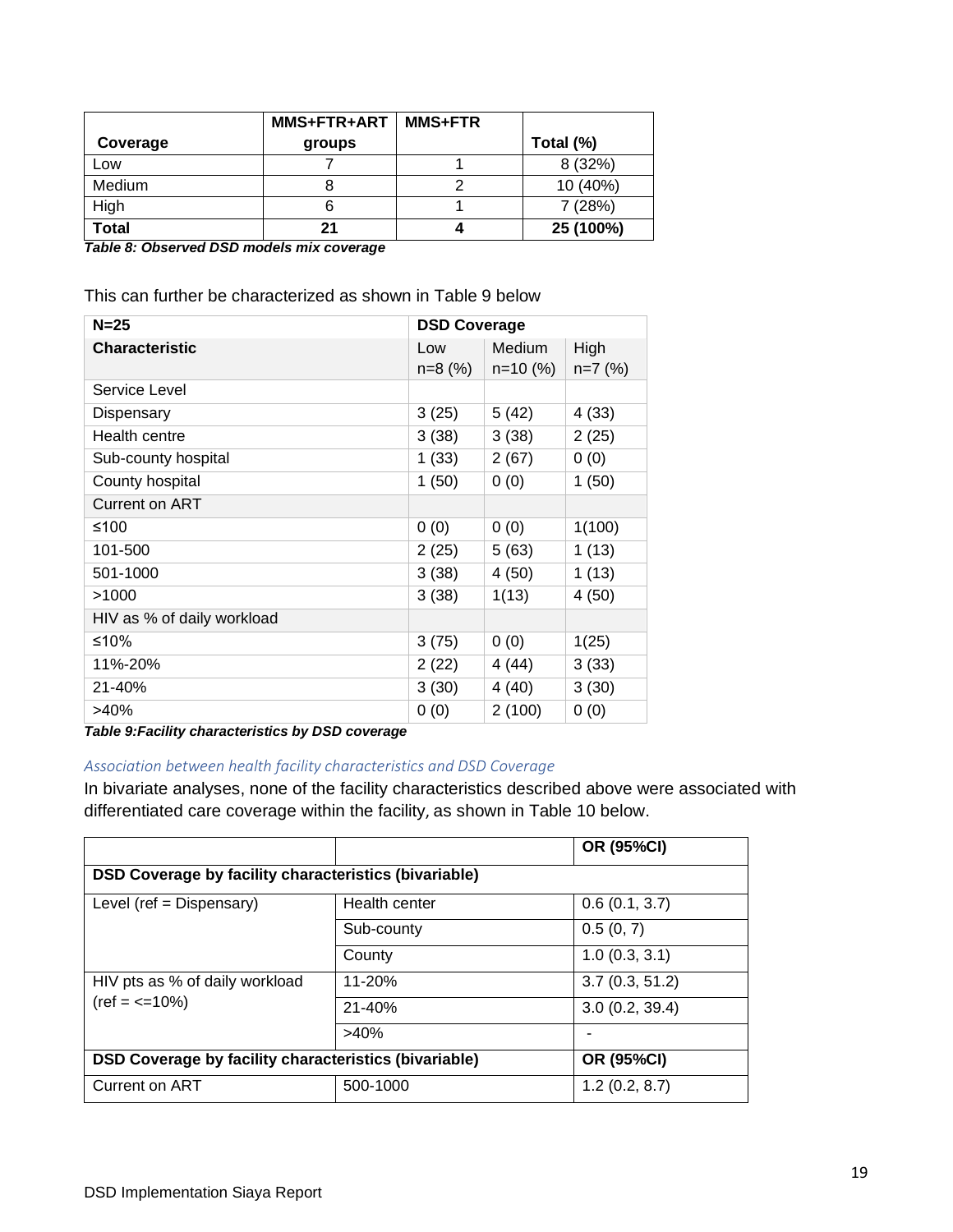| $(ref = <500)$ | 1000 | (4, 20.2)<br>(0.4,<br><u>.</u> |
|----------------|------|--------------------------------|
|----------------|------|--------------------------------|

<span id="page-28-2"></span>*Table 10: Bivariate analysis assessing association of DSD coverage with facility characteristics*

*Objective 1b: To assess association between i) individual level participation in differentiated care and ii) facility level DSD model coverage with service delivery (quality of care) outcomes*

## <span id="page-28-0"></span>Quality of care outcomes

Among the 2,053 records abstracted, service documentation at the most recent clinic visit was as

shown in Table 11 below

|                       | Done and   | <b>Not</b> | <b>Missing</b> |
|-----------------------|------------|------------|----------------|
| <b>Service</b>        | documented | documented | Data           |
|                       | N(%)       | N(%)       | N(%            |
| Weight                | 2025 (99)  | 28(1)      | 0(0)           |
| <b>BMI</b>            | 1945 (95)  | 103(5)     | 5(0)           |
| <b>Blood Pressure</b> | 823 (40)   | 1230 (60)  | 0(0)           |
| Adherence Assessment  | 1922 (94)  | 131(6)     | 5(0)           |
| STI screening         | 1864 (91)  | 181 (9)    | 8(0)           |
| TB screening          | 1604 (78)  | 226(11)    | 223(11)        |
| OI screening          | 1386 (67)  | 652 (32)   | 15(1)          |

<span id="page-28-3"></span>*Table 11: Services offered in the most recent clinic visit*

Quality of care indicators that were assessed included:

- − Adherence assessment over time
- − Blood pressure monitoring over time
- − Viral load suppression over the one year under review
- − Recent visit being scheduled
- − Having the most recent visit being unscheduled.

### <span id="page-28-1"></span>A) Adherence assessment over time

Among those with more than one clinic visit, adherence assessment was documented fairly

consistently, as shown in Table 12 below.

|                  | <b>Most</b><br><b>Recent visit</b> | $2nd$ to last<br>visit | 3 <sup>rd</sup> to last<br>visit | 4 <sup>th</sup> to last<br>visit |
|------------------|------------------------------------|------------------------|----------------------------------|----------------------------------|
| <b>Adherence</b> | N(%                                | N(%                    | N(%)                             | N(%                              |
| Documented       | 1,917 (93)                         | 1,276 (62)             | 1,407 (69)                       | 1,079 (53)                       |
| Undocumented     | 131(7)                             | 68 (3)                 | 93(5)                            | 84(4)                            |
| Missing          | 5(0)                               | 709 (35)               | 553 (27)                         | 890 (43)                         |
| <b>TOTAL</b>     | 2,053                              | 2,053                  | 2,053                            | 2,053                            |

<span id="page-28-4"></span>*Table 12: Adherence assessment documentation*

Among those in whom it was documented, we used the mode across the four visits to determine the average adherence level for each individual. This was noted as good in 1,953 (96%) individuals, fair in 74 (4%) and poor in only 7 (~0%) of the participants.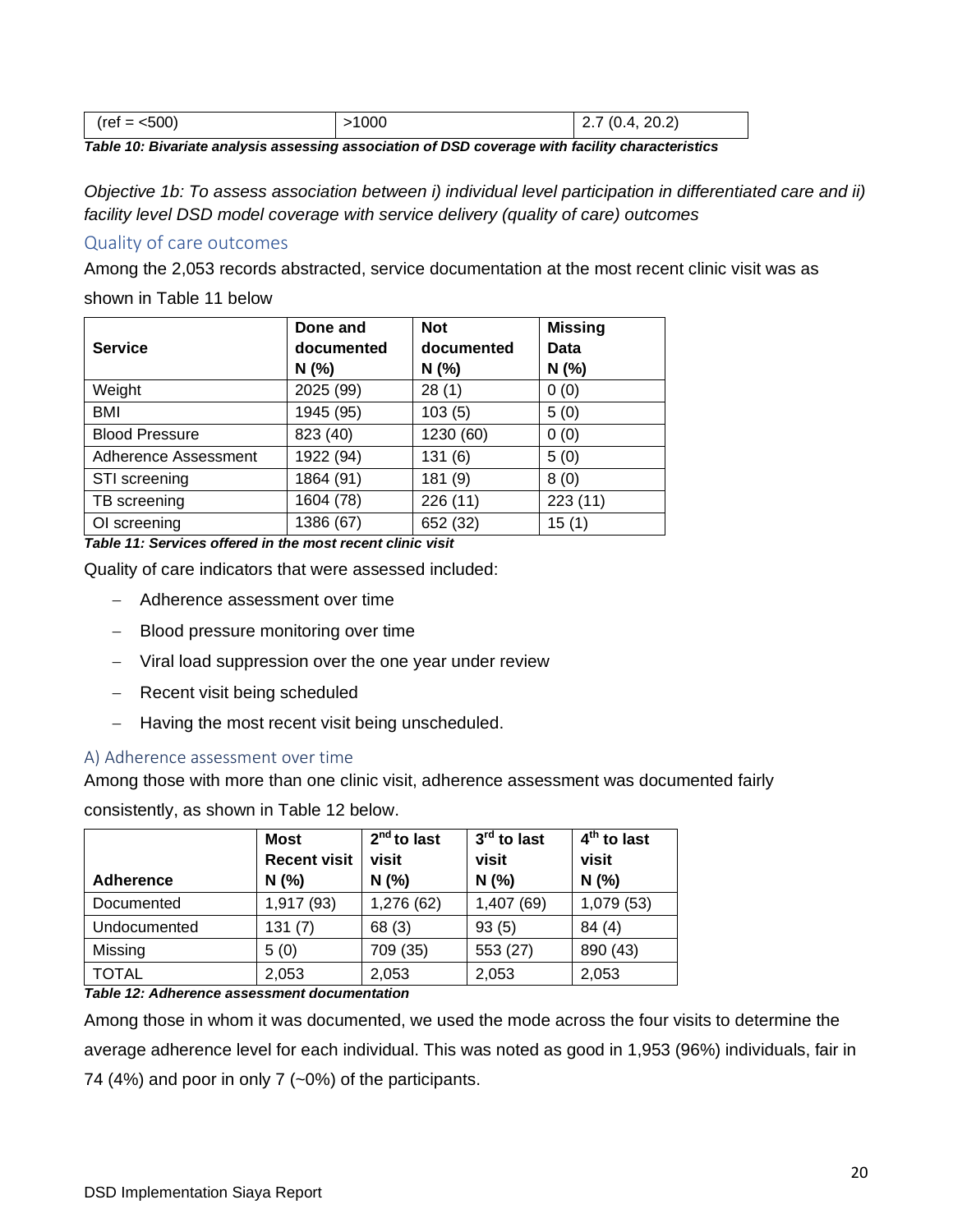### <span id="page-29-0"></span>B) Blood pressure monitoring over time

For the most recent visit, blood pressure was indicated among 823 (40%) of the files abstracted. For this most recent visit, those with hypertension as defined by the European Society of Cardiology and European Society of Hypertension (ESC/ESH) were 64(8%). Males were 26 (41%)

Of all the participants, only 10(0.5%) were indicated to be known hypertensive. Of these, for the most recent clinic visit, only 1 had a normal blood pressure, 6 had uncontrolled hypertension (elevated BP) and 3 did not have the BP recorded.

For up to 4 clinic visits for each individual, on average (mode), 719 (35%) of the visits had a BP measured and recorded.

Among the 42 participants in an ART group, only 9 had a blood pressure reading taken during the last group meeting. None of those known to have hypertension or an elevated BP at the most recent clinic were also in ART groups.

### <span id="page-29-1"></span>C) Viral load suppression over the one year under review

Of the 2053 participants, 1831(89%) had either the most recent or  $2^{nd}$  last viral load result abstracted falling within the study period. Only 267 (13%) had 2 viral load results within the time period of interest. Viral suppression was as indicated in Table 13 below:

| Two viral loads within study<br>period (n=1831) | Freq $(\%)$ |
|-------------------------------------------------|-------------|
| Suppressed                                      | 1670 (91)   |
| Detectable                                      | 161(9)      |
| <b>TOTAL</b>                                    | 1831 (100)  |

<span id="page-29-4"></span>*Table 13:Frequency of viral suppression*

### <span id="page-29-2"></span>D) Recent visit being scheduled

This indicator was based on the assumption that participants sticking to scheduled visits are stable and doing well clinically, whereas those who come to the clinic unscheduled have one issue or another that could not wait until their next appointment.

| <b>Most recent clinic visit</b> | Freq $(\%)$ |
|---------------------------------|-------------|
| Scheduled                       | 1,677 (82)  |
| Unscheduled                     | 375 (18)    |
| Missing                         | 1(0)        |
| <b>TOTAL</b>                    | 2053 (100)  |

<span id="page-29-5"></span>*Table 14: Frequency of the recent visit being scheduled*

# <span id="page-29-3"></span>Associations between quality of care outcomes and individual level participation in

# differentiated care

There were significant associations between individual-level DSD participation and the QoC outcomes of adherence, having documentation of a viral load test done, and having an undetectable viral load result (Table 15). Specifically, patients participating in all three DSD methods (MMS+FTR+CAG) had a 5.1-fold greater likelihood of being classified as having good adherence (p<0.05), a 2.2-fold greater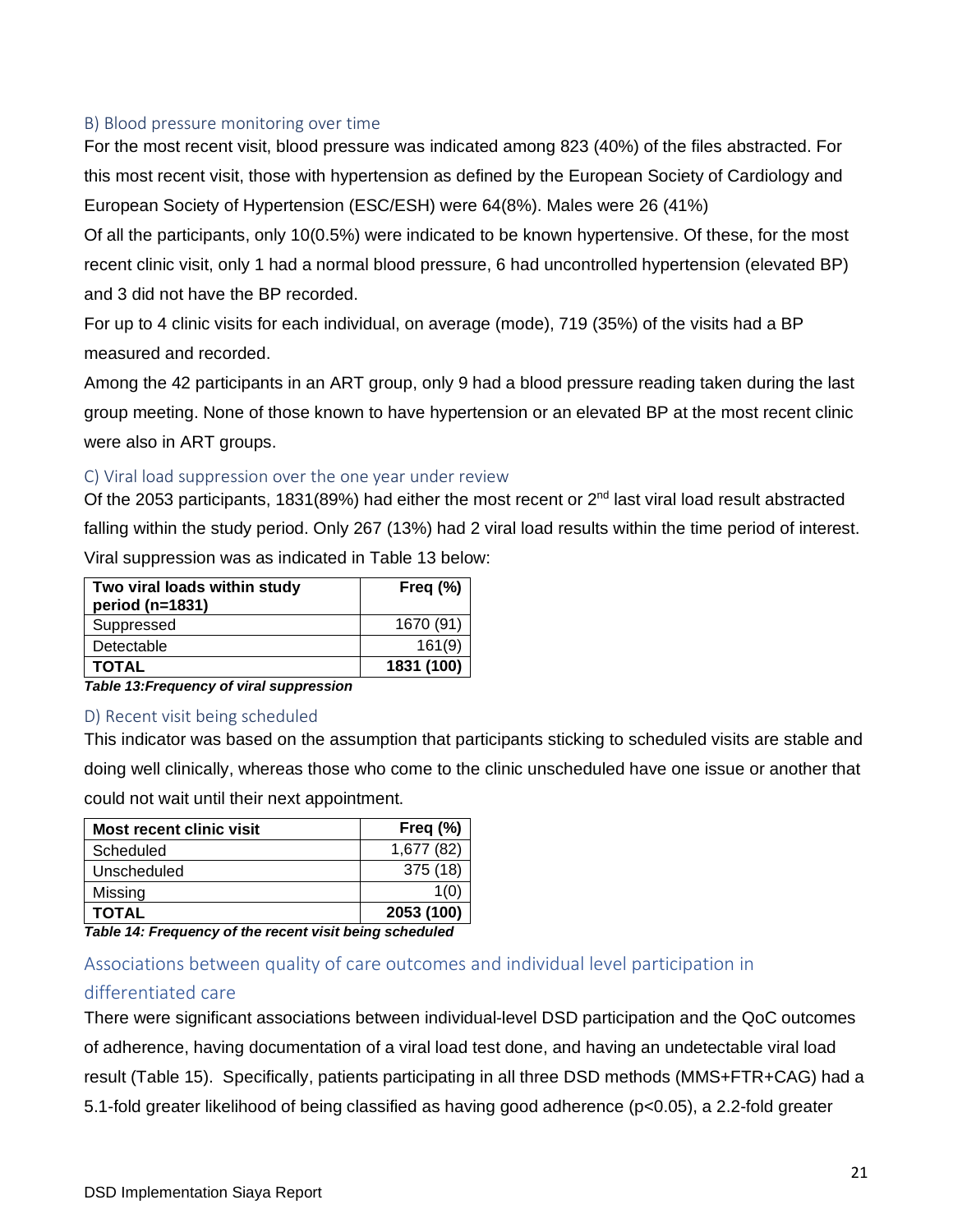likelihood of having a viral load test documented (p<0.01), and a 1.8-fold greater likelihood of having an undetectable VL (p<0.05), compared to patients with only MMS. Patients participating only in FTR and CAG, but not in MMS, were less likely to have VL documentation. There was no association between DSD participation and having a blood pressure assessment recorded or having the most recent visit as a scheduled visit.

|                                                        |             | <b>OR (95%CI)</b>              |                   |                     |                  |                    |
|--------------------------------------------------------|-------------|--------------------------------|-------------------|---------------------|------------------|--------------------|
|                                                        |             | <b>Adherence</b>               | <b>BP</b>         | Undetectable        | <b>Scheduled</b> | VL                 |
|                                                        |             |                                | <b>Assessment</b> | VL                  | visit            | documentation      |
| Individual<br><b>DSD</b><br>participation<br>(ref=MMS) | None        | -                              | 1.1(0.7, 1.7)     | 3.0(0.4, 25.0)      | 1.7(0.6, 5.5)    | 0.6(0.2, 1.7)      |
|                                                        | MMS+FTR+CAG | $5.1$ (1.3, 19.9) <sup>*</sup> | 1.0(0.8, 1.2)     | $1.8(1.0, 2.9)^{*}$ | 1.2(0.8, 1.7)    | $2.2$ (1.3, 3.8)** |
|                                                        | MMS+FTR     |                                | 1.0(0.5, 1.9)     | 0.6(0.1, 2.7)       | 1.9(0.3, 10.2)   | 0.5(0.1, 1.6)      |
| only)                                                  | FTR+CAG     | 0.5(0.2, 1.1)                  | 1.0(0.7, 1.2)     | 1.3(0.5, 3.3)       | 1.6(0.8, 3.4)    | $0.4$ (0.2, 0.7)** |

<span id="page-30-3"></span>

| Table 15: Association between quality of care outcomes and individual level participation in DSD |  |
|--------------------------------------------------------------------------------------------------|--|
|--------------------------------------------------------------------------------------------------|--|

 $*$ <0.05,  $*$  $<$ 0.01

<span id="page-30-0"></span>Associations between quality of care outcomes and facility level DSD coverage

No significant associations between quality of care outcomes and level of DSD coverage at the facility level were observed (Table 16); however, there was a trend toward higher likelihood of favorable QoC outcomes when DSD coverage was highest.

|                       |        | <b>OR (95%CI)</b> |               |                 |                  |               |  |  |
|-----------------------|--------|-------------------|---------------|-----------------|------------------|---------------|--|--|
|                       |        | <b>Adherence</b>  | <b>BP</b>     | Undetectable VL | <b>Scheduled</b> | VL            |  |  |
|                       |        |                   | Assessment    |                 | visit            | documentation |  |  |
| <b>DSD</b>            | Medium | 0.5(0.2, 1.6)     | 0.3(0.1, 1.4) | 1.1(0.7, 1.7)   | 0.7(0.4, 1.2)    | 1.3(0.7, 2.4) |  |  |
| Coverage<br>(ref=low) | High   | 4.3(0.4, 43.1)    | 0.4(0.1, 2.1) | 1.1(0.7, 1.9)   | 1.2(0.6, 2.3)    | 1.9(0.9, 4.0) |  |  |

<span id="page-30-4"></span>*Table 16: Association between quality of care outcomes and facility level DSD coverage*

*Objective 2: To describe efficiencies in service delivery under different DSD approaches from both patient and health worker perspectives.*

<span id="page-30-1"></span>DSD Efficiencies: Time spent in the clinic

### <span id="page-30-2"></span>Overall visit duration

Overall, there were 723 visits observed. Of these, 596 visits (82%) across 24 facilities had complete data on start and end times sufficient to calculate visit duration and waiting times (**Table 17**). Across all clinics, the median duration of a visit was 68 minutes (IQR: 28-104 minutes) and the median wait time was 48 minutes (IQR: 12-85 minutes). The median proportion of time spent in the clinic waiting was 72% overall. The typical patient was seen at 3 service delivery points within the clinic (**Table 17**). Overall,3% of patient visits included service at 1 station, 23% at 2 stations, 39% at 3 stations, 28% at 4 stations, and 6% at 5 stations within the clinic.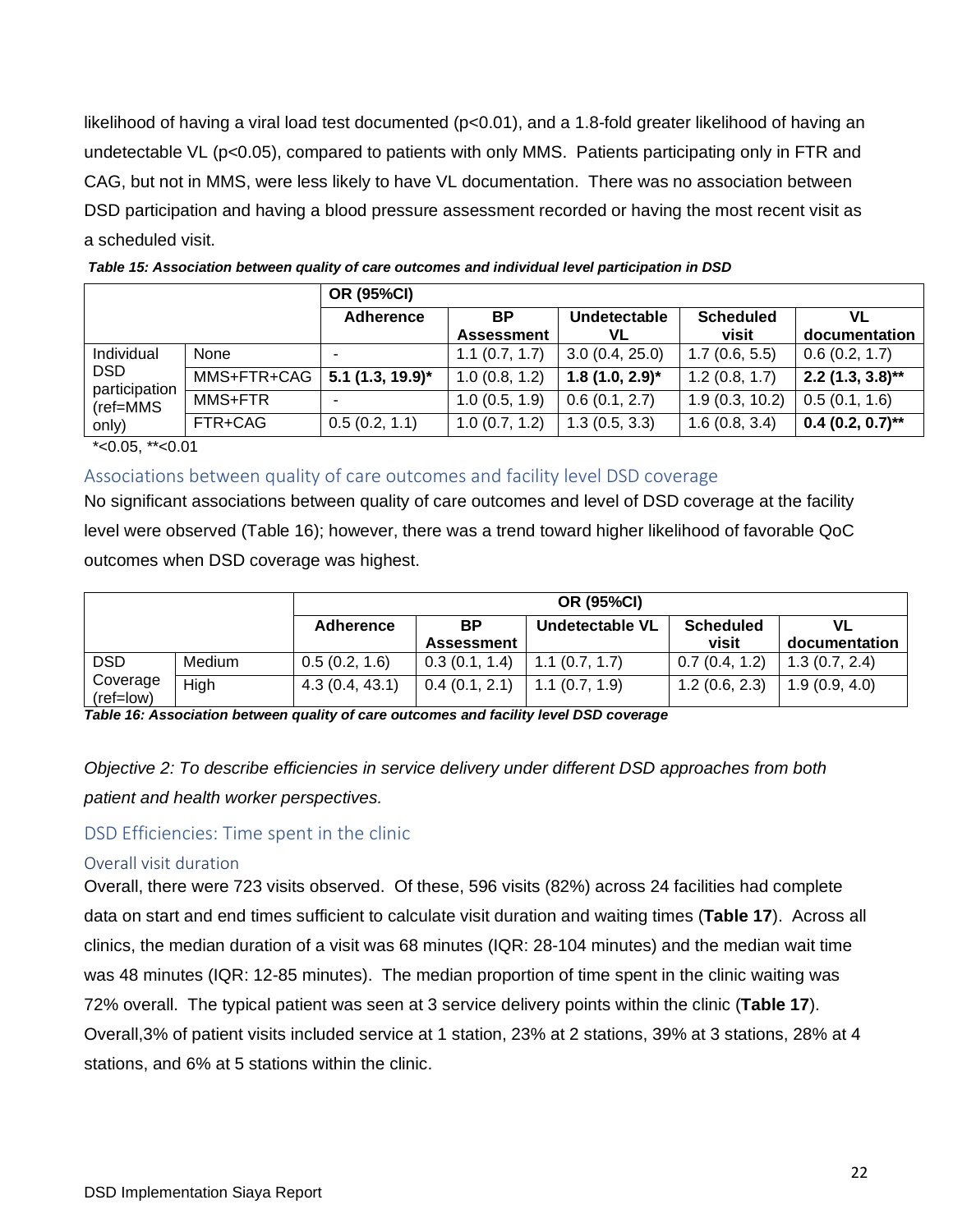The number of observed visits included in the analysis by clinic ranged from 11 to 32 visits. There was wide variation across facilities in the duration of patient visits. The longest median duration, 177 minutes, was observed at facility A, while the shortest median duration, 10 minutes, was observed at facility X. The proportion of time spent waiting was also highly variable, with a high of 89% of time spent waiting for the typical (median) patient at A and F and a low of 10% of ime spent waiting for the typical (median) patient at facility X.

| <b>Facility name</b> | Number of<br>visits<br>observed | <b>Median visit</b><br>duration<br>(minutes) | <b>IQR</b> visit<br>duration | <b>Median</b><br>wait time<br>(minutes) | <b>IQR</b> wait<br>time | % time<br>waiting<br>(median) | Median<br>number of<br>stations |
|----------------------|---------------------------------|----------------------------------------------|------------------------------|-----------------------------------------|-------------------------|-------------------------------|---------------------------------|
| Overall              | 596                             | 68                                           | (28, 104)                    | 48                                      | (12, 85)                | 72%                           | 3                               |
| Α                    | 25                              | 177                                          | (161, 201)                   | 153                                     | (142, 177)              | 89%                           | 4                               |
| B                    | 27                              | 145                                          | (108, 167)                   | 121                                     | (81, 145)               | 80%                           | 4                               |
| C                    | 30                              | 134                                          | (118, 164)                   | 99                                      | (73, 119)               | 69%                           | 4                               |
| D                    | 28                              | 95                                           | (75, 126)                    | 74                                      | (52, 99)                | 78%                           | 3                               |
| E                    | 28                              | 94                                           | (70, 166)                    | 69                                      | (54, 139)               | 80%                           | 3                               |
| F                    | 23                              | 85                                           | (69, 136)                    | 70                                      | (60, 118)               | 89%                           | 4                               |
| G                    | 27                              | 84                                           | (53, 148)                    | 72                                      | (34, 128)               | 79%                           | 4                               |
| H                    | 29                              | 83                                           | (64, 104)                    | 64                                      | (37, 92)                | 83%                           | 3                               |
| $\mathbf{I}$         | 25                              | 77                                           | (71, 120)                    | 67                                      | (50, 104)               | 85%                           | 4                               |
| J                    | 22                              | 76                                           | (45, 97)                     | 64                                      | (34, 87)                | 81%                           | $\mathbf{1}$                    |
| Κ                    | 23                              | 75                                           | (39, 80)                     | 47                                      | (17, 63)                | 62%                           | 4                               |
| L                    | 30                              | 61                                           | (17, 89)                     | 38                                      | (5, 77)                 | 77%                           | 3                               |
| M                    | 32                              | 60                                           | (42.5, 78)                   | 42                                      | (19, 61)                | 69%                           | 3                               |
| N                    | 24                              | 60                                           | (33.5, 88)                   | 47                                      | (14, 73)                | 74%                           | 3                               |
| $\circ$              | 24                              | 57                                           | (38.5, 93)                   | 48                                      | (23, 83)                | 87%                           | $\overline{2}$                  |
| P                    | 24                              | 50                                           | (37, 73)                     | 34                                      | (13, 52)                | 70%                           | 3                               |
| Q                    | 28                              | 49                                           | (33, 82)                     | 26                                      | (12, 44)                | 61%                           | 3                               |
| $\mathsf{R}$         | 24                              | 39                                           | (20, 54)                     | 18                                      | (7, 34)                 | 51%                           | 4                               |
| S                    | 14                              | 23                                           | (13, 50)                     | 10                                      | (4, 12)                 | 41%                           | 2                               |
| $\mathsf T$          | 17                              | 23                                           | (19, 25)                     | 6                                       | (2, 12)                 | 30%                           | $\overline{2}$                  |
| U                    | 29                              | 22                                           | (11, 31)                     | 6                                       | (2, 18)                 | 36%                           | 3                               |
| $\vee$               | 30                              | 19                                           | (17, 24)                     | $\overline{7}$                          | (5, 11)                 | 36%                           | 3                               |
| W                    | 11                              | 18                                           | (15, 25)                     | 5                                       | (3, 10)                 | 36%                           | $\overline{2}$                  |
| $\mathsf{X}$         | 23                              | 10                                           | (10, 15)                     | $\mathbf{1}$                            | (1, 3)                  | 10%                           | $\overline{2}$                  |

#### <span id="page-31-1"></span>*Table 17: Table X: Clinic Time in Motion Results*

#### <span id="page-31-0"></span>Service Point Specific Analyses

Out of the 723 visits, the frequency of visiting specific service delivery points is shown in Table Z. Clinical consultations were the most frequently delivered service, covering 95% of all observed visits. The next most frequent services were triage and pharmacy (56% and 51% of visits, respectively).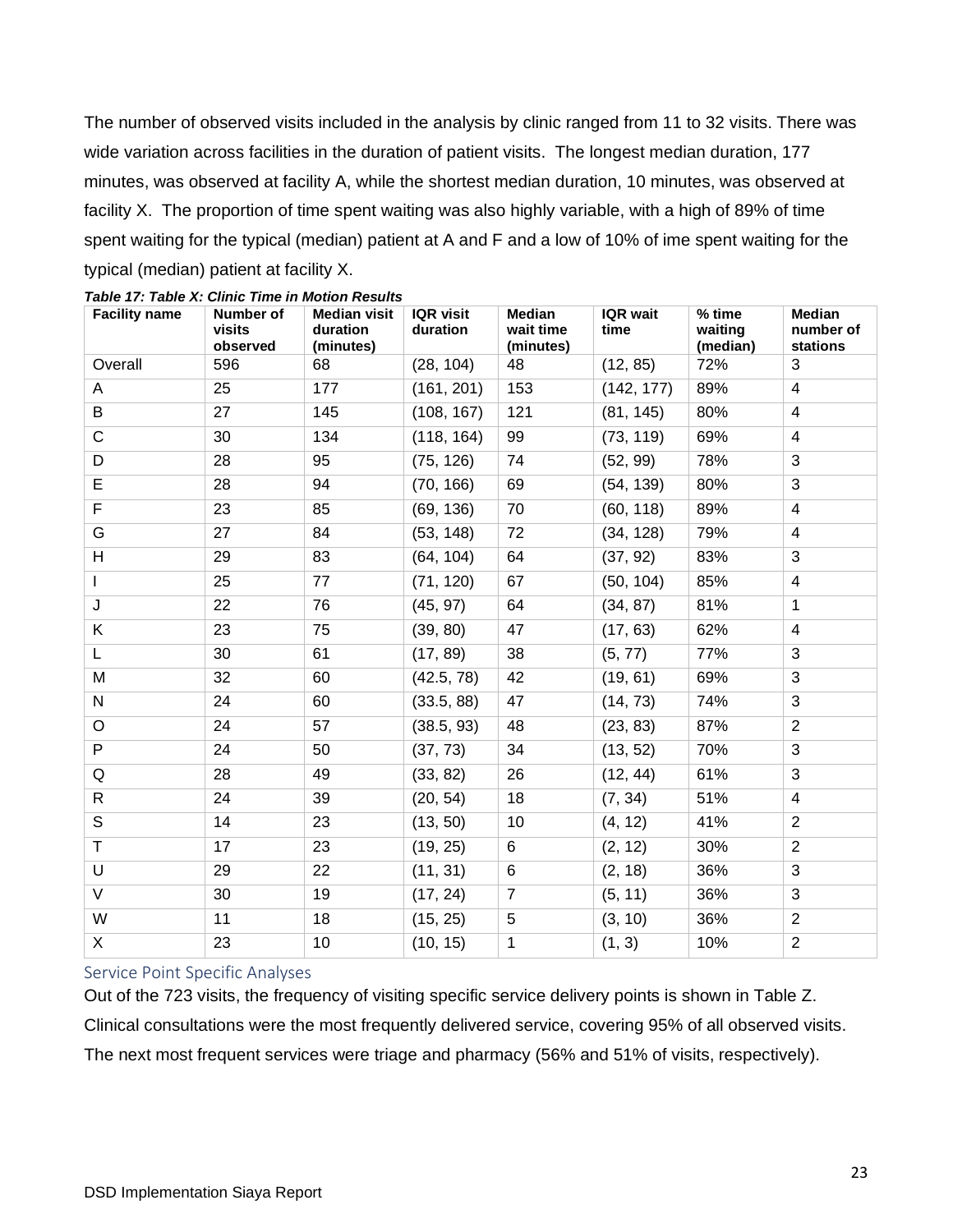Adherence-related services were observed during 41% of visits. A minority of observed visits involved laboratory services (9%) or counseling (7%).

The duration of services for a typical patient was 8 minutes for counseling (IQR: 5-10 minutes), 7 minutes for adherence-related services (IQR: 4-13 minutes), and 5 minutes for clinical consultation (IQR: 4-8 minutes) (Table Z). Triage, pharmacy, laboratory, and appointment management services all typically lasted 3 minutes or less (for the median client). When comparing durations across health facilities, median values for clinical consultation ranged from a high of 10 minutes to a low of 1 minute.

| Type of station           | Count of visits | % of visits | Count of visits<br>with duration<br>available | Median<br>duration<br>(minutes) | IQR duration<br>(minutes) |
|---------------------------|-----------------|-------------|-----------------------------------------------|---------------------------------|---------------------------|
| Clinical consult          | 686             | 95%         | 670                                           | 5                               | (4, 8)                    |
| Triage                    | 407             | 56%         | 399                                           | 2                               | (1, 4)                    |
| Pharmacy                  | 367             | 51%         | 356                                           | 3                               | (2, 4)                    |
| Adherence                 | 293             | 41%         | 282                                           | 7                               | (4, 13)                   |
| Appointment<br>management | 184             | 25%         | 166                                           | 2                               | (2, 4)                    |
| Laboratory                | 65              | 9%          | 65                                            | 3                               | (3, 5)                    |
| Counseling                | 51              | 7%          | 50                                            | 8                               | (5, 10)                   |
| Other                     | 4               | 1%          | 4                                             | 22                              | (12, 39)                  |

<span id="page-32-1"></span>*Table 18: Number of Service Delivery Points Visited*

### <span id="page-32-0"></span>Association between Health Facility Characteristics and Duration of Patient Visits

The observed median duration of visits and proportion of time spent waiting, by health facility characteristics, are shown in **Table 19**. Total visit time was typically higher in larger facilities which saw a greater number of ART patients, but there was no clear trend or pattern in the relationship between total visit time and the proportion of all outpatients who sought HIV services. Facilities with community or facility ART groups tended to have longer visit times than those without such groups, but those with fast track refill and extended hours had shorter visit times. The relationship between proportion of time spent waiting and the various facility characteristics did not follow a consistent pattern.

In bivariable analysis of the outcome of total visit time, there was a significant association between number of ART patients and visit time, such that facilities with >1,000 active ART patients had visits which were 49.1 minutes longer than facilities with <500 active ART patients (p=0.02) (**Table O**). Facilities with >40% of all outpatients seeking HIV services had visits which were 77.7 minutes shorter than those with <10% of outpatients seeking HIV services (p=0.01). In adjusted analyses, the associations between total visit time and three of the DSD models (presence of community ART group, facility ART group, and extended hours) were statistically significant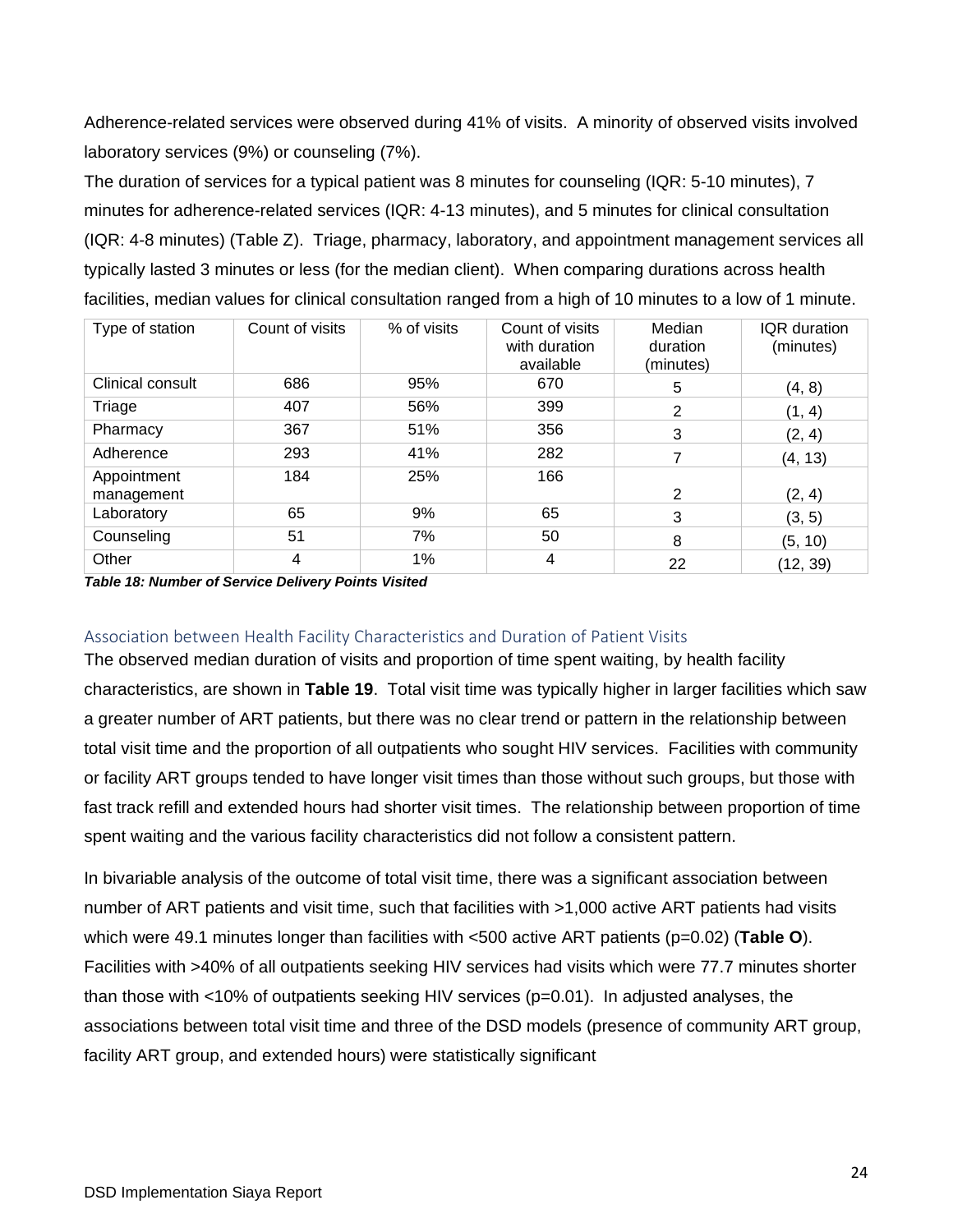In bivariable analysis of the outcome of time spent with a clinician during the visit, there were no significant associations between facility characteristics and the outcome (**Table 20**). In adjusted analyses, none of the DSD models was associated with time spent with clinician. However, there was a significant association between DSD coverage and the outcome (p=0.04).

In terms of the outcome of proportion of time spent waiting (waiting time), the coefficients of the models for this outcome can be interpreted as the absolute percentage point increase or decrease in proportion of time spent waiting during the visit (on a scale of  $0 - 100$  percent). Both number of active ART patients and proportion of HIV patients among all outpatients were each associated with waiting time in bivariable analyses (**Table 20**). Having a CAG was associated with an increase in waiting time of 19.1 percentage points (p<0.001), while having extended clinic hours was associated with a decrease in waiting time of 28.9 percentage points (p=0.001), in adjusted analyses.

|                            |               | Number of<br>observed<br>visits | <b>Median</b><br>(minutes) | <b>IQR</b><br>(minutes) | % time<br>waiting<br>(median) |
|----------------------------|---------------|---------------------------------|----------------------------|-------------------------|-------------------------------|
| Level                      | Dispensary    | 287                             | 50                         | (19, 97)                | 73%                           |
|                            | Health center | 195                             | 71                         | (35, 100)               | 81%                           |
|                            | Sub-county    | 67                              | 78                         | (39, 108)               | 51%                           |
|                            | County        | 48                              | 82                         | (70, 124)               | 55%                           |
| Number of active ART       | < 500         | 171                             | 32                         | (16, 77)                | 61%                           |
| patients                   | 500-1000      | 236                             | 71                         | (28, 96)                | 71%                           |
|                            | >1000         | 166                             | 87                         | (68, 135)               | 86%                           |
|                            | unknown       | 24                              | 39                         | (20, 54)                | 79%                           |
| % HIV patients among all   | < 10%         | 98                              | 74                         | (42, 139)               | 42%                           |
| outpatients per day        | 11-20%        | 166                             | 64                         | (28, 86)                | 77%                           |
|                            | 21-40%        | 274                             | 80                         | (42, 129)               | 68%                           |
|                            | >40%          | 59                              | 19                         | (14, 28)                | 74%                           |
| Community ART group        | <b>No</b>     | 141                             | 23                         | (15, 49)                | 78%                           |
| present                    | Yes           | 456                             | 78                         | (44, 125)               | 68%                           |
| Facility ART group present | No            | 176                             | 50                         | (30, 79)                | 86%                           |
|                            | Yes           | 421                             | 74                         | (26, 127)               | 69%                           |
| Fast Track Refill (FTR)    | No            | 205                             | 76                         | (39, 118)               | 87%                           |
| program present            | Yes           | 392                             | 61                         | (25, 96)                | 62%                           |
| Extended HIV clinic hours  | No            | 52                              | 153                        | (84, 180)               | 74%                           |
| present                    | Yes           | 545                             | 63                         | (25, 95)                | 78%                           |

<span id="page-33-0"></span>*Table 19: Duration of Clinic Visits by Health Facility Characteristics*

#### <span id="page-33-1"></span>*Table 20: Time Outcomes by Facility Characteristics and DSD Models*

| . |  | VISIt time <sup>®</sup><br>ota | tıme <sup>⊍</sup><br>:Iinical<br><b>VISIT</b> | waiting<br>$       -$<br>$\frac{1}{2}$<br>ume<br>ent |
|---|--|--------------------------------|-----------------------------------------------|------------------------------------------------------|
|---|--|--------------------------------|-----------------------------------------------|------------------------------------------------------|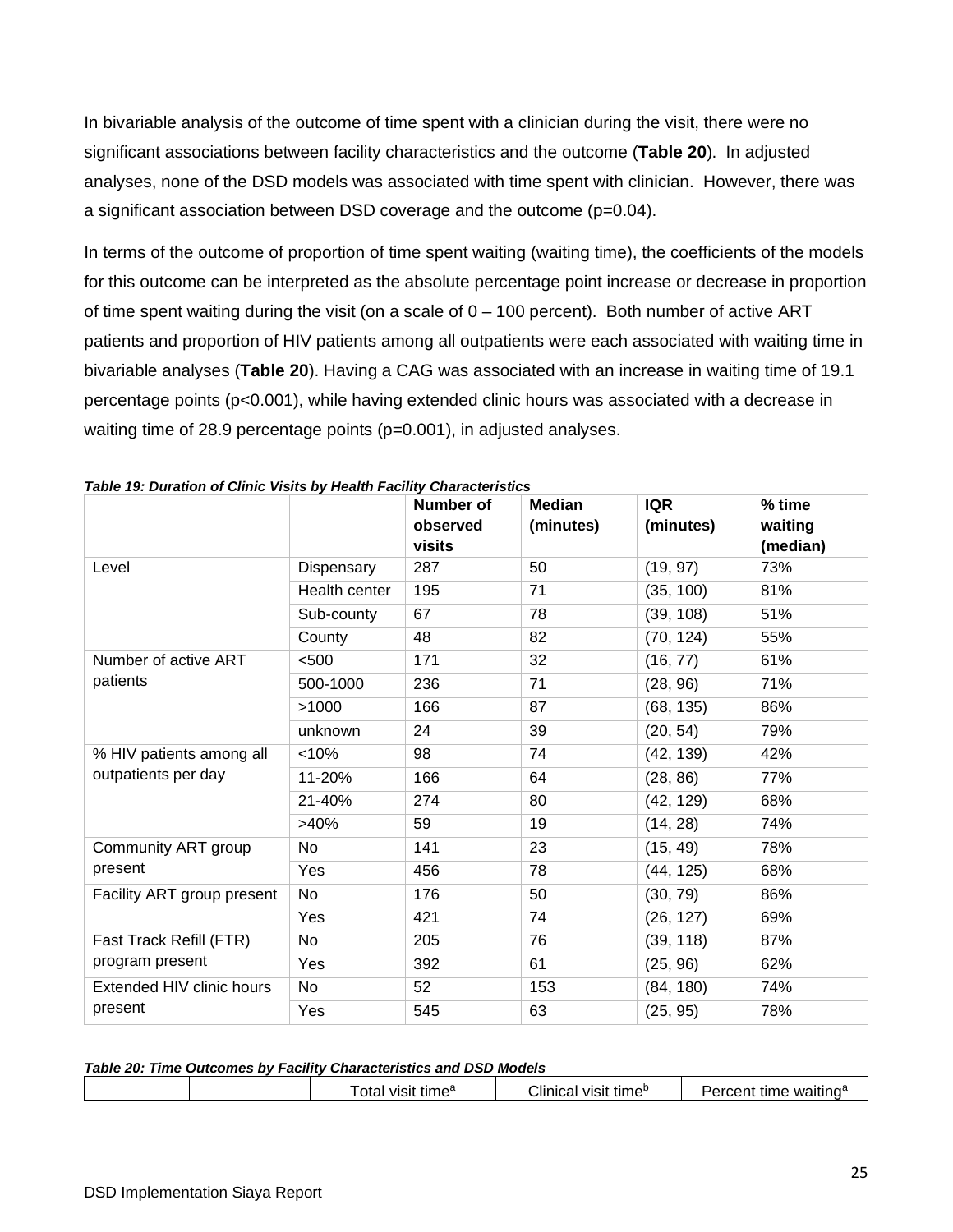| Outcomes by facility characteristics (bivariable) <sup>c</sup>             |                               |                                      |                           |                                      |  |  |
|----------------------------------------------------------------------------|-------------------------------|--------------------------------------|---------------------------|--------------------------------------|--|--|
| Level ( $ref =$                                                            | Health center                 | 12.7 (-24.7, 50.0)                   | $1.8$ ( $-0.3$ , $3.9$ )  | 10.3 (-4.2, 24.8)                    |  |  |
|                                                                            | Sub-county                    | $2.7$ (-47.8, 53.2)                  | $-1.5$ ( $-4.5$ , $1.4$ ) | $8.2$ (-11.4, 27.8)                  |  |  |
| Dispensary)                                                                | County                        | 30.6 (-28.7, 90.0)                   | $-0.2$ $(-3.1, 3.4)$      | 27.3 (4.3, 50.3)                     |  |  |
|                                                                            | 11-20%                        | $-42.9$ $(-88.1, 2.3)$               | $-1.0$ $(-4.1, 2.1)$      | $-16.4$ ( $-35.3$ , 2.5)             |  |  |
| % HIV (ref $=$<br>$\leq$ 10%)                                              | 21-40%                        | $-19.6$ $(-62.2, 23.0)$              | $-1.6$ $(-4.6, 1.5)$      | $-11.1$ $(-29.0, 6.7)$               |  |  |
|                                                                            | >40%                          | $-77.7$ (-137.3, -18.2) <sup>*</sup> | $-3.9$ $(-7.9, 0.1)$      | $-38.9$ (-63.7, -14.0) <sup>**</sup> |  |  |
| ART cat (ref<br>$=$ <500)                                                  | 500-1000                      | 21.3 (-14.2, 56.7)                   | $1.1$ ( $-0.9$ , $3.1$ )  | 14.9 $(0.3, 29.5)^{*}$               |  |  |
|                                                                            | >1000                         | 49.1 (9.7, 88.4)*                    | $-1.2$ $(-3.3, 1.0)$      | 25.6 (9.4, 41.8)*                    |  |  |
| Outcomes by DSD model (adjusted for facility characteristics) <sup>d</sup> |                               |                                      |                           |                                      |  |  |
| Community ART group                                                        |                               | 38.2 (10.8, 65.6)**                  | $-0.3$ $(-2.1, 1.4)$      | $19.1(8.8, 29.4)$ ***                |  |  |
| Facility ART group                                                         |                               | 29.4 $(0.6, 58.1)^{\dagger}$         | $-1.0$ $(-2.7, 0.7)$      | $0.2$ (-12.7, 13.2)                  |  |  |
| Fast track refill                                                          |                               | $-6.4$ $(-34.2, 21.3)$               | $0.0$ ( $-1.6$ , $1.5$ )  | $0.7$ (-10.6, 12.0)                  |  |  |
| <b>Extended hours</b>                                                      |                               | $-95.6$ (-131.0, -60.2)***           | $-0.2$ $(-3.2, 2.8)$      | $-28.9$ (-46.8, -11.1) <sup>**</sup> |  |  |
|                                                                            | *p<0.05; **p<0.01; ***p<0.001 |                                      |                           |                                      |  |  |

a N=573 client visits ; b N=648 client visits ; c Generalized estimating equations models for association between each facility characteristic and each time outcome (bivariable models); d Generalized estimating equations models for association between each DSD model and each time outcome, after adjustment for facility characteristics (facility level, number of ART visits, proportion of HIV patients among all outpatient clients)

# <span id="page-34-0"></span>DSD Efficiencies: Time spent at group meetings

Nineteen community groups were observed between Sep 4<sup>th</sup> and Oct 4<sup>th</sup> 2019. Group size at enrollment ranged from six to 15 participants, with a median of eight participants per group, while median group attendance on that particular day was 7. Meeting duration ranged from 33 minutes to two hours and seven minutes, with a median duration of one hour and 12 minutes. Groups reported being formed between March 2018 and September 2019. The members' year of diagnosis ranged from 2002 to 2018. 69% of the members were female, and all groups had both males and females.

Group activities fell into five categories: administrative, counselling, discussion, ART and Q&A as shown in Table 21 below. The administrative category included introductions, general housekeeping, election of leaders, naming of the group and formation of group policies. In some cases, introductions included overviews by peer educators on topics including adherence, viral load, drug and substance abuse and the groups' various projects. All nineteen groups carried out administrative activities, and spent a median of eight minutes, and up to 35 minutes, on these activities. Fourteen of the groups (70%) engaged in counselling, which included adherence counseling. Groups varied in how much time they dedicated to counselling. The mean duration of counseling was 14 minutes, but the time spend ranged from two minutes to one hour. Only 6 (30%) of groups (6) dedicated time to discussion, which included sharing of challenges and encouragement from members. The median duration of discussions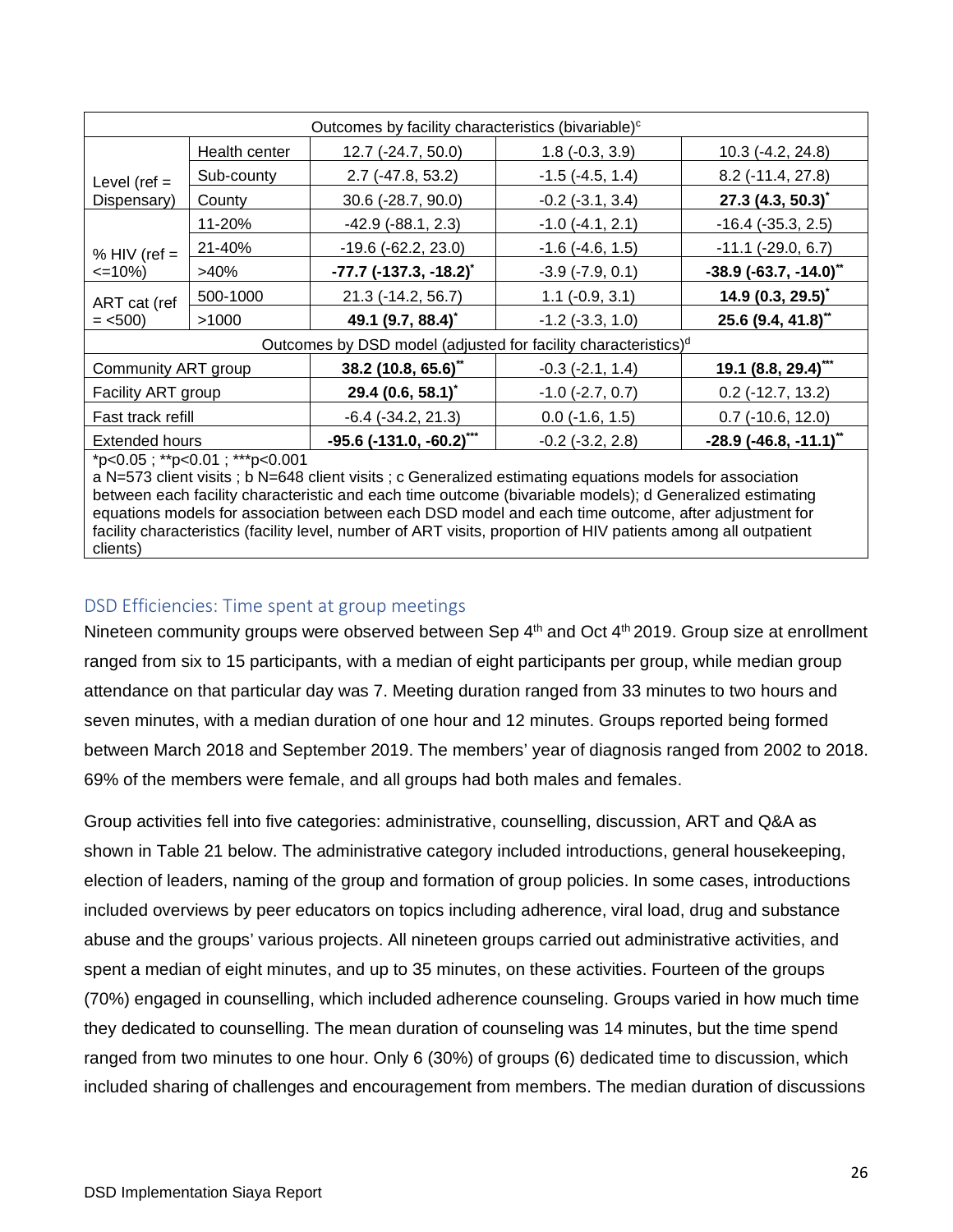was 30 minutes, though time spend ranged from 14 minutes to one hour and 14 minutes. Ninety percent of groups (18) dedicated time to distribution and refills of ART. Some groups took participants' blood pressure and one group also spent time listening to the remarks of a pharmaceutical technician. The median duration of time dedicated to ART was 13 minutes, and no groups spent more than 33 minutes. Twenty-five percent of groups (5) included Q&A in their sessions, allowing participants time to address their concerns and ask questions. This included questions about viral load and side effects from medications. Groups spent a median of 14 minutes, and time spent ranged from six to 49 minutes.

| Overall                                   | Number of | Median         | IQR      | Min, Max |
|-------------------------------------------|-----------|----------------|----------|----------|
|                                           | groups    |                |          |          |
| Duration of group meetings (minutes)      | 19 (100%) | 72             | 36       | 33, 127  |
| Number of enrollees per group             | 19 (100%) | 8              | 4        | 6, 15    |
| Number of participants per group observed | 19 (100%) | $\overline{7}$ | 3        | 5, 15    |
| <b>Activity Specific</b>                  |           |                |          |          |
| Administrative duration (minutes)         | 19 (100%) | 8              | 10       | 1, 35    |
| Counselling duration (minutes)            | 14 (70%)  | 14             | 11       | 2,60     |
| Discussion duration (minutes)             | 6(30%)    | 30             | 15       | 14, 74   |
| ART dispensing duration (minutes)         | 18 (90%)  | 13             | 5        | 5, 33    |
| Q&A duration (minutes)                    | 5(25%)    | 14             | $\Omega$ | 6, 49    |

#### <span id="page-35-2"></span>*Table 21:Characteristics and Duration of Groups*

#### <span id="page-35-0"></span>Perspectives on Differentiated Service Delivery

#### <span id="page-35-1"></span>Differentiated Care/Differentiated Service Delivery Meaning

When participants were asked "what does differentiated care (DC) mean to you?," their responses indicated a fairly consistent understanding of what it meant, focusing on the client-centered nature of the approach. Most HCWs responded that it was the classification of patients into different care trajectories based on stable versus unstable designation. As one HCW put it, "[DSD] is a model of categorizing our HIV positive patients according to their adherence and clinical status." Peer Educators referred to it as care in the community, not just the health care facilities. One Peer Educator explained "Differentiated care is putting clients in different levels…it also gives us an easy time because when we are given the drugs the clinician tells us that we are doing well and gives us drugs for longer periods, so we don't have to come to the facility as often. It also saves time and also saves the cost of transportation when the drugs are brought to the community." While HCWs focused on the classifications of patients, Peer Educators focused more on the length of time between visits. Additionally, both groups commented on how DSD has saved them time and allowed them to focus on the clients most in need of care.

Compared to health workers on the ground who focused more on the implications for individual clients, high level stake holders and implementers had more of a 'birds eye' systems view of DSD.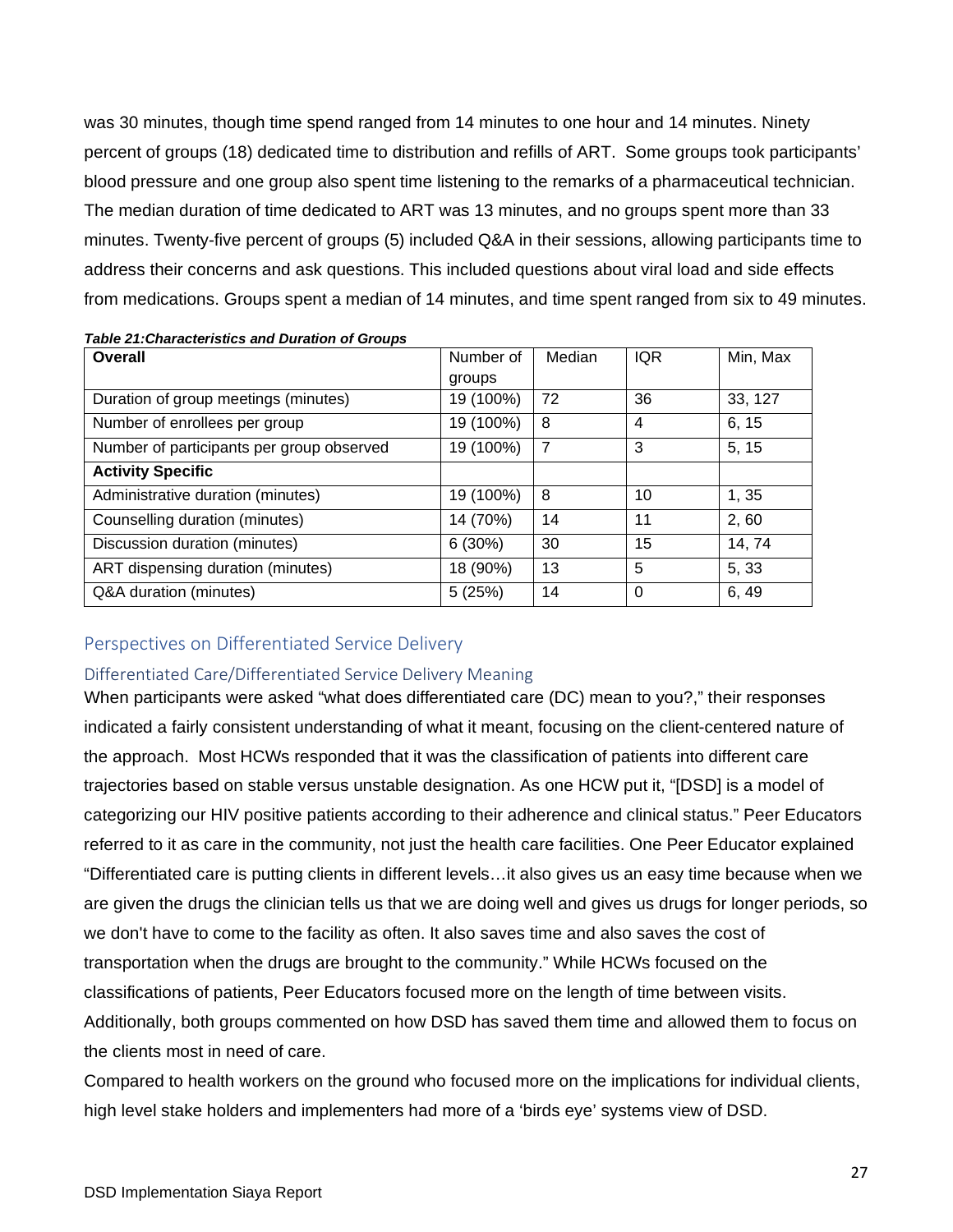Stakeholders focused on reductions in facility workload, as well as reducing the number of visits for clients by increasing prescription times for stable patients. One key stakeholder stated "it is aimed at reducing the workload in the facility; and two, it is aimed at reducing the frequent visits made by the client. So it is also something that is advantageous to the client." Implementers spoke about categorizing patients, tailored services and the options of ART models provide to clients. According to one implementer, "Clients are categorized into stable and unstable clients where the stable clients are clients who have been on ART for at least one year, they don't have any other major clinical condition that make/warrant them to be coming to the facility every now and then. So these stable clients are given models of ART" to choose from.

Overall, all participants had a positive view of DSD, and were in agreement that DSD is a clientcentered approach with a myriad of benefits for patients and health systems alike.

#### <span id="page-36-0"></span>Successes and challenges of differentiated care

The information received about differentiated care in Siaya County was generally positive. The participants felt that, overall, the models have been beneficial to patients, yet there were also some challenges to the program.

Participants noted many advantages from DSD. The most commonly mentioned positive outcome was that DSD reduced the workload for health care workers while enabling them to still provide appropriate care to the patient. As one peer educator explained, *"*I have seen benefits to the clinicians. It gives them an easy time, by reducing their workload, and at the same time the patients get the chance to come for their medication or the same is taken to them at other places. This gives them a bit of room." An HCW shared the impact on their workload: "I really think DSD has lessened the work, because for our case here we used to see many clients - like in a day, we would book up to 150 clients - but right now we are seeing around 50 and if we spread that to all the clinicians, I think it is now easier for us as clinicians."

DSD also gives healthcare workers more time to focus on patients who really need their support. It has helped improve the quality of care and time health care workers have to focus on unstable clients. An HCW stated "It is giving us an easy time as healthcare workers to mainly focus on those unstable clients who really need our care," while stable clients who don't have issues are placed "in DSD rather than the unstable who really needs close attention of the healthcare provider." A Peer Educator explained the need for the DSD system because "where patients are few they receive quality services, but when they are many the doctor will be overwhelmed, so sometimes he can forget to ask the patient what his problem was."

Most notably, many participants also mentioned that that DSD can help improve patient retention, making it easier for patients to stay in care. Some health care workers explained that their patients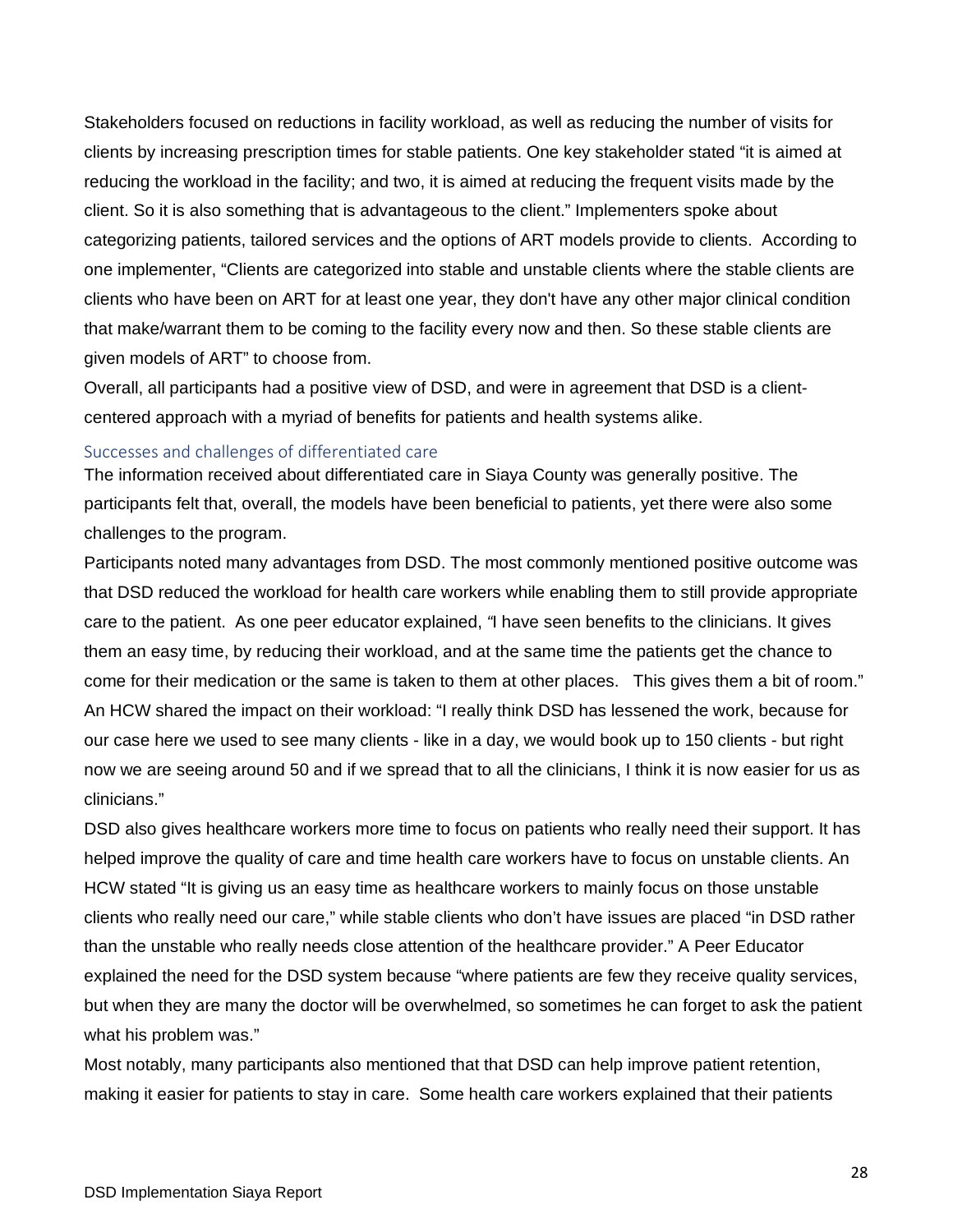were motivated to be adherent because they were now in community groups, and the groups hold community members accountable: "I think when they [patients] are in the community groups, they motivate each other, and when one has not picked his or her drugs, I think either of them or the members will remind him or her." In addition, patients were aware if they were not adherent they would no longer qualify for DSD. A Peer Educator noted the benefit of clients beginning this process when they are stable: "The longer TCAs motivates the client because one is put on it when they are stable and so encourages the client to continue taking good care of themselves to maintain that." Another Peer Educator noticed "defaulting has gone down significantly and this is what usually causes a lot of work."

Healthcare workers and patients also reported a reduction in stigma. According to an HCW, *"*We can be in a home or family where no one has disclosed their status to each other, and now when [clients] are all categorized and put in a group, I think disclosure will be higher and reduce stigma." A peer educator added "[DSD] reduces stigma. There are those who had been taking medication for long but were never comfortable but as we continued in the group, the members became more comfortable and had no reason to keep their status a secret." At the same time, some health care workers have mentioned that some patients miss their appointments because they have still have drugs and don't think they need to come back for their clinic visits: *"*Most clients on DSD tend to miss their clinic appointments. When you are putting them on DSD we normally tell them, "You are stable," like you don't have any factors, so they tend to relax. When coming for the refill, most of them don't come back. They tell you "I still have drugs at home" and that is why I didn't come for my appointment date." A stakeholder echoed this sentiment *"*It can also lead to them not really adhering to because some of these patients require a lot of reminders and support, which if they do not really get then it is easier for them to stop…" Additionally, there are challenges with supply chain (drugs, drug bags, forms) and having enough supplies to fully implement DSD. An HCW explained, "Shortage of drugs - sometimes we get less drugs and so the client will not get the full package and so they are given what is available and asked to come for more later which sometimes can also be challenging."

One surprising outcome that emerged was that the HCWs feared losing their jobs due to reduction in workload. Some commented that they no longer had enough to do at the facilities. An HCW explained: "…but people will also lose their jobs, because if you were able to have 500 clients in a month and you are now to see 200 in a month, sincerely some [healthcare workers] will go home." A Peer Educator added "Because of differentiated care, the [few] patients who come on a regular basis, the staff numbers are reduced, therefore employment opportunities are reduced, and others are laid off. So this will be a challenge… which shows that the effects of differentiated care are good on one hand but negative on the other."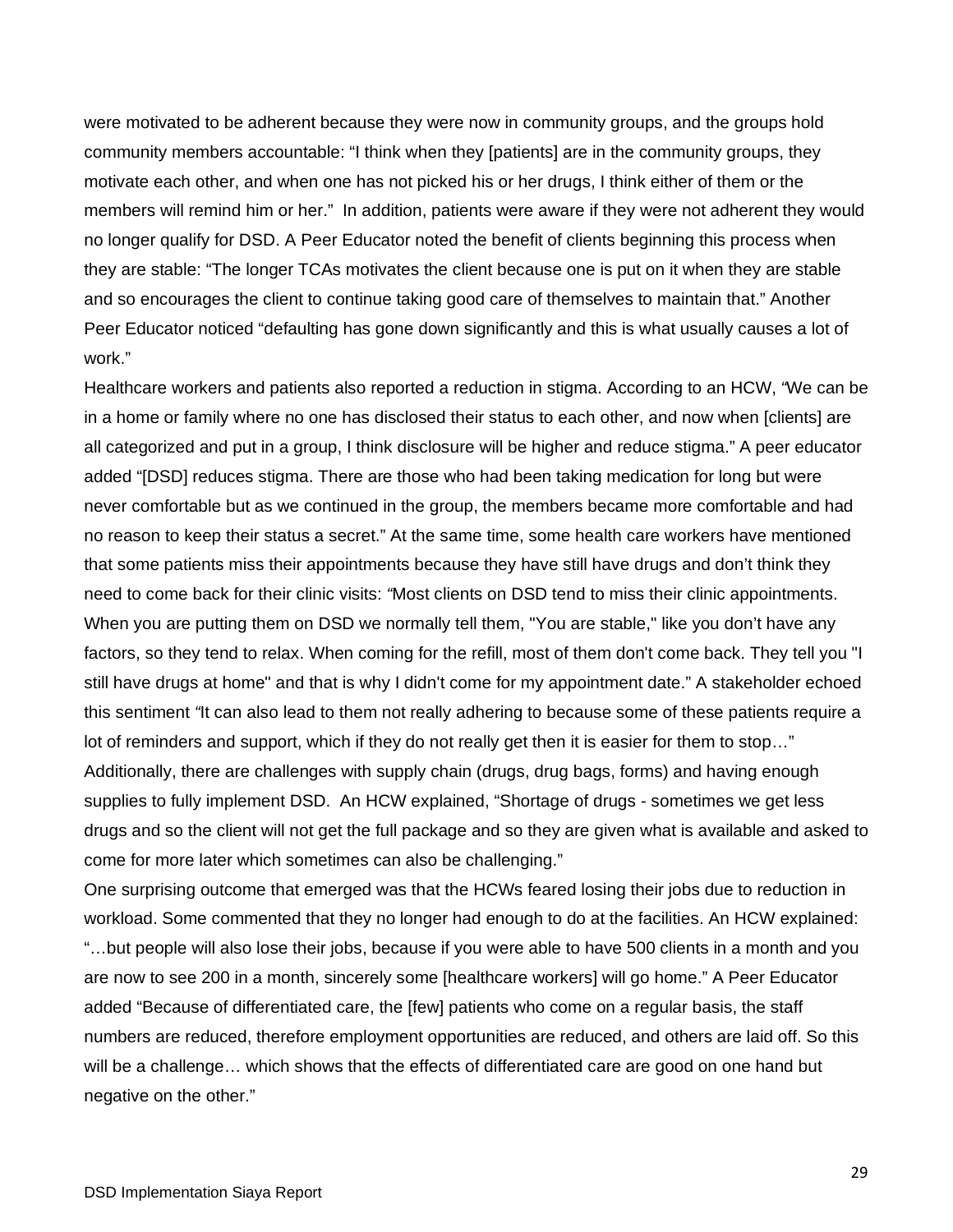Some healthcare workers worried that patients would not report opportunistic infections in time, and that patients don't contact their clinician when needed. An HCW discussed how this was difficult to track; *"*another challenge that I'd say is that it takes time for the healthcare worker to know if a patient does not come to report that they have an opportunistic infection, by the time you detect it might be too late." A Peer Educator found DSD also impacted communications with medical staff: "I feel that it hinders contact between me and my clinician."

Overall, most study participants found the benefits of DSD outweighed the disadvantages. This data offers insight into areas that could be addressed to further improve implementation of DSD.

#### <span id="page-38-0"></span>Shifting the workload from the facility to the community

Implementation of DSD shifts the bulk of workload from healthcare providers at facilities to community support professionals, such as adherence counselors and ART group leaders. With this approach, healthcare providers are seeing fewer clients and able to spend more time with those who need them, while adherence counselors and peer educators are spending more time managing larger caseloads and increased travel time. One HCW remarked that now a healthcare provider "has enough time, in that he doesn't rush compared to when he had like 70 a day. It eases the strain for the health worker." In comparison, ART group leaders, who "are now overwhelmed because you find that there is one CAG group leader who has several groups, a scenario whereby she has to visit maybe this group in the morning then the other group" according to one Peer Educator, who also notes that as a result "the CAG group leader [now] fails at times." Another Peer Educator worries about this workload increasing exponentially if DSD is successful in suppressing more people "because the [ART] groups to be met will increase per month as long as the suppression rate goes down, and viral load goes down so the groups increase. Despite delivering the medication, [the leader] must meet them even at the facility, since each has one peer counselor selected to do this."

Stakeholders and implementers acknowledged this shift, however they seemed to focus more on the need for fewer clinicians. One Implementer stated "we are highly likely to reconsider the number of clinicians who have been seeing clients at the facility…because there will be less clients to see." Another implementer stated simply that now they see "less burn outs." One key stakeholder mentioned that now staff are being redistributed: "clinical officers…where we have less work now they can be spread to help another person. Same even [for] adherence counselors." While there is an awareness of the shift, there was not discussion of how to ease the burden on community-based workers, or oversight put into place to ensure that CAG group leader continues to be successful in this system.

#### <span id="page-38-1"></span>Improved use of time and quality of care

Typically, DSD has resulted in care providers spending an increased amount of time with patient who need care. HCWs generally felt this was a more efficient system, and improved the quality of care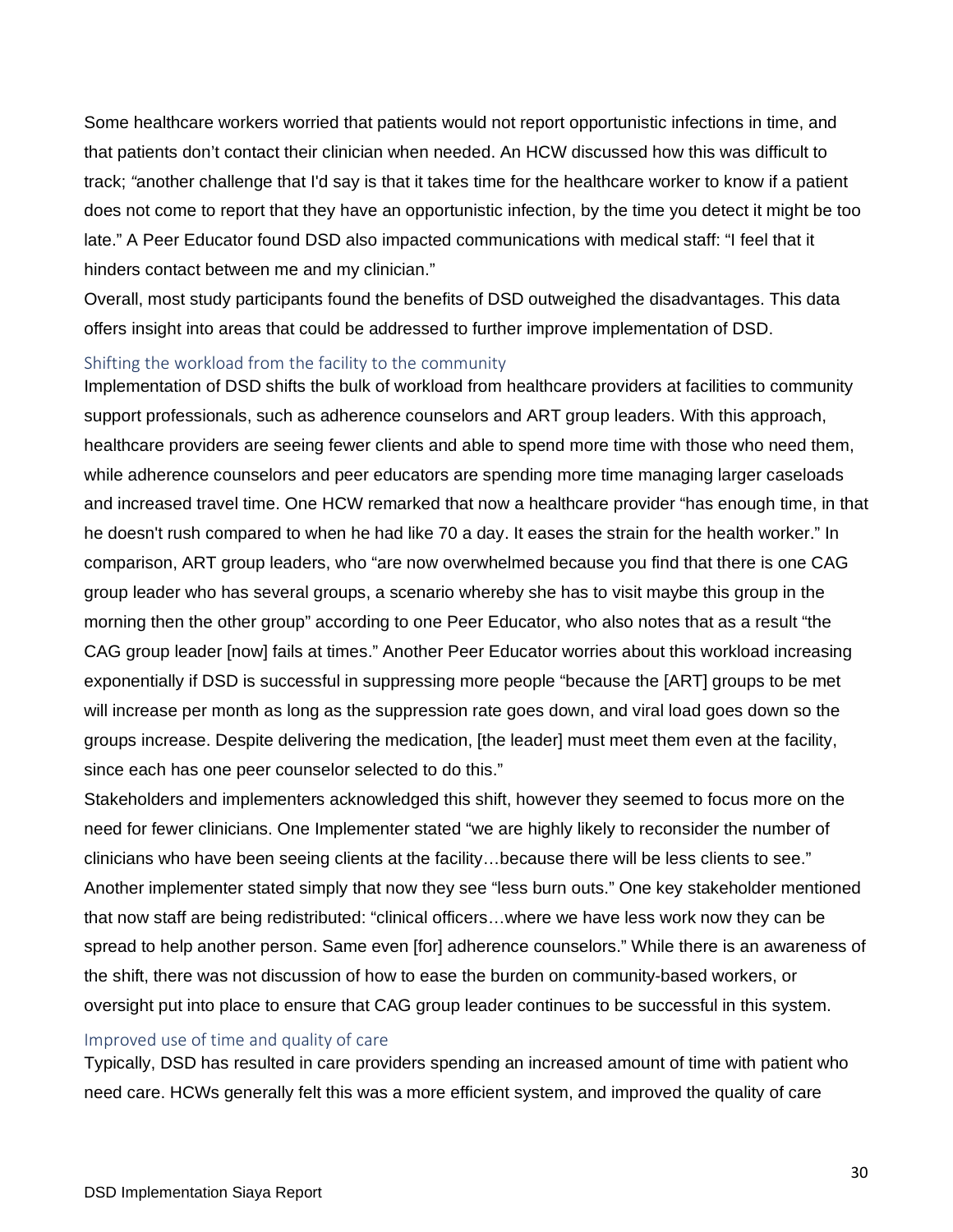provided: "Initially when we used to have so many patients we would rush so that we don't [leave] patients waiting…but now that we have a few patients…There are patients that have issues that need time, there are those who just need a few minutes to clear them. So we have enough time for these patients who have got issues." Similarly, adherence counselors have more time to provide better care with their patient load decreased. A Peer Educator further explained the "services provided are of good quality, and the time is good, since even among those who come with high viral load, they are not as many as before, so the adherence counselor can speak to the patients in detail, until a solution is found. Not like it used to be with the high viral load clinic, which was full from wall to wall, and the adherence counselor had little time for each since there were 70. "

Respondents also indicated that patients were more engaged because they are involved in choosing their own model of care, often resulting in improved adherence. As one implementer explained, DSD allows "the client [the opportunity] to choose a model of their preference. I think it gives the healthcare worker now that easy time of dealing with the clients by not choosing for them what to do which they are likely not to adhere to," adding "we've never had enough resources in this sector, never, and so with the DSD I think we'll now be able to balance with the little that we have to ensure that whatever little we have, we are able to efficiently use it to provide services to clients."

#### <span id="page-39-0"></span>Improved adherence

Respondents indicated that they felt that DSD improved retention for most patients. Patients who need care get better care with shorter wait times, and patients who can be supported in the community no longer need to go to the facility. This both increases adherence and reduces the workload for care providers. An implementer explained "before we used to have a lot of missed appointments or retention issues because the clinics were crowded because you'd see all patients. But…since we categorize the patients out, retention has improved. Even the patients are happy with the service, they are able to reschedule their appointments, and they are able to just seek the services that suit them." Patients also benefit from peer support that holds community members accountable. One HCW explained "when they [patients] are in the community groups, they motivate each other, and when one has not picked his or her drugs…the members will remind him or her."

Respondents indicated that DSD is in demand for clients who qualify. According to one HCW, "from the information we get from patients, most of them want to be given drugs for longer TCAs and when we interact with them we are able to give them information as to why they have to quality, we have to give them DSD; and if they mess in terms of maybe they are not adhering well to their medication, they are not keeping clinic appointments then they will be disqualified from DSD."-

Though adherence is improved for many clients, some patients with longer TCAs do forget about their appointments, which can lead to non-adherence without reminders. A key stakeholder explained "it can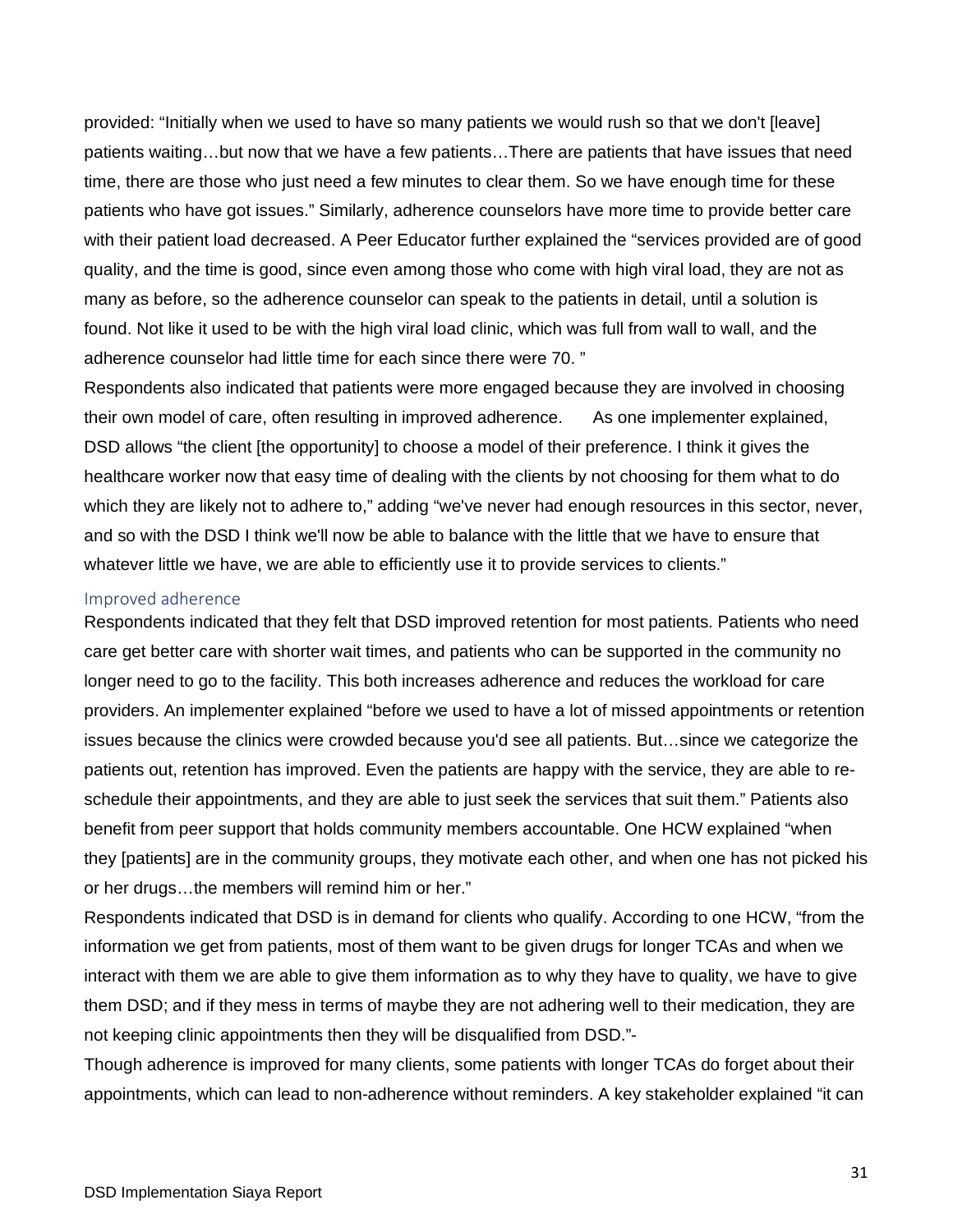also lead to them not really adhering too because some of these patients require a lot of reminders and support, which if they do not really get then it is easier for them to stop."

#### <span id="page-40-0"></span>Patient perspective (from group T-I-M)

Overall, reports suggested that the meetings provided value to group members. In response to a question about the benefits of the groups, one respondent noted "members were very happy to form a group rather than to be treated as individuals, as they encourage each other and every member agreed that none will leave the group." Group members reported that receiving ART through the group is convenient, time-saving, economical (didn't need to pay for transport to the facility), helps generate income, builds community with fellow patients, reduces overall trips to the facility, decreases stigma, reduces defaulting, provides education, provides counselling and boosts morale. One respondent listed the three main benefits of the group, stating that it is "1) time-saving, 2) convenient for those who go to work [and] 3) members encourage each other." It was noted that several of the groups are new, thus more time was dedicated to administrative activities such as naming the group and electing leaders. In 16 out 20 groups, participants saw the clinician individually. The four remaining groups saw the clinician as a group, for reasons that included saving time, reducing the burden on health workers, reducing stigma, opportunity for learning, increasing adherence and reducing defaulting. Several groups noted how appreciative they were of the current support provided.

Additional services participants would like to receive as part of the group include condom distribution and family planning, vitals checks, counselling, nutritional services, distribution of water guards and nets, refreshments, transport allowances, financial support or capital for income generation activities, watches to help them take their medication on time and malarial treatment. Two respondents raised the issues of cost and difficulty of transport for group leaders.

### Key recommendations to optimize implementation from the qualitative interviews

Participants were enthusiastic about the DSD program, and all felt it benefitted the clients and the health system. They were also able to provide an important perspective on barriers to optimal implementation and key recommendations to improve the program. Suggestions for systemic improvements included implementation of an IT system to track patients across facilities, better alerts and reminders for clients who do not have frequent appointments, improved sample transport to Nairobi, customized guidelines at the county level and improvements to supply chain management of ARTs, drug bags for community distribution, and printed copies of required forms. There were also suggestions for improvements to education, including opportunities to educate patients about the DSD program, and additional training for peer educators.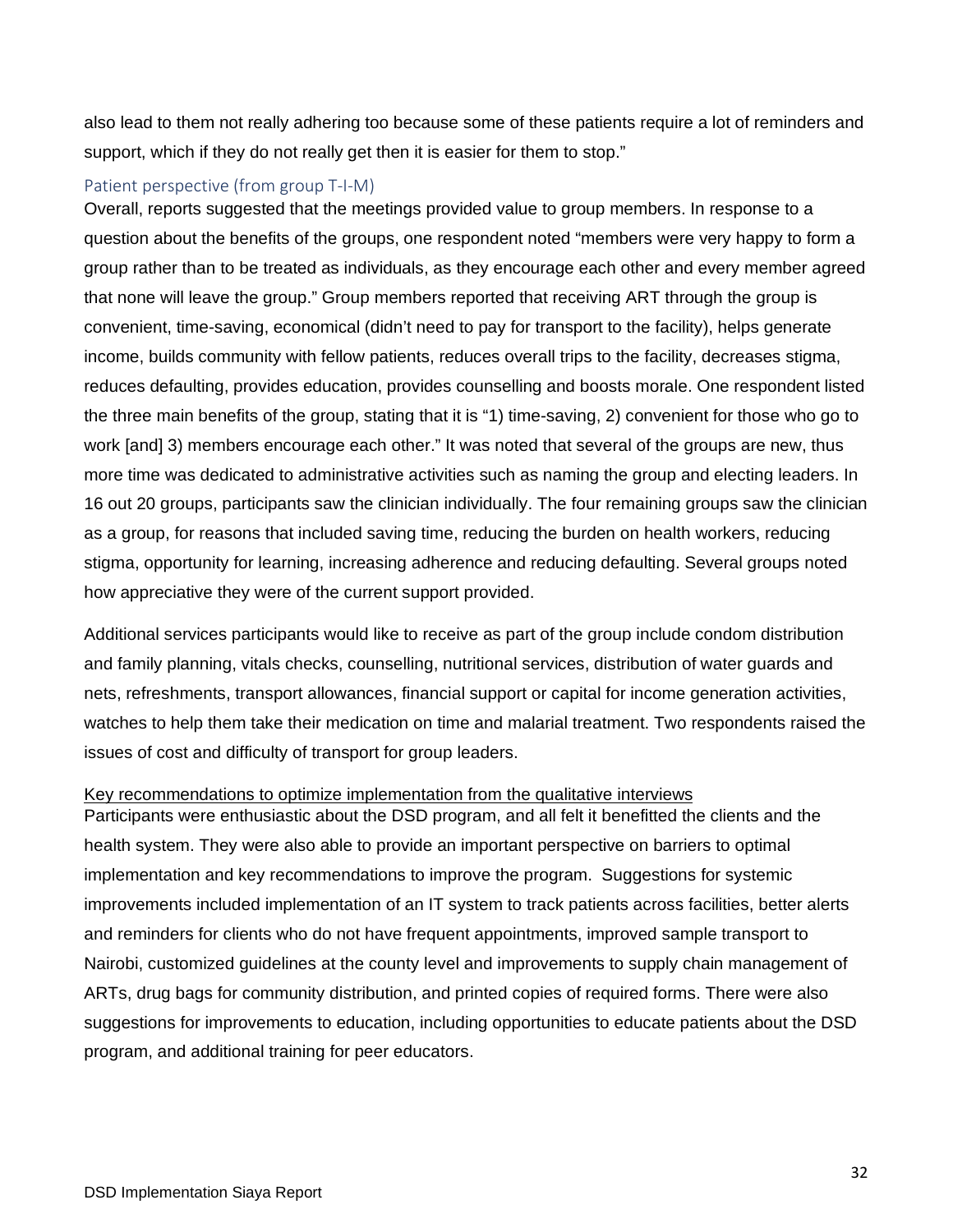There is a need for increased support and staffing for community-level workers, who currently have a heavy load that is likely to increase as more and more patients are suppressed. As one Peer Educator put it, "I think there is really need of recruiting more CAG group leaders and training them, so that they can curb the workload that is increasing." For ART group leaders, there were requests for increased funding and support, including improved transportation (motorcycles instead of bicycles) for group leaders required to travel far distances, especially during the rainy season. Because DSD has been so popular and yielded good results, there were requests were also made to expand the eligibility criteria for clients to include different cohorts by age and gender and reduce the cut off age from 18 to 15 years old, as well as make special considerations for key populations and increase the overall number of facilities offering DSD.

#### <span id="page-41-0"></span>**Discussion**

#### <span id="page-41-1"></span>DSD Model Mix & Coverage

#### **Discordance between availability of DSD models in a facility and individual participation**

From the survey, many facilities reported having a varied mix of DSD models (ART groups, fast track refill) present but in many cases, the evidence of clients receiving the range of DSD services showed low coverage. This could be due to improper documentation, as sites reported not having the ART refill forms for documenting fast track refill visits. However, in other sites, the forms and registers prescribed by NASCOP were present but not filled as required.

Specific to ART groups, many of them reported being formed around the time of the assessment. This could explain the disparity in coverage – 84% of facilities reported having groups yet only 44% of them had patients whose charts indicated them being in a group and even in these, the individual participation in ART groups was quite low (42/2053 patients). We also observed the discordance in what was reported at facility level and what was observed in practice: while facilities reported having HCW-led ART groups, all the 19 group meetings we observed were led by peer educators. Further attention to application of DSD models in practice for eligible clients who prefer these models is needed.

#### **Limited and varied understanding of various definitions of DSD models**

In smaller facilities, the distinction between a clinical visit and a fast track refill visit was unclear, since the services offered during either type of visit were the same. Sites reported implementing MMS yet from individual patient records, there were no fast track refill visits in-between clinic visits where the patient interacted with the clinician. This means that perhaps some fast track refill visits were marked as clinic visits. The service scope definition and documentation of a fast track refill visit therefore needs to be better outlined.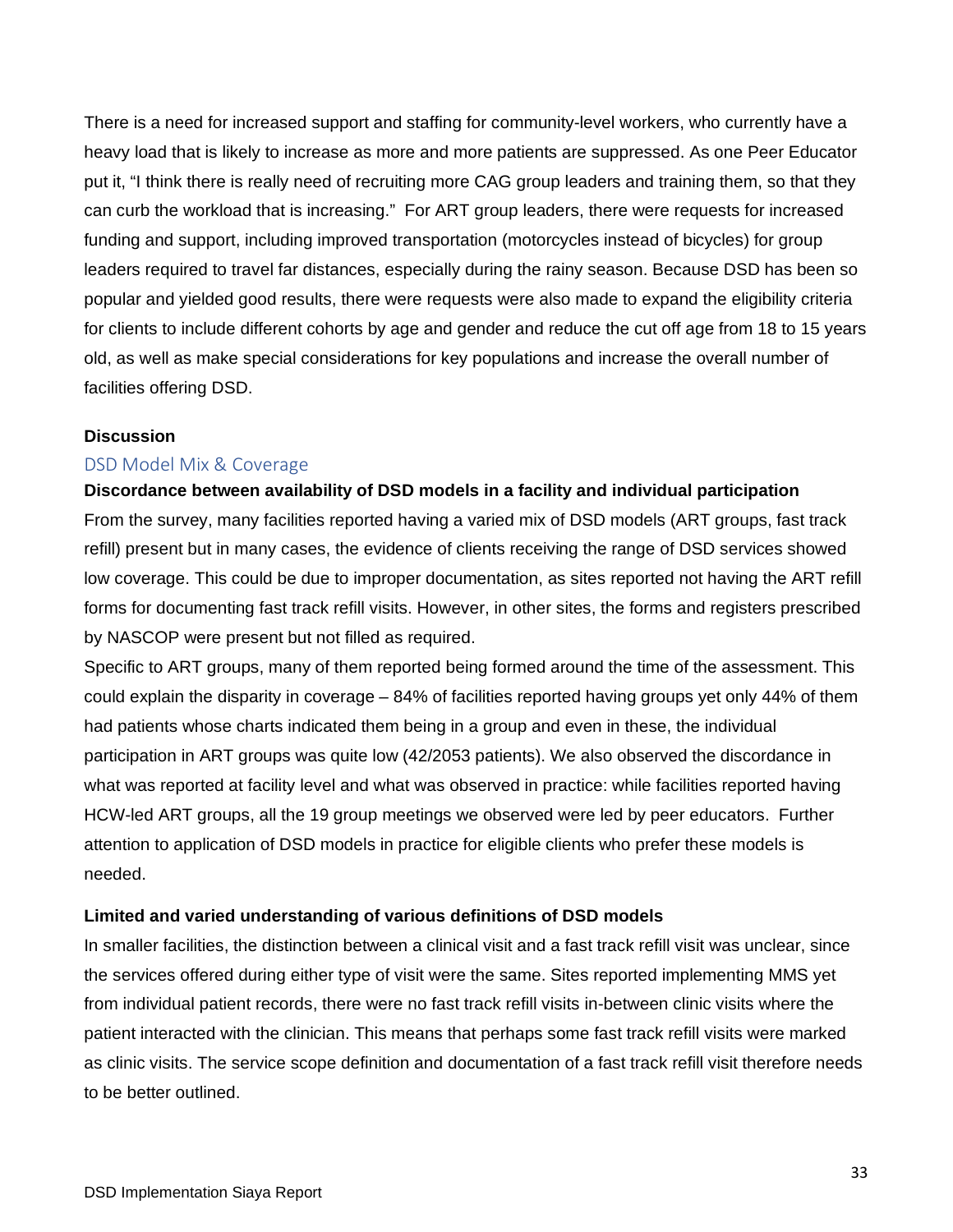Challenges observed with specific DSD models include

- MMS For women in PMTCT, they were reported to be on MMS yet their prescription length was one month.
- Extended hours
	- − While this was reported from the facility survey, time of service is not documented on patient records. It was therefore not possible to estimate coverage of this DSD element. At the facility level, having extended hours was associated with reduced waiting time. Given this, further characterization of services offered during extended hours (which services, which staff offering them, proportion of patients receiving services) would be important.
	- − Having extended hours was a staff initiative. There was therefore a wide range of variation in terms of extended hours and services available during these hours. e.g. some facilities were open during the weekend but didn't offer HIV services while others were closed for the weekend but were open to offer OTZ services one weekend a month.

With poor documentation and varied definitions/understanding, it is difficult to characterize the DSD models that patients participate in or compare model mix across facilities.

# <span id="page-42-0"></span>Association between DSD models and Quality of Care

Consistent documentation for most of the essential services like weight and adherence assessment was high (62%-99%). However, it was less than optimal for BP monitoring (40%).

A model mix combining all the DSD models (MMS+FTR+CAG) was significantly associated with better quality of care outcomes (adherence, undetectable viral load, consistent viral load documentation) compared to having MMS only. Given the observational, cross-sectional nature of this study, it is impossible to know the direction of causality in this relationship: whether participation in the full array of DSD models improved adherence and viral suppression, or whether clients who were allowed to participate in these DSD methods were patients who were most stable and healthy and therefore likely to have favourable QoC outcomes. .

Despite lack of statistical significance, high DSD coverage at the facility level was consistently associated with higher odds of having a positive quality of care indicator, compared to low DSD coverage (Table GG). The fact that we observed significant associations between individual-level participation in DSD and QoC outcomes, but not between facility-level level of DSD coverage and these outcomes suggests that DSD did not result in a dramatic overall transformation of health services quality such that QoC results for all patients would be universally improved based on practice transformation (e.g. channelling health work time and focus toward unstable patients). Alternatively, the lack of statistical significance could be explained by heterogeneity in definition and classification of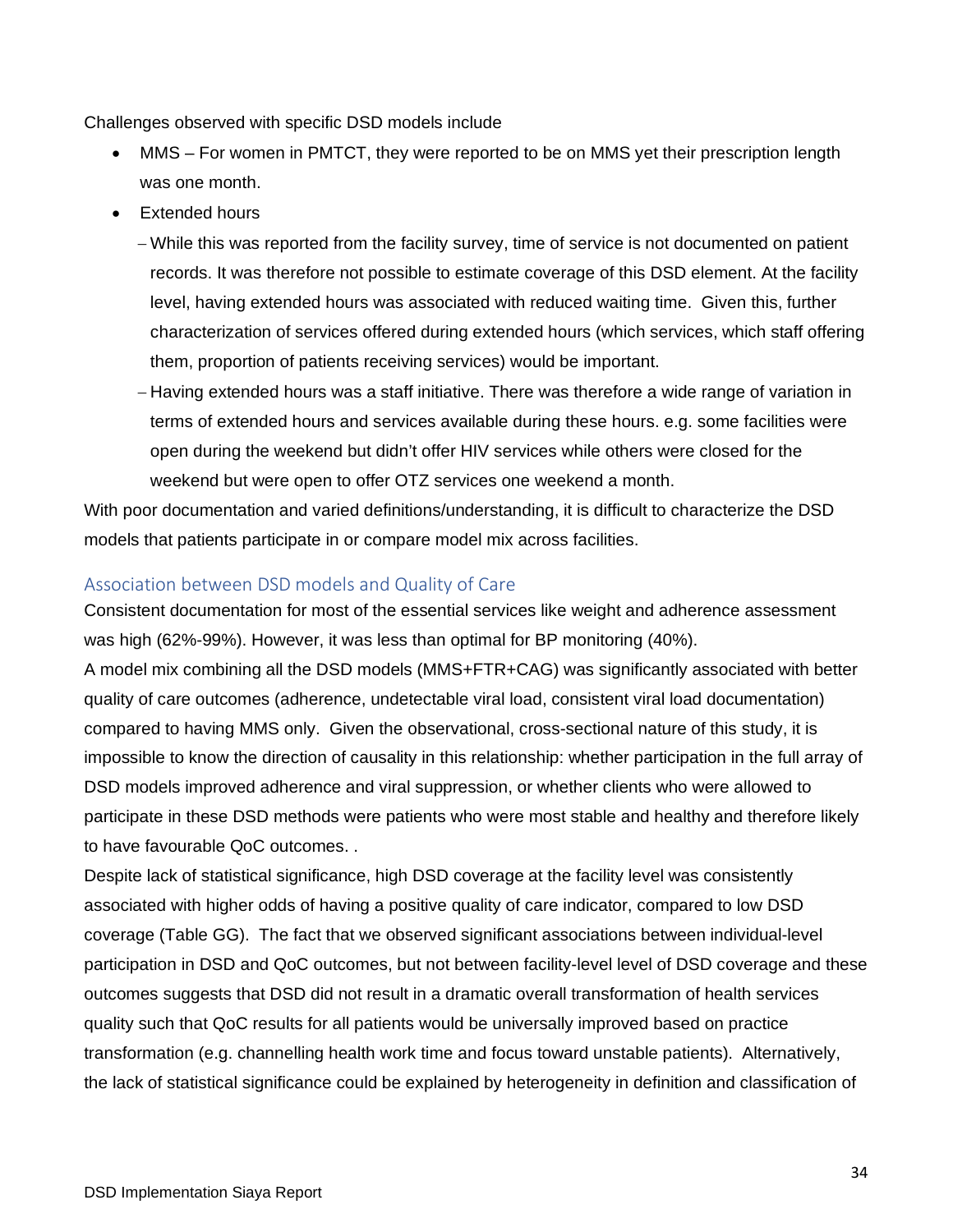various DSD models even within the low, medium, and high coverage groupings. This bias was absent in DSD models which were well defined, and which were assessed at facility level and not at patient level e.g. extended hours. This model was associated with an overall shorter clinic visit and seen to be associated with shorter clinic visits and a decrease in waiting time of 28.9 percentage points, a highly significant result in adjusted analyses.

### <span id="page-43-0"></span>DSD efficiencies: Time spent at the clinic

With a median visit duration of 68 minutes, 72% of this time was spent waiting. This varied highly by facility. With all these facilities reporting implementation of some DSD model mix, there may be room to improve efficiency in service delivery.

Longest time spent at counselling (8 min), followed by adherence counselling (7 min) while clinical consult was 5 min and pharmacy (3 min). Given that a lot of what is being done at the clinic is counselling, more efficient ways of doing this could be explored.

Factors associated with a shorter visit included having fewer ART patients and having extended hours. Streamlined extended hours could be explored as a way of maximizing efficiency during a clinic visit. Further stratification of clinic visit time by time of day could be useful in characterizing hours when patient load is highest and wait times longest, so that staffing can be re-organized to match need.

# <span id="page-43-1"></span>DSD efficiencies: Time spent in an ART group

At facility level, ART groups were described based on the location of the group meetings. i.e .facility ART groups congregated on facility grounds while community ART groups met somewhere in the community. This is a slight variation of the standard community vs HCW-led ART group nomenclature. Median duration of group meetings was one hour and 12 min, which is 4 min longer than the median clinic visit time. Given that there is no waiting time in groups, this means group participants spent all their time receiving services in contrast to 28% of the time spent receiving services during a clinic visit. Patients receiving ART through the group reported it as convenient, time-saving, economical (didn't need to pay for transport to the facility), builds community with fellow patients, reduces overall trips to the facility.

Of note, there was no standard documentation on how an ART group meeting was conducted. There were ART refill forms and the leader took attendance. The rest of the documentation e.g. meeting deliberations, specific issues of concern for the whole group discussed during the meeting e.g. at the time, patients were raising concerns over the switch to Dolutegravir, were not captured.

The format for conducting an ART group meeting was also not clear. While all the groups had ART refill and adherence counselling, some spent more time discussing social issues while other spent more time discussing health-related issues.